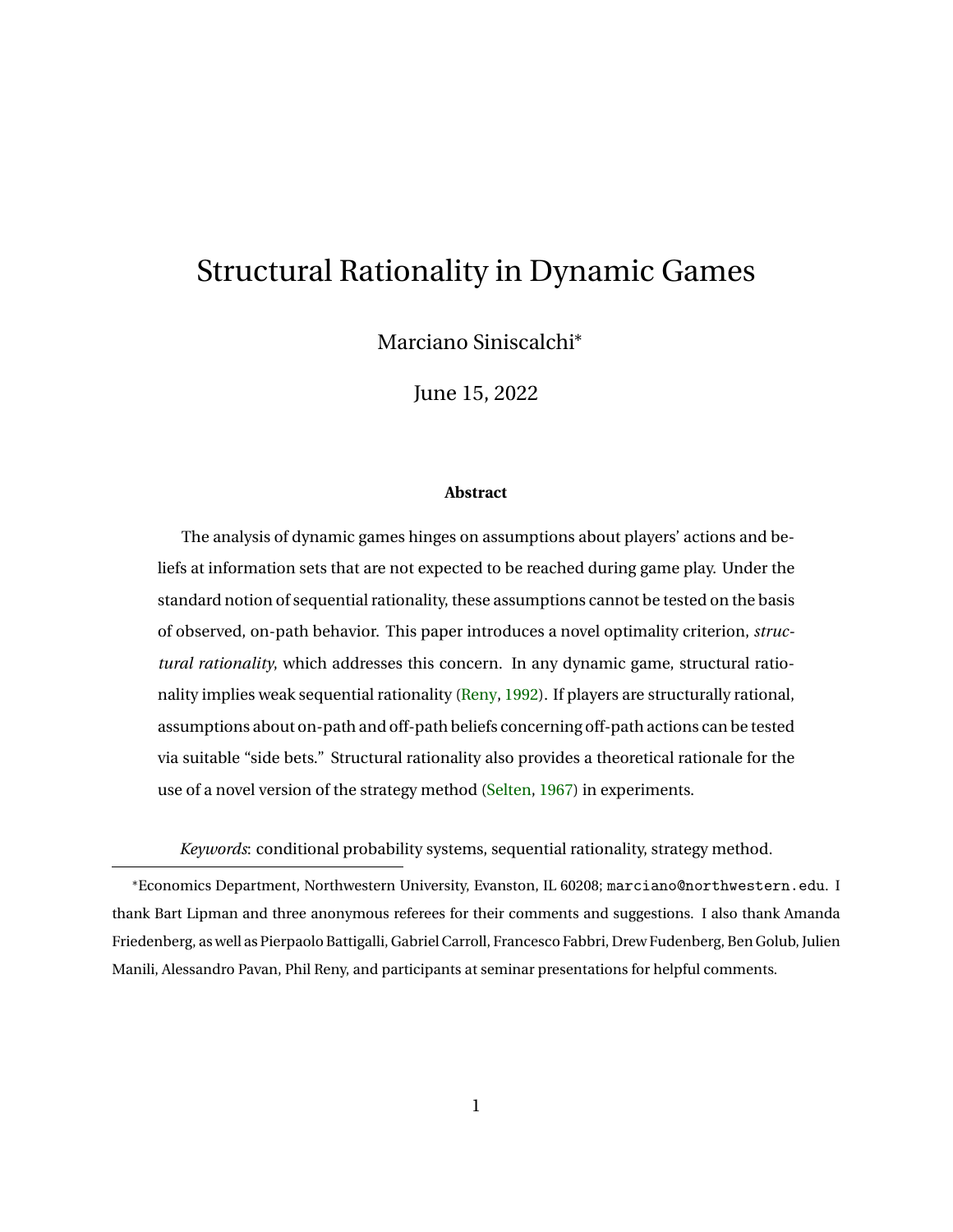### **1 Introduction**

The analysis of dynamic games hinges on assumptions about players' actions and beliefs at information sets that are not expected to be reached during game play. A key aspect of [Savage](#page-44-1) [\(1954\)](#page-44-1)'s foundational analysis of expected utility is to argue that the psychological notion of "belief" can and should be related to observable behavior. This paper introduces a notion of rationality in dynamic games that is just strong enough to permit the elicitation of beliefs, both on and off the predicted path of play. Moreover, in doing so, this paper introduces novel beliefelicitation techniques that broaden the range of predictions that can be tested experimentally.

<span id="page-1-1"></span>In a single-person choice problem, the agent's beliefs can be elicited via "side bets" on the relevant events, with the stipulation that both the choice in the original problem and the side bets contribute to the overall payoff. Similarly, in a game with simultaneous moves, a player's beliefs can be elicited via side bets on opponents' actions [\(Luce and Raiffa,](#page-43-1) [1957,](#page-43-1) §[1](#page-1-0)3.6).<sup>1</sup>



Figure 1: The Battle of the Sexes with an Outside Option

However, in a dynamic game, the fact that certain information setsmay be off the predicted path of play poses additional challenges. For instance, in the game of Figure [1](#page-1-1) (cf. [Van Damme,](#page-44-2)

<span id="page-1-0"></span><sup>&</sup>lt;sup>1</sup>For game-theoretic experiments implementing side bets, see, e.g., Nyarko and Schotter (2002), [Costa-Gomes](#page-42-0) [and Weizsäcker](#page-42-0) [\(2008\)](#page-42-0), [Rey-Biel](#page-43-3) [\(2009\)](#page-43-3), and [Blanco, Engelmann, Koch, and Normann](#page-42-1) [\(2010\)](#page-42-1). For related approaches, see [Aumann and Dreze](#page-42-2) [\(2009\)](#page-42-2) and [Gilboa and Schmeidler](#page-42-3) [\(2003\)](#page-42-3).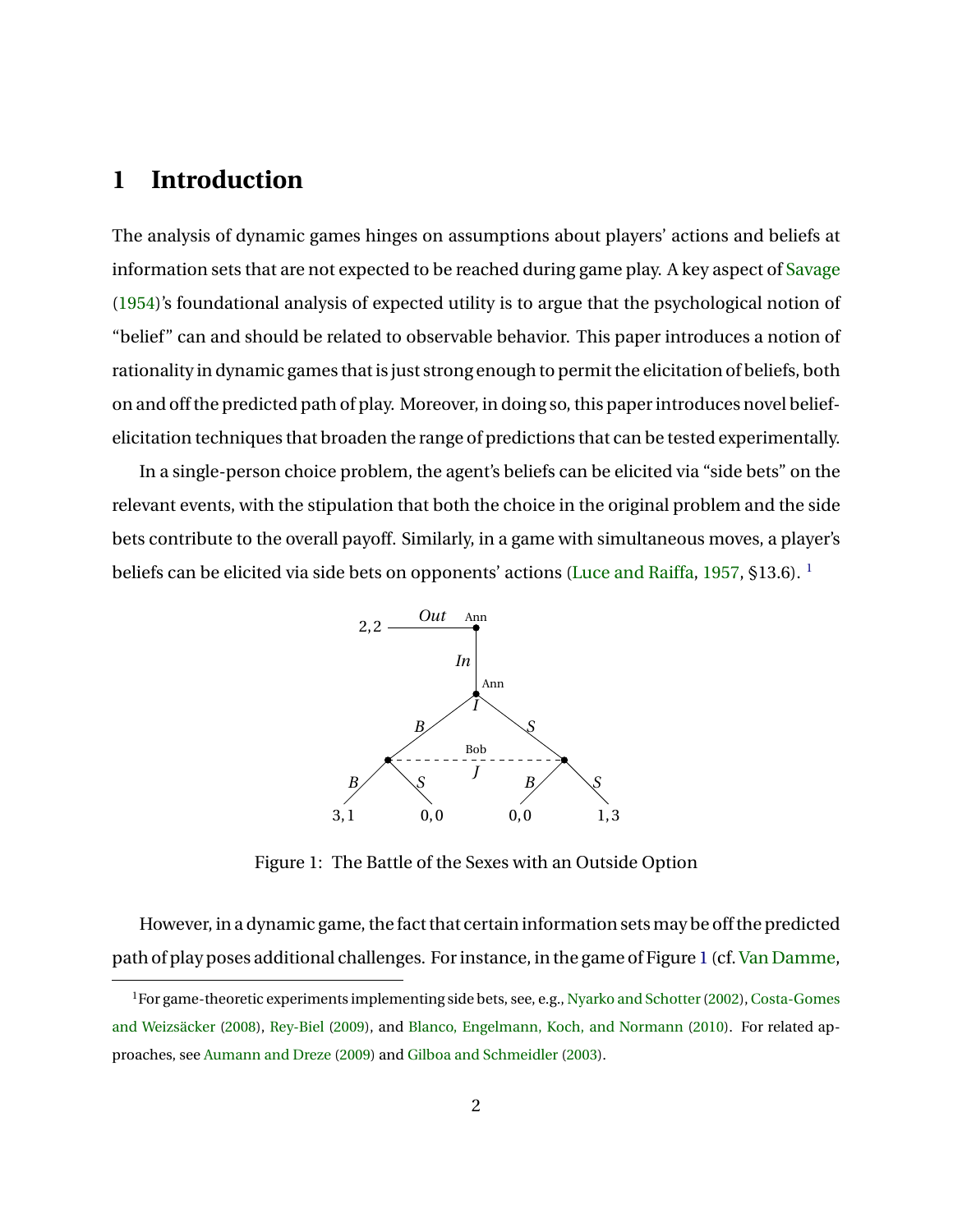[1989\)](#page-44-2), consider the subgame-perfect equilibrium profile (*Out*,(*S*,*S*)). Suppose first that an experimenter wishes to verify that, if Ann played *In*, Bob would indeed expect her to continue with *S*. If the simultaneous-move subgame was reached, the experimenter could offer Bob side bets on Ann's actions *B* vs. *S*. However, Ann plays *Out* at the initial node in this equilibrium, so the subgame is never actually reached. Alternatively, the experimenter could try to elicit the *prior* probability that Bob assigns to Ann choosing *In* followed by *S*, and then update it by conditioning on the event that Ann chooses *In*. However, in the equilibrium under consideration *In* has zero prior probability, so updating is not possible.

Now suppose that the experimenter wishes to verify that, at the beginning of the game, Ann believes that Bob would play *S* in the subgame. It would appear that offering Ann a side bet at the beginning of the game might work. However, in the equilibrium under consideration, Ann plays *Out* at the initial node; provided the side bet does not change her incentives (as it should not), Ann's own move prevents the subgame from being reached. Therefore, Ann understands that no side bet on Bob's move can actually be decided, or paid out. Thus, such a bet provides no real incentives to Ann. Again, elicitation fails—though for a different reason.

To address these issues, I propose the notion of *structural rationality*, which builds upon trembling-hand perfection [\(Selten,](#page-44-3) [1975\)](#page-44-3). Fix a player's beliefs at each information set. A perturbation of the player's beliefs is a sequence of probabilities that assigns positive weight to each information set where the player moves, and approximates the player's conditional beliefs there. A strategy is structurally rational given the player's beliefs if it maximizes her exante expected payoff with respect to some perturbation. Thus, as in trembling-hand perfection, each player sees every information set as possible, if arbitrarily unlikely. However, unlike in trembling-hand perfection, different perturbations of the player's beliefs can justify different structural best replies. In this sense, structural rationality takes the *possibility* of surprises seriously, without committing to any specific 'theory' about them.

Proposition [1](#page-9-0) draws a connection between structural rationality and a notion of "robust" preference reminiscent of [Bewley](#page-42-4) [\(2002\)](#page-42-4). Theorem [1](#page-9-1) shows that structural rationality implies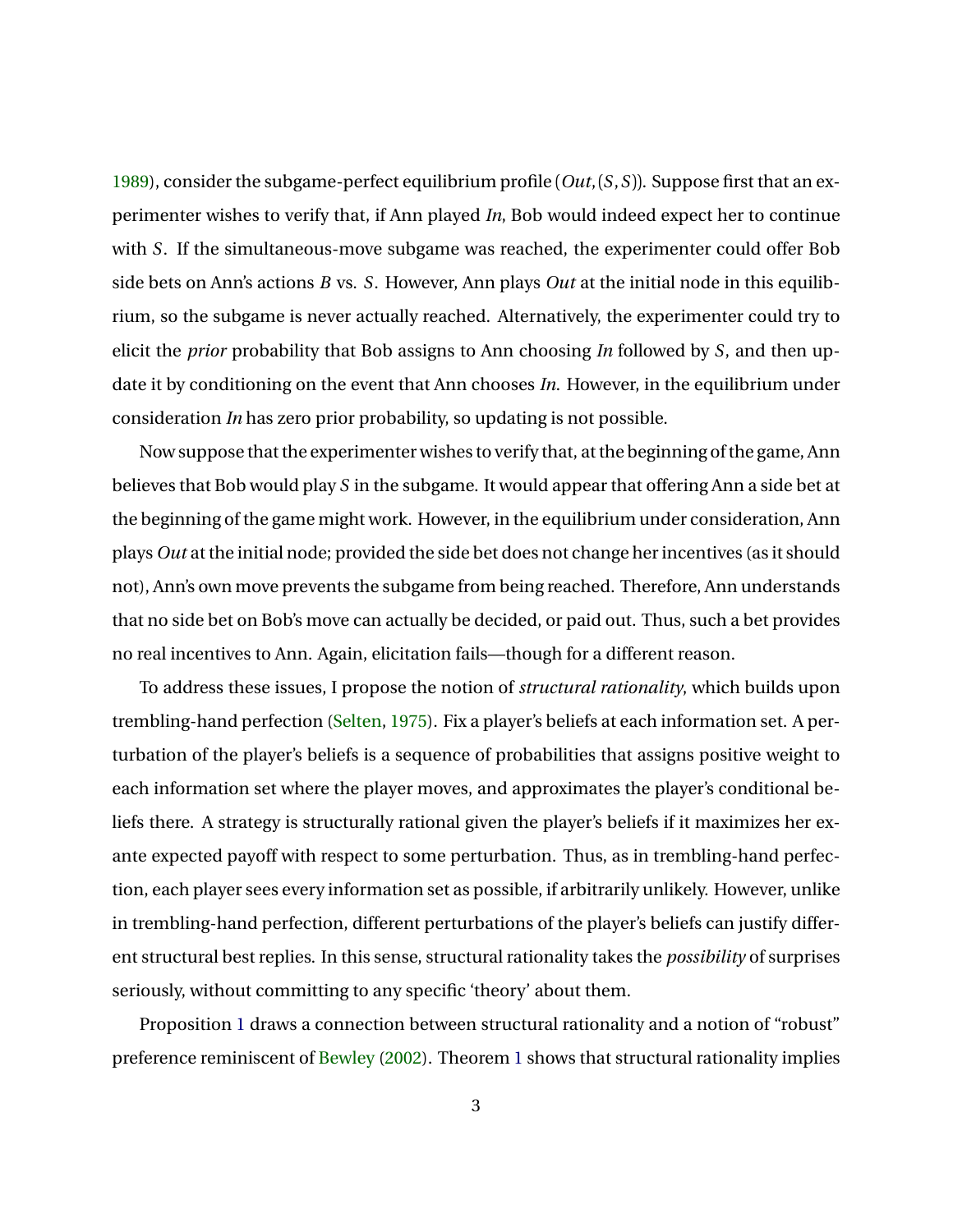weak sequential rationality [\(Reny,](#page-43-0) [1992;](#page-43-0) [Battigalli,](#page-42-5) [1997;](#page-42-5) [Battigalli and Siniscalchi,](#page-42-6) [2002\)](#page-42-6).<sup>[2](#page-3-0)</sup> The main result of this paper, Theorem [2,](#page-15-0) shows that, under structural rationality, side bets offered at the beginning of the game allow the incentive-compatible elicitation of beliefs at every information set, whether on or off the expected path of play.

This result leverages a (to the best of my knowledge) novel experimental design in which all players are asked to *report* their intended strategy, and are rewarded if their actual play conforms to their report. This is a variant of the *strategy method* of [Selten](#page-44-0) [\(1967\)](#page-44-0), which requires that players commit to (rather than just announce) extensive-form strategies. Structural rationality ensures that players have strict incentives to report the strategy that they are in fact planning to follow. Side bets are then paid out on the basis of reported strategies, which are always observed. To illustrate, in the game in Figure [1,](#page-1-1) this design gives Bob strict incentives to bet on Ann playing *S* in the subgame: even if he expects Ann to play *Out*, by structural rationality Bob will take seriously the possibility of being surprised, and will bet accordingly. Similarly, Ann has strict incentives to bet on Bob playing *S* in the subgame: even if she herself plans on (and indeed will) play *Out*, she recognizes that—by structural rationality—Bob will plan on playing *S*, and will report this truthfully, so her own bet will be paid out accordingly. Structural rationality is crucial to these conclusions: see Example [4.](#page-16-0)

The companion paper [Siniscalchi](#page-44-4) [\(2020\)](#page-44-4) provides an axiomatic analysis of the notion of "robust preference" that underlies structural rationality, and shows that it is the most permissive such notion that still allows the identification of beliefs and utilities. A second paper, [Siniscalchi](#page-44-5) [\(2021\)](#page-44-5), provides an alternative, tractable characterization of structural rationality, and shows how to incorporate it into different solution concepts. Section [6.E](#page-19-0) in the present paper takes a first step and defines a version of sequential equilibrium in which structural rationality is the notion of best reply. It also draws a connection with trembling-hand perfection.

<span id="page-3-0"></span><sup>2</sup>Theorem [3](#page-25-0) in Appendix [B.3](#page-25-1) provides a partial converse: under suitable "genericity" assumptions on payoffs at terminal histories, if a strategy is weakly sequentially for given beliefs, that strategy is also structurally rational.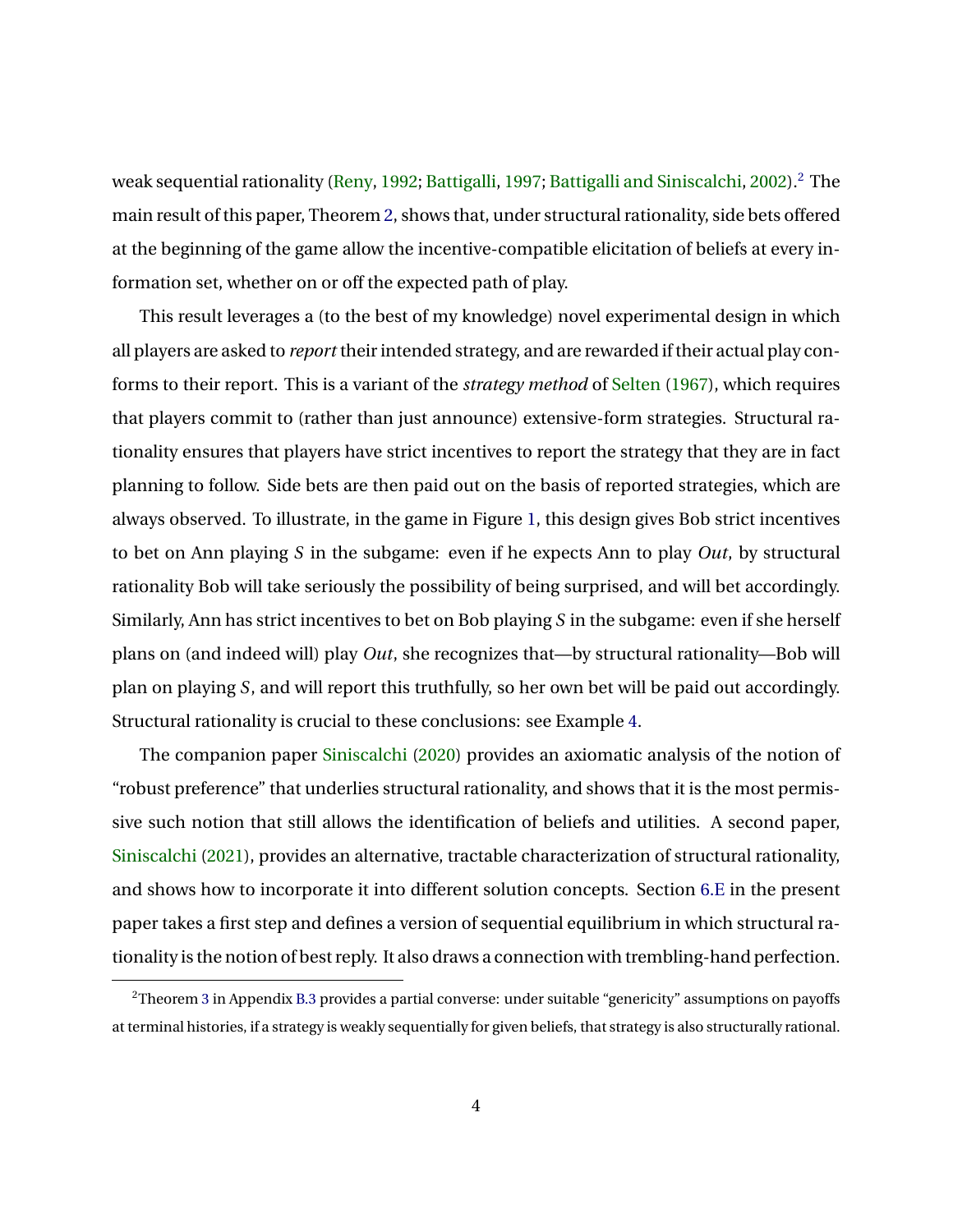**Organization**. Section [2](#page-4-0) introduces the required notation. Section [3](#page-5-0) formalizes beliefs and sequential rationality. Section [4](#page-7-0) defines structural rationality. Section [5](#page-9-2) contains the main results. Section [6](#page-17-0) provides additional discussion and extensions. All proofs are in the Appendix.

#### <span id="page-4-0"></span>**2 Basic Notation**

Following [Osborne and Rubinstein](#page-43-4) [\(1994,](#page-43-4) Def. 200.1, pp. 200-201), a finite dynamic game with imperfect information is represented by a tuple  $(N, A, Z, P, (\mathscr{I}_i, u_i)_{i \in N})$ , where:

- *N* is the set of **players** and *A* is the set of **actions**.
- $Z\subset \bigcup_{0\leq t<\infty} A^t$  is the finite set of **terminal histories**. Given  $Z$  ,  $H\equiv \bigcup_{(a^1,...,a^t)\in Z}\{(a^1,...,a^\tau)\}$  $0 \leq \tau \leq t$  } is the set of all **histories**, including the **root** (empty history)  $\phi$ .
- $P: H \setminus Z \rightarrow N$  is the **player function**.
- $\mathcal{I}_i$  is the collection of **information sets** of player *i*; it is a partition of  $P^{-1}(\{i\})$ , and is such that, if  $(a_1, \ldots, a_K)$ , $(b_1, \ldots, b_L) \in I$  for some  $I \in \mathcal{I}_i$ , and  $(a_1, \ldots, a_K, a) \in H$ , then  $(b_1, \ldots, b_L, a) \in H$ . That is, the same actions are available at every history in the same information set.
- $u_i: Z \to \mathbb{R}$  is the **payoff function** for player *i*

Section [6.A](#page-17-1) shows how to allow for incomplete information.

The analysis in this paper mostly focuses on the following derived objects:

- For every  $i \in N$  and  $I \in \mathcal{I}_i$ ,  $A(I) = \{a \in A : \exists (a_1, ..., a_k) \in I, (a_1, ..., a_k, a) \in H\}$  is the (non-empty) set of **actions available to** *i* **at** *I* . [3](#page-4-1)
- For every  $i \in N$ ,  $S_i = \prod_{I \in \mathscr{I}_i} A(I)$  is the set of **strategies** of player *i*; the action specified by  $s_i \in S_i$  at  $I \in \mathcal{I}_i$  is denoted  $s_i(I)$ , and as usual  $S = \prod_{i \in N} S_i$  and  $S_{-i} = \prod_{j \neq i} S_j$ .
- For every  $h = (a_1, \ldots, a_K) \in H$ ,  $S(h) = \left\{ s \in S : \forall k = 1, \ldots, K, \exists i \in N, I \in \mathcal{I}_i \text{ s.t. } (a_1, \ldots, a_{k-1}) \in H \right\}$  $I, a^k = s_i(I)$ } is the set of strategy profiles that **induce** *h*. Let  $S_i(h) = \text{proj}_{S_i} S(h)$  and

<span id="page-4-1"></span><sup>&</sup>lt;sup>3</sup>This is well posed, by the assumption that the same actions are available at every  $h \in I$ .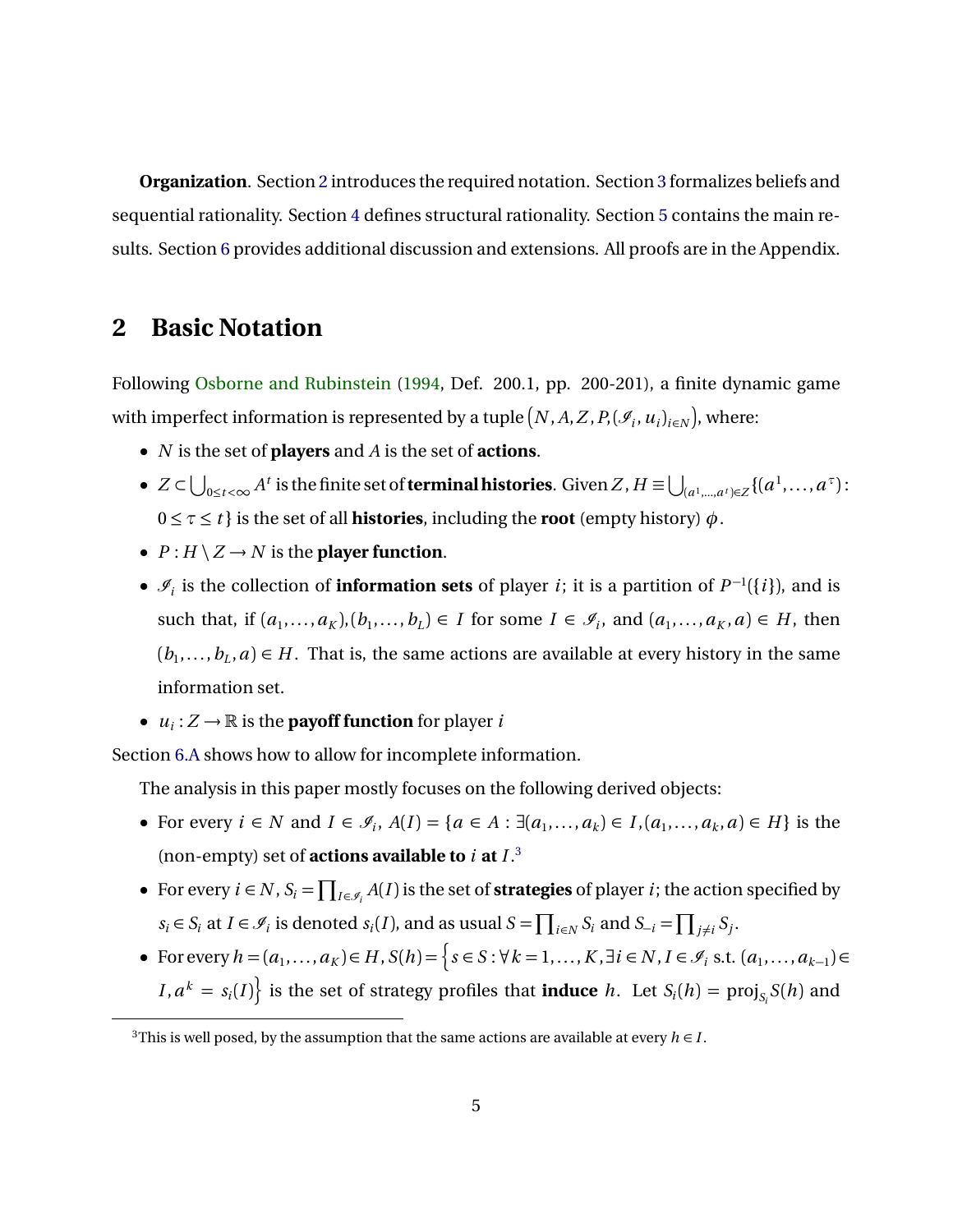$S_{-i}(h) = \text{proj}_{S_{-i}} S(h)$ .

- For every  $i \in N$  and  $I \in \mathcal{I}_i$ ,  $S(I) = \bigcup_{h \in I} S(h)$  is the set of strategy profiles that **induce** *I*. Let  $S_i(I) = \text{proj}_{S_i} S(I)$  and  $S_{-i}(I) = \text{proj}_{S_{-i}} S(I)$ . If  $S_{-i} \in S_{-i}(I)$ , say that  $S_{-i}$  **allows**  $I$ .<sup>[4](#page-5-1)</sup>
- The **strategic-form payoff function** of player  $i \in N$  is  $U_i : S_i \times S_{-i} \to \mathbb{R}$ , defined by *U*<sub>*i*</sub>( $s_i$ ,  $s_{-i}$ ) = *u*<sub>*i*</sub>(*z*) for all *z* ∈ *Z* and ( $s_i$ ,  $s_{-i}$ ) ∈ *S*(*z*).

As usual, for any  $s_i \in S_i$  and  $p \in \Delta(S_{-i})$ , let  $U_i(s_i, p) = \sum_{s_{-i}} U_i(s_i, s_{-i}) \cdot p(\{s_{-i}\})$ ; and for any  $\sigma_i \in$  $\Delta(S_i)$ , let  $U_i(\sigma_i, p) = \sum_{t_i \in S_i} \sigma_i(t_i) U_i(t_i, p)$ .

Sets of the form  $S_{-i}(I)$ , for  $I \in \mathcal{I}_i$ , are called **conditioning events**. In preparation for Defi-nition [1,](#page-6-0) it is convenient to define  $S_{-i}(\phi) = S_{-i}$  for *all* players  $i \in N$ , not just  $i = P(\phi)$ .

I assume that the game has **perfect recall**, analogously to Def. 203.3 in [Osborne and Ru](#page-43-4)[binstein](#page-43-4) [\(1994\)](#page-43-4): see Appendix [A.](#page-20-0) This has two implications that are used in the analysis. First, for every  $i \in N$  and  $I \in \mathcal{I}_i$ ,  $S(I) = S_i(I) \times S_{-i}(I)$ . Second, the set  $S(I)$  satisfies **strategic independence** [\(Mailath, Samuelson, and Swinkels,](#page-43-5) [1993,](#page-43-5) Definition 2 and Theorem 1): for every  $s_i, t_i \in S_i(I)$  there is  $r_i \in S_i(I)$  such that  $U_i(r_i, s_{-i}) = U_i(t_i, s_{-i})$  for all  $s_{-i} \in S_{-i}(I)$ , and  $U_i(r_i, s_{-i}) =$  $U_i(s_i, s_{-i})$  for all  $s_{-i} \in S_{-i} \setminus S_{-i}(I)$ . Intuitively,  $r_i$  is the strategy that coincides with  $s_i$  everywhere except at *I* and all subsequent information sets, where it coincides with *t<sup>i</sup>* .

## <span id="page-5-0"></span>**3 Beliefs and Weak Sequential Rationality**

Throughout the remainder of this paper, unless referring to a specific example, I fix an arbitrary dynamic game  $\left(N, A, Z, P, (\mathscr{I}_i, u_i)_{i \in N}\right)$ .

I represent player *i*'s beliefs as a collection of probability distributions over co-players' strategies, indexed by her information sets  $I \in \mathcal{I}_i$ <sup>[5](#page-5-2)</sup> cf. [Rényi](#page-43-6) [\(1955\)](#page-43-6); [Myerson](#page-43-7) [\(1986\)](#page-43-7); [Ben-](#page-42-7)[Porath](#page-42-7) [\(1997\)](#page-42-7); [Kohlberg and Reny](#page-43-8) [\(1997\)](#page-43-8); [Battigalli and Siniscalchi\(2002\)](#page-42-6). It is also convenient to assume that every player has a prior belief, even if she does not move at the root  $\phi$  of the

<span id="page-5-2"></span><span id="page-5-1"></span><sup>4</sup>That is: if *i*'s co-players follow the profile *s*<sup>−</sup>*<sup>i</sup>* , *I can* be reached; whether it *is* reached depends upon *i*'s play. <sup>5</sup>Definition [1](#page-6-0) implies that, equivalently, one can take the corresponding conditioning events *S*<sup>−</sup>*<sup>i</sup>* (*I* ) as indices.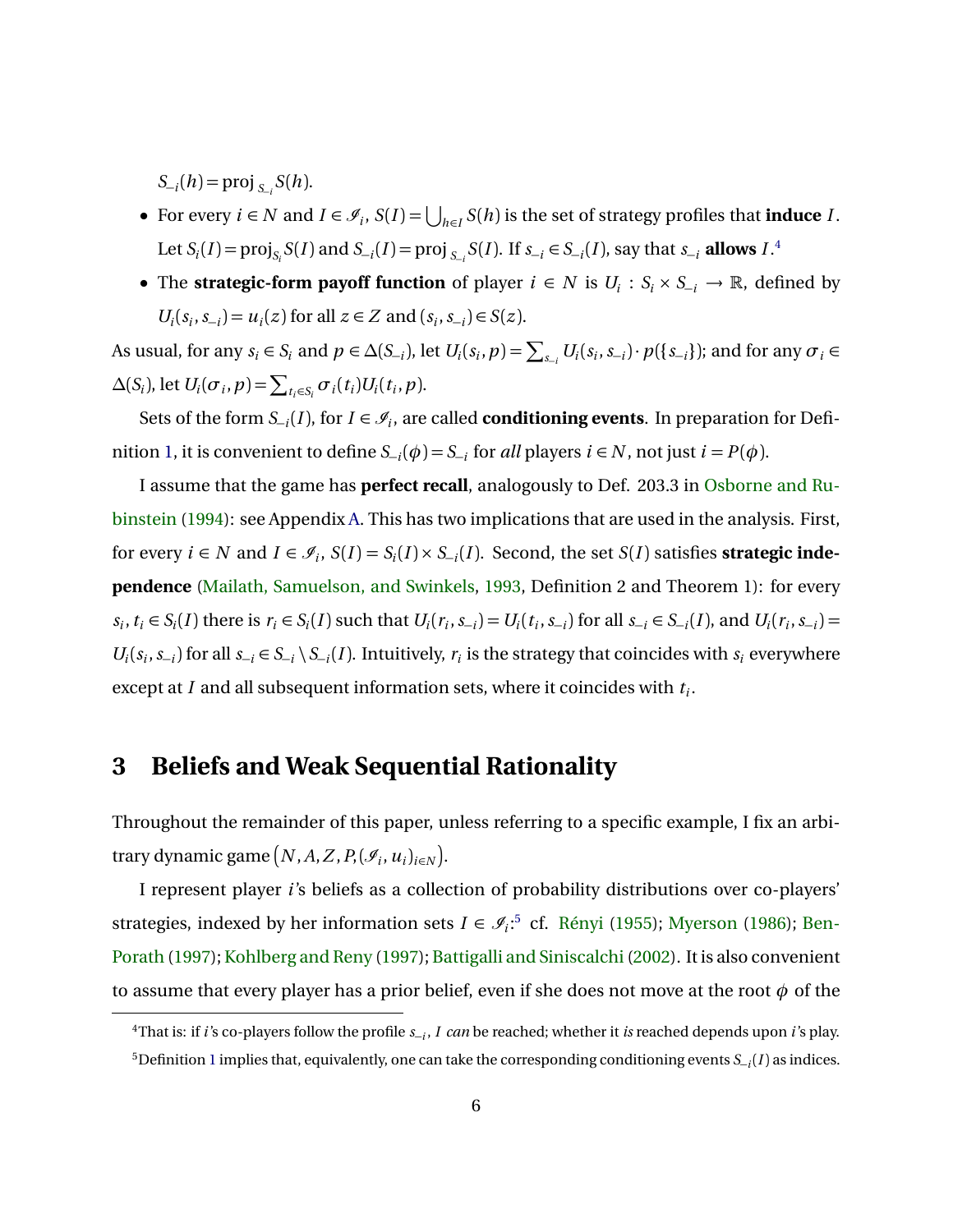game. The probabilities  $(\mu(\cdot|I))_{I \in \mathcal{I} \cup \{\phi\}}$  have a dual interpretation. From an *interim* perspective, every  $\mu(\cdot|I)$  can be interpreted as the beliefs that player *i* would hold upon reaching *I*. This is the interpretation that best fits the notion of sequential rationality. Alternatively, the entire probability array  $(\mu(\cdot|I))_{I \in \mathcal{I} \cup \{\phi\}}$  can be viewed as a description of player *i*'s *prior* beliefs, according to which every information set is reached with positive, but possibly "infinitesimal" probability. In this interpretation,  $\mu({s_{-i}}|I)$  describes the likelihood of strategy profile *s*−*i* relative to that of information set *I* , which may itself be infinitely unlikely a priori. This interpretation is particularly apt from the perspective of structural rationality.

<span id="page-6-0"></span> $\bf{Definition \ 1}$   $An \ array \mu = \Bigr(\mu(\cdot|I)\bigr)_{I \in {\mathscr I}_i \cup \{\phi\}} \in \Delta(S_{-i})^{{\mathscr I}_i \cup \{\phi\}} \ is \ a \ consistent \ conditional \ probability$  $s$ ystem (CCPS) for player  $i$  if there is a sequence  $(p^k)_{k\geq 1} \in \Delta(S_{-i})^N$  such that, for all  $I \in \mathscr{I}_i \cup \{\phi\}$ ,  $p^k(S_{-i}(I)) > 0$  for all  $k \ge 1$ , and  $\lim_{k \to \infty} p^k(\cdot | S_{-i}(I)) = \mu(\cdot | I)$ . Such a sequence  $(p^k)$  is called a  $\textbf{perturbation of }\mu.$  Denote the set of CCPSs for player *i* by  $\Delta(\mathcal{S}_{-i}, \mathcal{I}_i).$ 

Adapting arguments in [Myerson](#page-43-7) [\(1986\)](#page-43-7), one readily sees that a CCPS is a "conditional probability system" à la [Rényi\(1955\)](#page-43-6). However, it satisfies further restrictions: see [Siniscalchi\(2021\)](#page-44-5).

The probabilities *p k* in Definition [1](#page-6-0) need *not* have full support. In particular, in games with simultaneous moves, the constant sequence defined by  $p^k = \mu(\cdot|\phi)$  for all  $k$  is a perturbation of a player's (trivial) CCPS  $\mu = \mu(\cdot | \phi)$ .

To formalize sequential rationality, I follow [Reny](#page-43-0) [\(1992\)](#page-43-0) and [Rubinstein](#page-44-6) [\(1991\)](#page-44-6), and only require that a strategy *s<sup>i</sup>* of player *i* be optimal at information sets that *s<sup>i</sup>* allows. Optimality at other information sets is best viewed as a description of other players' (equilibrium) beliefs about *i*, rather than part of player *i*'s decision-making. Following [Reny](#page-43-0) [\(1992\)](#page-43-0), I call this notion "weak sequential rationality," to distinguish it from the definition in [Kreps and Wilson](#page-43-9) [\(1982\)](#page-43-9).

<span id="page-6-1"></span> $\bf{Definition 2}$  Fix a CCPS  $\mu$  ∈  $\Delta(S_{-i}, \mathscr{I}_i)$ . A strategy  $s_i$  ∈  $S_i$  is weakly sequentially rational given  $\mu$  if, for every  $I \in \mathcal{I}_i \cup \{\phi\}$  with  $s_i \in S_i(I)$ , and all  $t_i \in S_i(I)$ ,  $U_i(s_i, \mu(\cdot | I)) \ge U_i(t_i, \mu(\cdot | I))$ .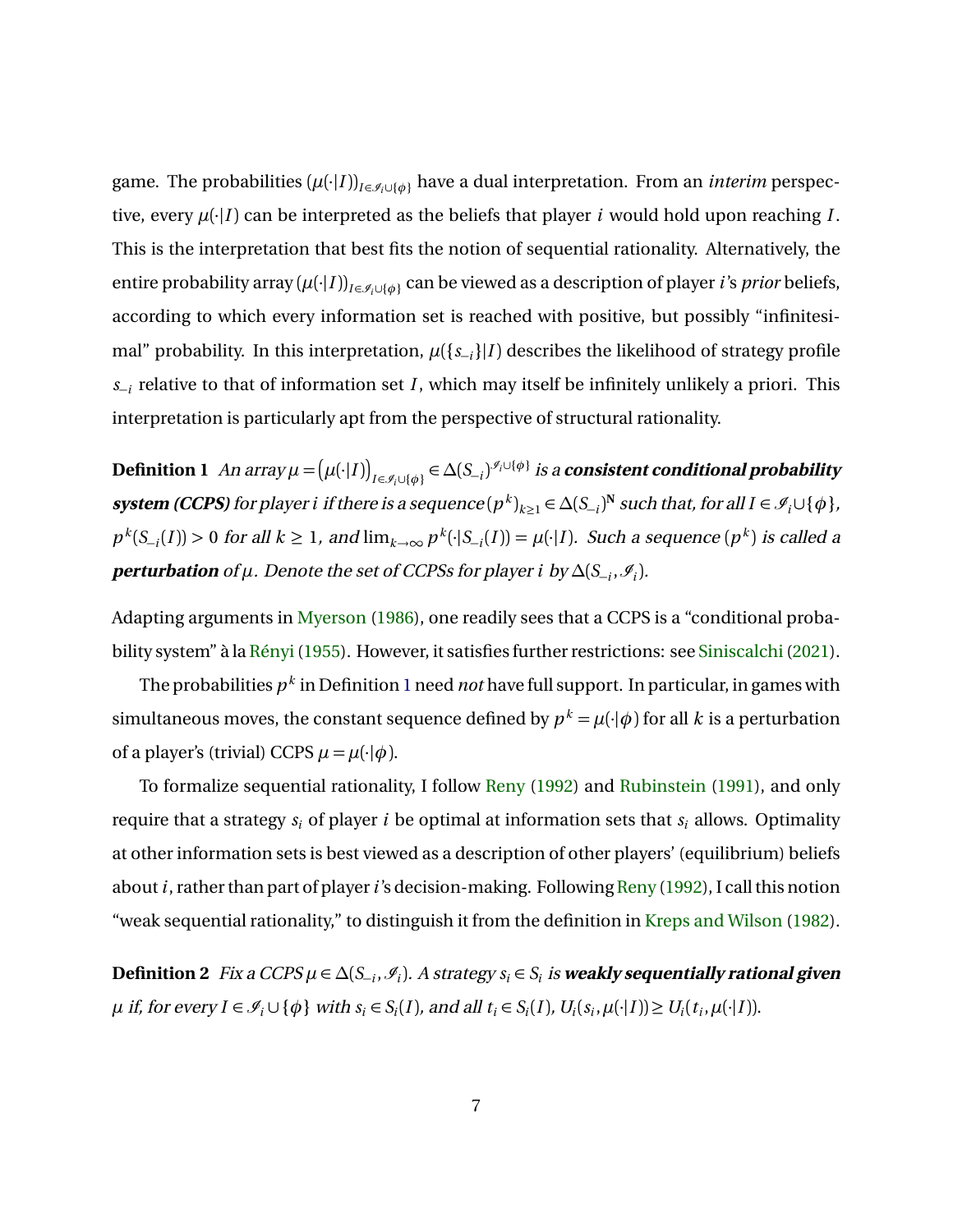### <span id="page-7-0"></span>**4 Structural Rationality**

For conciseness, all definitions and results in this section apply to a player  $i \in N$ , and a CCPS *µ* ∈ *∆*(*S*<sub>−*i*</sub></sub>,  $\mathscr{I}_i$ ) for player *i* in the dynamic game  $(N, A, Z, P, (\mathscr{I}_i, u_i)_{i \in N})$ .

<span id="page-7-1"></span>Definition 3  $\ A$  strategy  $s_i \in S_i$  is **structurally rational given**  $\mu$  if there is a perturbation  $(p^k)_{k\geq 1}$ of  $\mu$  such that, for every  $t_i \in S_i$ ,  $U_i(s_i, p^k) \ge U_i(t_i, p^k)$  for all  $k \ge 1$ .

Structural rationality depends upon (i) the extensive-form structure of the game, and specifically on the collection  $\{S_{-i}(I): I \in \mathcal{I}_i \cup \{\phi\}\}\$  of conditioning events; and (ii) on player *i*'s entire CCPS. Conditioning events and the associated conditional beliefs characterize the set of perturbations. Hence, structural rationality is not invariant with respect to the strategic form.

That said, in simultaneous-move ("strategic-form") games, one particular perturbation of  $\mu$  is given by  $p^k = \mu(\cdot|\phi)$  for all  $k$ . This is also the case in general dynamic games, if player *i*'s prior  $\mu(\cdot|\phi)$  assigns positive probability to every  $I \in \mathscr{I}_i$ . By Definition [3,](#page-7-1) *in these cases, a strategy is structurally rational given µ if and only if maximizes player i 's ex-ante expected payoff*.

**Example 1** In the game of Figure [1,](#page-1-1) suppose Bob's CCPS  $\mu$  reflects his beliefs in the subgameperfect equilibrium (*Out*,(*S*, *S*)), so  $\mu$ {{*Out*}| $\phi$ ) = 1 and  $\mu$ {{*InS*}|*J*) = 1. Any perturbation( $p^k)_{k\geq 1}$ of  $\mu$  must satisfy  $p^k(S_a(J)) = p^k(\{InS, InB\}) > 0$  for each k, and  $p^k(\{InS\}|S_a(J)) \to 1$ . For k large enough,  $U_b(S, p^k) > U_b(B, p^k)$ , so *S* is the only structurally rational strategy given  $\mu$ .

**Example 2** In Figure [2,](#page-8-0) Ann's beliefs  $\mu$  satisfy  $\mu({d}|\phi) = \mu({a} | I) = 1$ , so any perturbation  $(p^k)_{k\geq 1}$  of  $\mu$  must satisfy  $p^k(S_{-a}(I)) = p^k(\lbrace a \rbrace) > 0$  for each  $k$  and  $p^k(\lbrace d \rbrace) = p^k(\lbrace d \rbrace | S_b(\phi)) \rightarrow 1$ .

Denote by  $D_1$  either one of the realization-equivalent strategies  $D_1D_2$ ,  $D_1A_2$ . If  $x < 2$ , eventually  $U_a(D_1, p^k) > U_a(s_a, p^k)$  for any strategy  $s_a \neq D_1$  of Ann, so  $D_1$  is the unique structurally rational strategy given  $\mu$ . If instead  $x = 2$ ,  $U_a(A_1D_2, p^k) > U_a(s_a, p^k)$  for all k and all  $s_a \neq A_1D_1$ . Thus,  $A_1D_2$  is the unique structurally rational strategy given  $\mu$ . By comparison, for  $x=2$ , both *D*<sub>1</sub> and *A*<sub>1</sub>*D*<sub>2</sub> are weakly sequentially rational given  $\mu$ .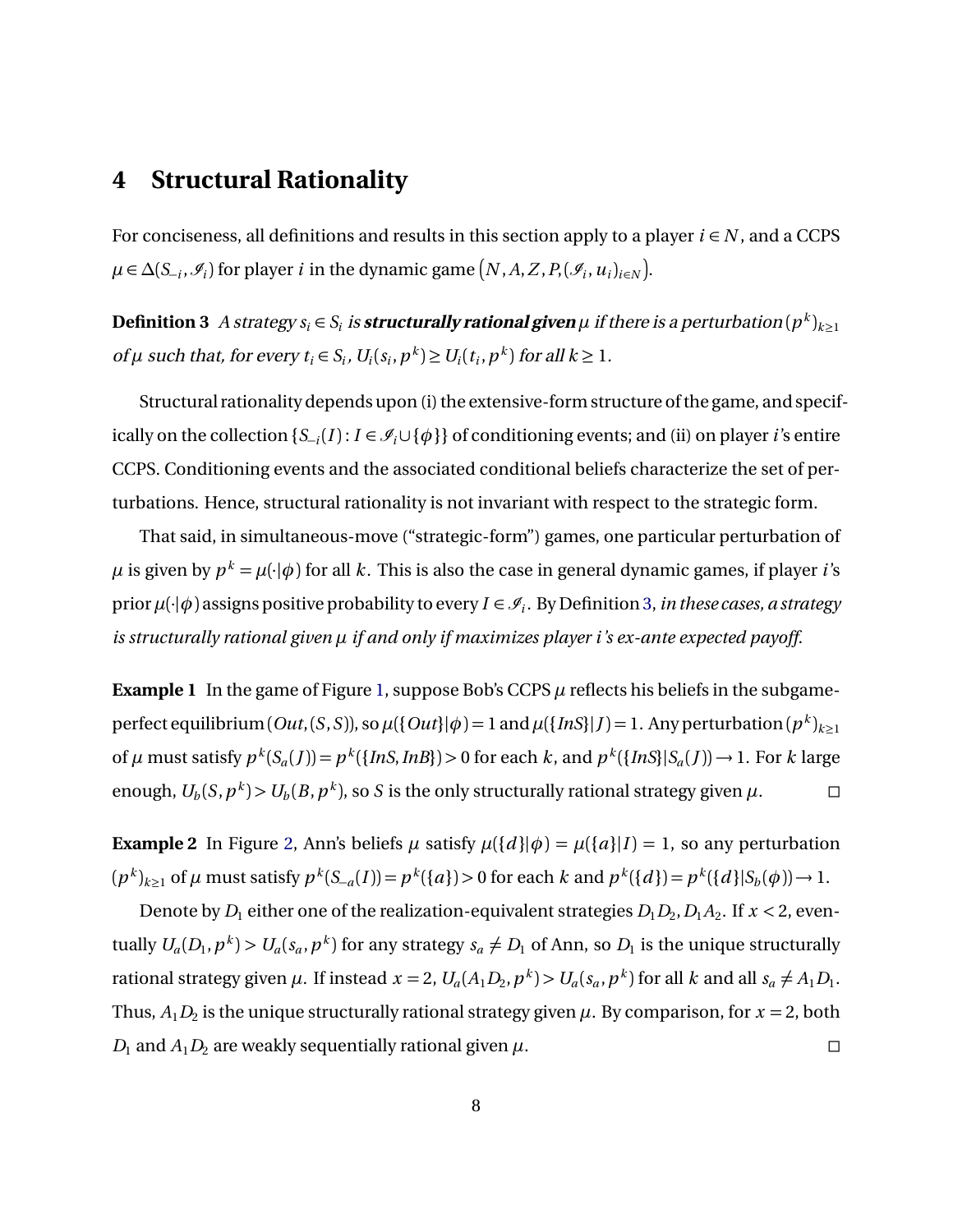

<span id="page-8-0"></span>Figure 2: A centipede-like game parameterized by  $x \in [0,2]$ .

<span id="page-8-1"></span>**Example 3** The game in Figure [3](#page-8-1) is an extension of "Matching Pennies." Denote Ann's CCPS by  $\mu$ , and assume that, as in the unique subgame-perfect equilibrium of this game, Ann initially expects Bob to play *h* and *t* with probability  $\frac{1}{2}$ :  $\mu({h}|\phi) = \mu({t}|\phi) = \frac{1}{2}$ . Denote by *T* any one of the realization-equivalent strategies of Ann that choose *T* at *φ*.



Figure 3: Modified Matching Pennies

Any perturbation  $(p^k)_{k\geq 1}$  of  $\mu$  must satisfy  $p^k({o}) > 0$ ,  $p^k({h}) \to \frac{1}{2}$ , and  $p^k({t}) \to \frac{1}{2}$ . Since  $p^k(\lbrace o \rbrace) > 0$  implies  $U_a(HL, p^k) > U_a(HR, p^k)$ , HR is not structurally rational given  $\mu$ . If  $2p^k(\{o\})+p^k(\{h\})> -p^k(\{o\})+p^k(\{t\}),$  then  $U_a(HL,p^k) > U_a(T,p^k)$ , If however  $2p^k(\{o\})+$  $p^k({h}) < -p^k({o}) + p^k({t})$ , then  $U_a(HL, p^k) < U_a(T, p^k)$ . Thus, both HL and T are structurally rational given *µ*. This illustrates the *robustness* aspect of Definition [3:](#page-7-1) since all perturbations of Ann's beliefs  $\mu$  are allowed, both  $HL$  and  $T$  are structurally rational given  $\mu$ .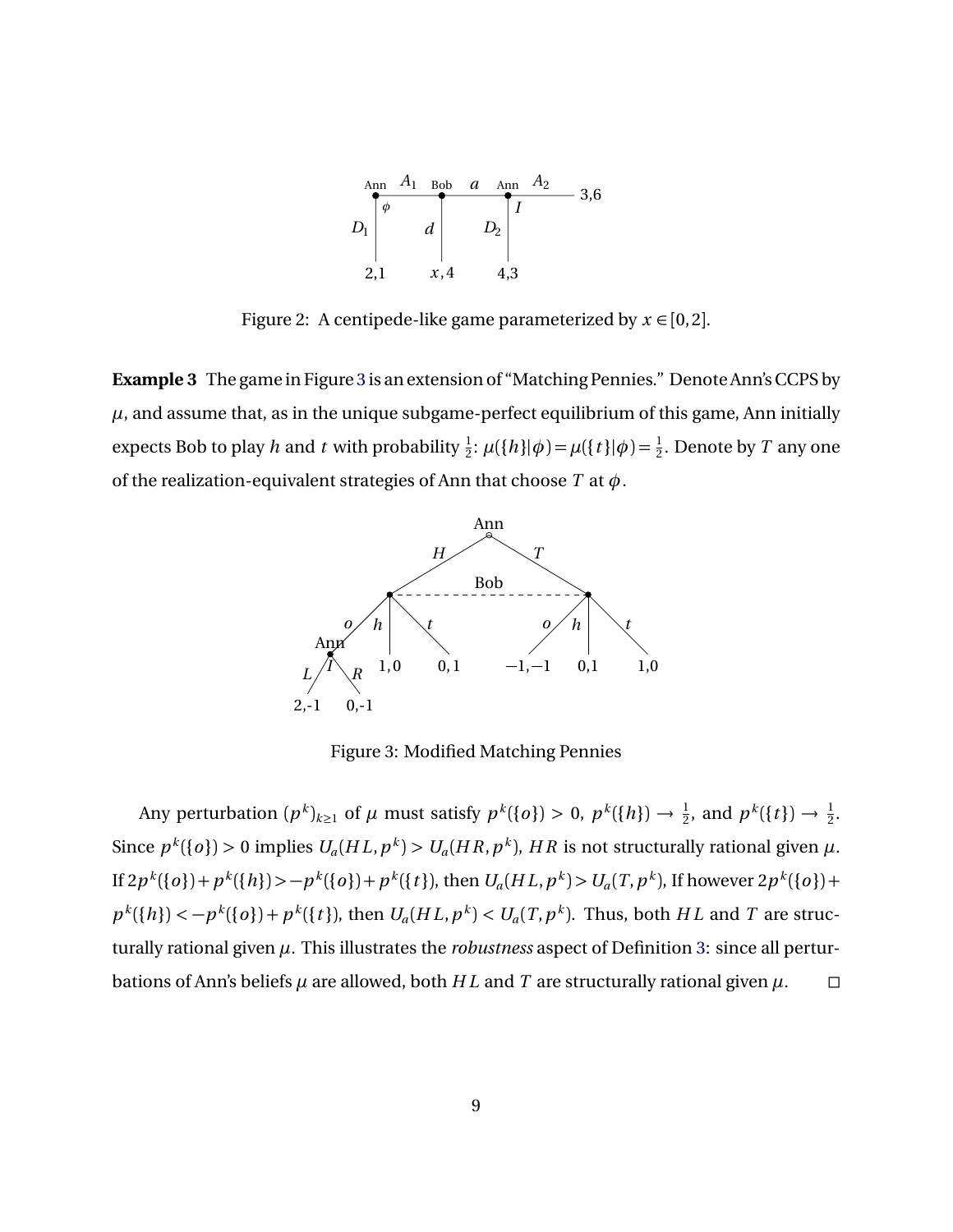### <span id="page-9-2"></span>**5 Main Results**

#### **5.1 Bewley-style Characterization**

<span id="page-9-0"></span>Structural rationality admits a characterization via a notion of "robust preference" in the spirit of [Bewley](#page-42-4) [\(2002\)](#page-42-4)'s theory of Knightian uncertainty.

**Proposition 1** A strategy  $s_i \in S_i$  is structurally rational given  $\mu$  if and only if there is no  $\sigma_i \in$  $\Delta(S_i)$  such that, for every perturbation  $(p^k)_{k\geq 1}$  of  $\mu$ , eventually  $U_i(\sigma_i,p^k)$   $>$   $U_i(s_i,p^k).$ 

Thus, if  $s_i$  is *not* structurally rational, there is a mixed strategy  $\sigma_i$  that is "robustly better" than  $s_i$ : that is,  $\sigma_i$  eventually yields strictly higher expected payoff than  $s_i$  against *all* perturbations of *µ*. The companion paper [Siniscalchi](#page-44-4) [\(2020\)](#page-44-4) axiomatizes this robust preference relation.

#### <span id="page-9-3"></span>**5.2 Structural and Weak Sequential Rationality**

<span id="page-9-1"></span>**Theorem 1** Fix a player  $i \in N$  and a CCPS  $\mu \in \Delta(S_{-i}, \mathcal{I}_i)$  for  $i$ . If strategy  $s_i \in S_i$  is structurally rational given *µ*, then it is weakly sequentially rational given *µ*.

The proof of Theorem [1](#page-9-1) shows that, if  $s_i$  is structurally rational, it must specify an optimal continuation against some *perturbed* conditional belief  $p^k(\cdot|S_{-i}(I)) \to \mu(\cdot|I)$  at every information set *I* with  $s_i \in S_i(I)$ . By way of constrast, weak sequential rationality only requires optimality against the limiting beliefs  $\mu(\cdot|I)$ . This is reminiscent of the difference between extensive-form trembling-hand perfect and sequential equilibrium [\(Kreps and Wilson,](#page-43-9) [1982\)](#page-43-9), or between strategic-form perfect equilibrium and weak sequential equilibrium [\(Reny,](#page-43-0) [1992\)](#page-43-0). Leveraging "generic equivalence" results from the cited papers, one can show that, for generic assignents of payoffs at terminal histories, in almost every (weakly) sequential equilibrium, every strategy played with positive probability is structurally rational.

This conclusion is not quite a "generic converse" to Theorem [1.](#page-9-1) The key limitation is that (weak) sequential equilibrium employs a more restrictive notion of beliefs than those allowed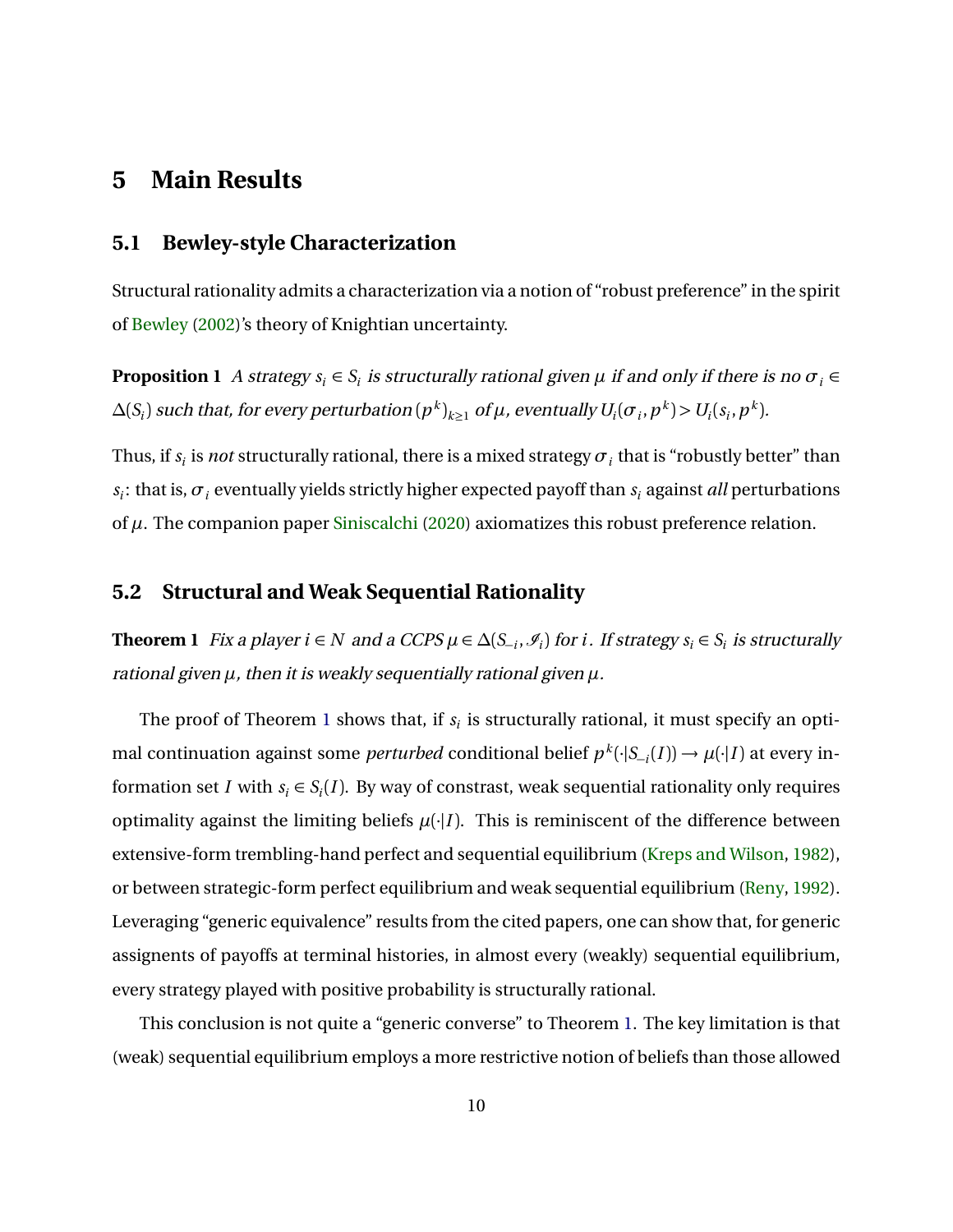in Definition [1](#page-6-0) and Theorem [1,](#page-9-1) namely "consistent assessments" à la [Kreps and Wilson](#page-43-9) [\(1982\)](#page-43-9) (see also Section [6.E\)](#page-19-0). Theorem [3](#page-25-0) in Appendix [B.3](#page-25-1) provides a proper "generic converse," using a notion of genericity that can be verified directly, by inspecting payoffs at terminal histories.

#### <span id="page-10-1"></span>**5.3 Eliciting Conditional Beliefs**

Finally, I leverage structural rationality to elicit players' beliefs. A key requirement is that, in eliciting a player's beliefs, one must not alter the other players' strategic incentives. This distinguishes belief elicitation in games from elicitation in decision problems.

I restrict attention to *binary bets*: each player*i* can either bet on the realization of an event *E<sup>i</sup>* ⊆ *S*<sup>−</sup>*<sup>i</sup>* (e.g., "Ann plays *InS*" in Figure [1\)](#page-1-1) conditional upon reaching a given information set  $I_i \in \mathcal{I}_i$  (e.g., *J*), or receive a guaranteed payoff of  $p_i \in [0,1]$  "utils" if  $I_i$  is reached. As will be shown, player *i*'s choice of bet (*E<sup>i</sup>* or *p<sup>i</sup>* ) will reveal whether or not she assigns probability at least  $p_i$  to  $E_i$  given  $I_i.$  It is straightforward to adapt the approach introduced here to offer players a menu of bets, or alternative mechanisms (e.g. Becker, DeGroot, and Marschak, [1964\)](#page-42-8).

The elicitation mechanism consists of two phases. In the first, each player *i* simultaneously chooses a *bet* (or "wager")  $w_i \in \{E_i, p_i\}$  and an *reported strategy*  $\bar{s}_i \in S_i$ , and the experimenter randomly selects one of the players—henceforth, "the selected player." In the second phase, the selected player plays the original game with the experimenter, who faithfully implements the reported strategies of the other players.[6](#page-10-0)

At each terminal history, players who were not selected receive a fixed payoff (say, 0 utils) independent of their choices in the first phase and of play in the second phase. The selected player *i* instead receives an equal-chance lottery over three prizes: a *direct-play* prize, equal to the payoff determined by the realized play in the second phase of the mechanism; a *betting* prize, which depends on her bet  $w_i$  and the *reported* strategies of the other players,  $\bar{s}_{-i}$ ; and a

<span id="page-10-0"></span><sup>6</sup>Alternatively, players may play *separately* with the experimenter, either simultaneously or sequentially, provided they do not observe each other's moves. However, the required notation is much more cumbersome.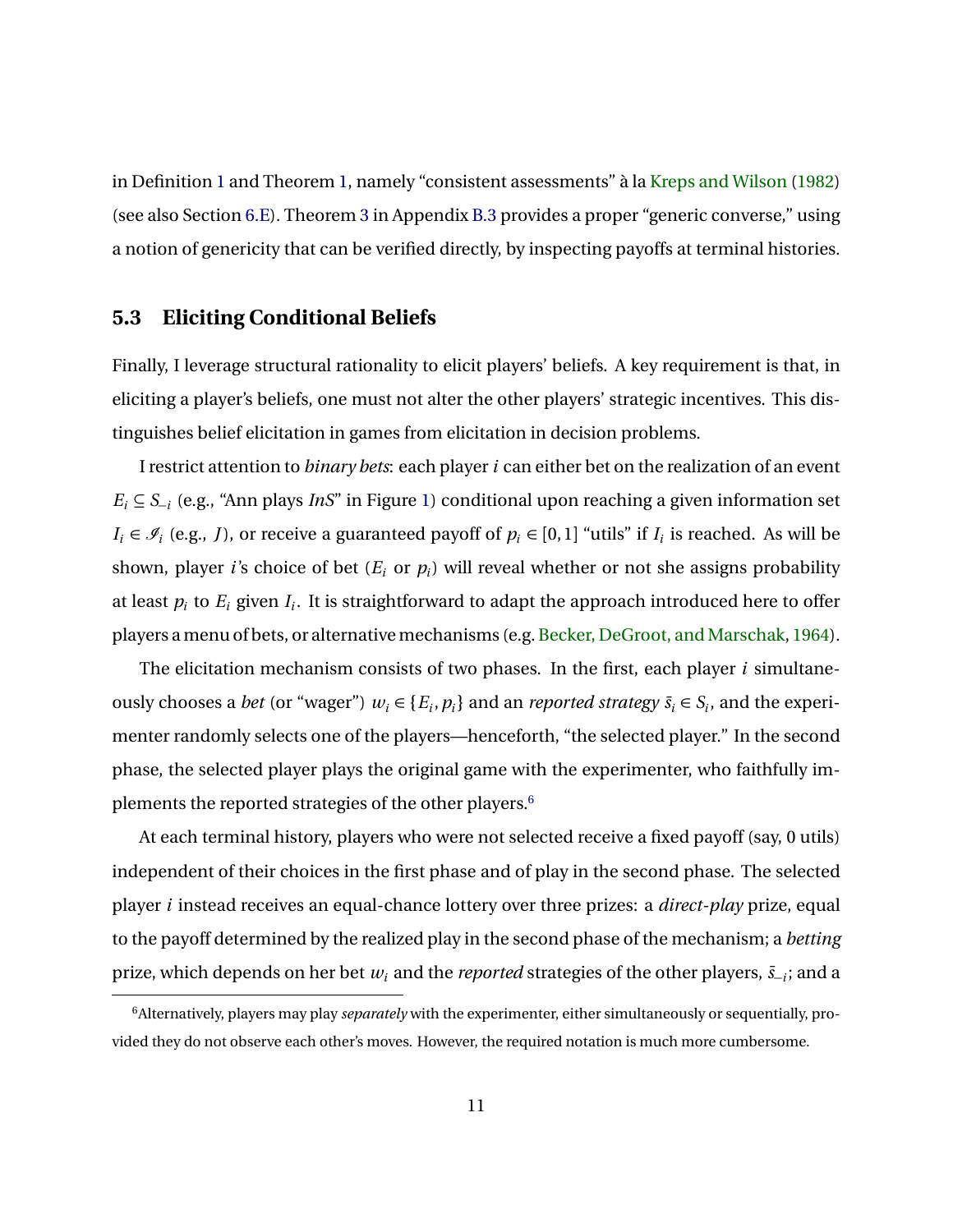

<span id="page-11-0"></span>*bonus*  $\epsilon > 0$  if her direct play is consistent with her reported strategy  $\bar{s}_i$ .

Figure 4: A stylized representation of the elicitation game tree for Figure [1](#page-1-1)

Figure [4](#page-11-0) shows the game tree of the elicitation mechanism for the game in Figure [1,](#page-1-1) with one graphical simplification: each action in the first stage (e.g.,  $(\bar{B}, w_b)$  for Bob at information set  $I_h^1$  $b^1_b$ ) actually represents *two* actions, one for each possible bet (e.g.,  $(\bar{B}, E_b)$  and  $(\bar{B}, p_b)$ ).

I now formally define the elicitation game associated with an arbitrary dynamic game  $\big(N,A,Z,P,({\mathscr I}_i,u_i)_{i\in N}\big)$ . I allow for bets to be offered to any subset of players; this way the analysis will include a version of the strategy method (without elicitation) as a special case.

**Definition 4** A **questionnaire** is a collection  $Q = (I_i, W_i)_{i \in N}$  such that, for every  $i \in N$ ,  $I_i \in \mathcal{I}_i$ and either  $W_i = \{ * \}$  or  $W_i = \{ E, p \}$  for some  $E \subseteq S_{-i}(I_i)$  and  $p \in [0, 1]$ .<sup>[7](#page-11-1)</sup>

Fixing a questionnaire *Q*, the sets of players and actions in the elicitation game are

<span id="page-11-3"></span><span id="page-11-2"></span>
$$
N^* = N \cup \{0\} \qquad \text{and} \qquad A^* = N \cup \bigcup_{i \in N} (S_i \times W_i) \cup A. \tag{1}
$$

<span id="page-11-1"></span><sup>&</sup>lt;sup>7</sup>If  $W_i = \{*\}, I_i$  can be arbitrarily specified, and is immaterial.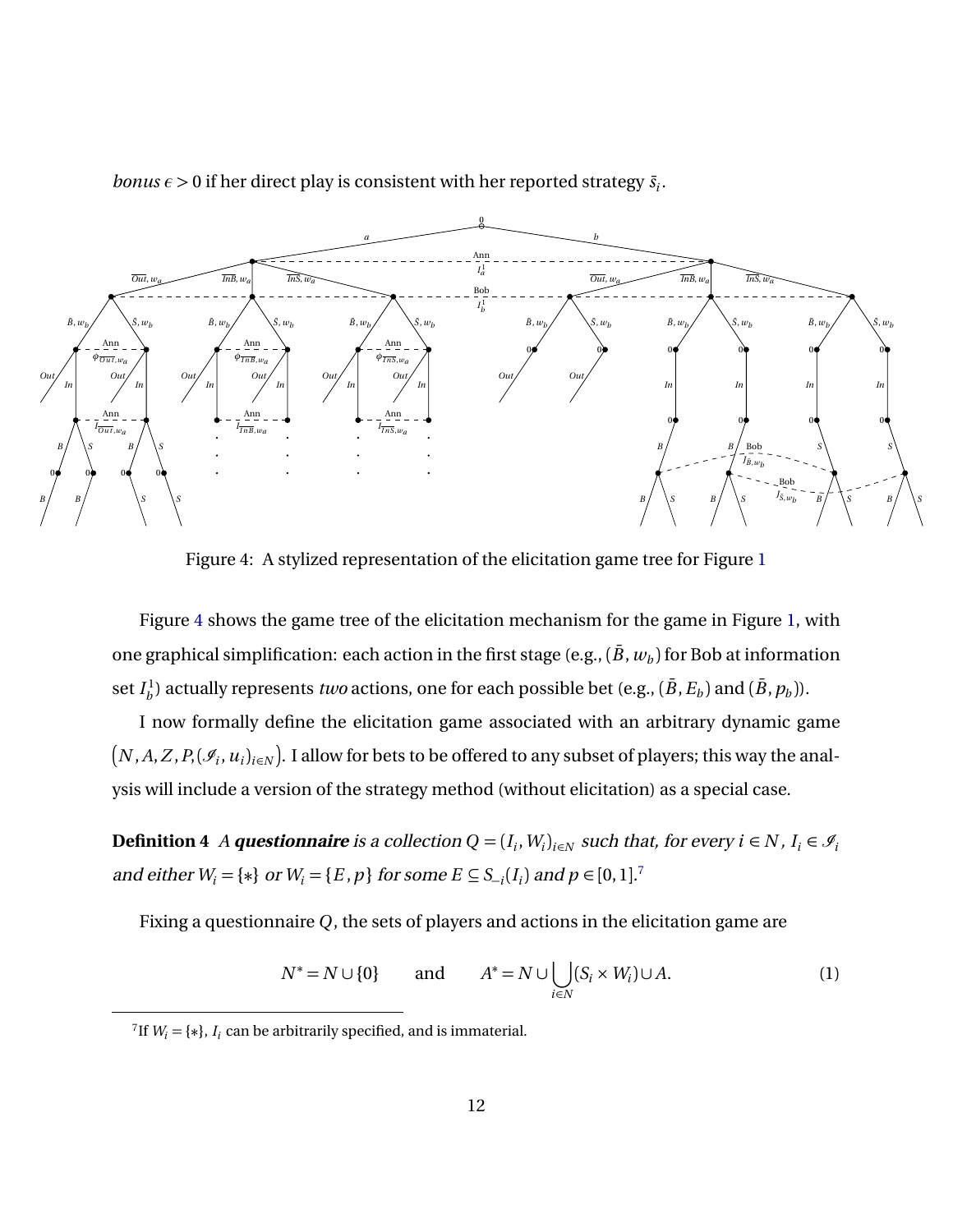Player 0 is the experimenter. Actions include the experimenter's choice of a selected player  $i \in N$ , and each subject *i*'s choices of a reported strategy  $\bar{s}_i \in S_i$  and bet  $w_i \in W_i$ .

Next, I define terminal histories  $z^* \in Z^*$ . In the first phase of the elicitation game, the experimenter moves first, then players move according to their index. In the second phase, the selected player *n* plays with the experimenter; the resulting sequence of actions must be a terminal history *z* in the original game. Along this history, whenever the player on the move is  $j \neq n$ , the experimenter faithfully carries out *j*'s reported action. Formally, if the profile of reported strategies of players other than *n* is  $\bar{s}_{-n}$ , then  $\bar{s}_{-n}$  must allow *z*. However, history *z need not* also be allowed by  $\bar{s}_n$ : regardless of her choice of reported strategy  $\bar{s}_n$ , the selected player can choose any course of action that is also available in the original game. Thus,

$$
Z^* = \{ (n, (\bar{s}_1, w_1), \dots, (\bar{s}_N, w_N), z) : n \in N, (\bar{s}_i, w_i) \in S_i \times W_i \ \forall \ i \in N, z \in Z, \ \bar{s}_{-n} \in S_{-i}(z) \}
$$
(2)

where, consistently with [Osborne and Rubinstein](#page-43-4) [\(1994\)](#page-43-4), given two lists of actions  $(a_1, \ldots, a_L)$ and  $(b_1, \ldots, b_K) \equiv h$ , I write  $(a_1, \ldots, a_L, h)$  to denote the joined list  $(a_1, \ldots, a_L, b_1, \ldots, b_K)$ .

As in Section [2,](#page-4-0) given the set Z<sup>∗</sup> of terminal histories, one can define the set *H*<sup>∗</sup> of all histories, terminal or not. With this, the player function is defined as

$$
P^*(h^*) = \begin{cases} i & i \in N, h^* = (n, (\bar{s}_1, w_1), \dots, (\bar{s}_{i-1}, w_{i-1})) \\ P(h) & h^* = (n, (\bar{s}_1, w_1), \dots, (\bar{s}_N, w_N), h), h \notin Z, P(h) = n \\ 0 & h^* = \phi^* \text{ or } h^* = (n, (\bar{s}_1, w_1), \dots, (\bar{s}_N, w_N), h), h \notin Z, P(h) \neq n. \end{cases}
$$
(3)

Now turn to information. The experimenter has perfect information:

$$
\mathscr{I}_0^* = {\phi^*} \cup \{ \{ (n, (\bar{s}_1, w_1), \dots, (\bar{s}_N, w_N), h) \} \subset H^* \setminus Z^* : P(h) \neq n \}.
$$
 (4)

In the first phase of the elicitation game, each player  $i ∈ N$  does not observe the choices of those who moved before him: thus, her sole information set in the first phase is

$$
I_i^1 = N \times \prod_{j=1}^{i-1} (S_j \times W_j) \subset H^*.
$$
 (5)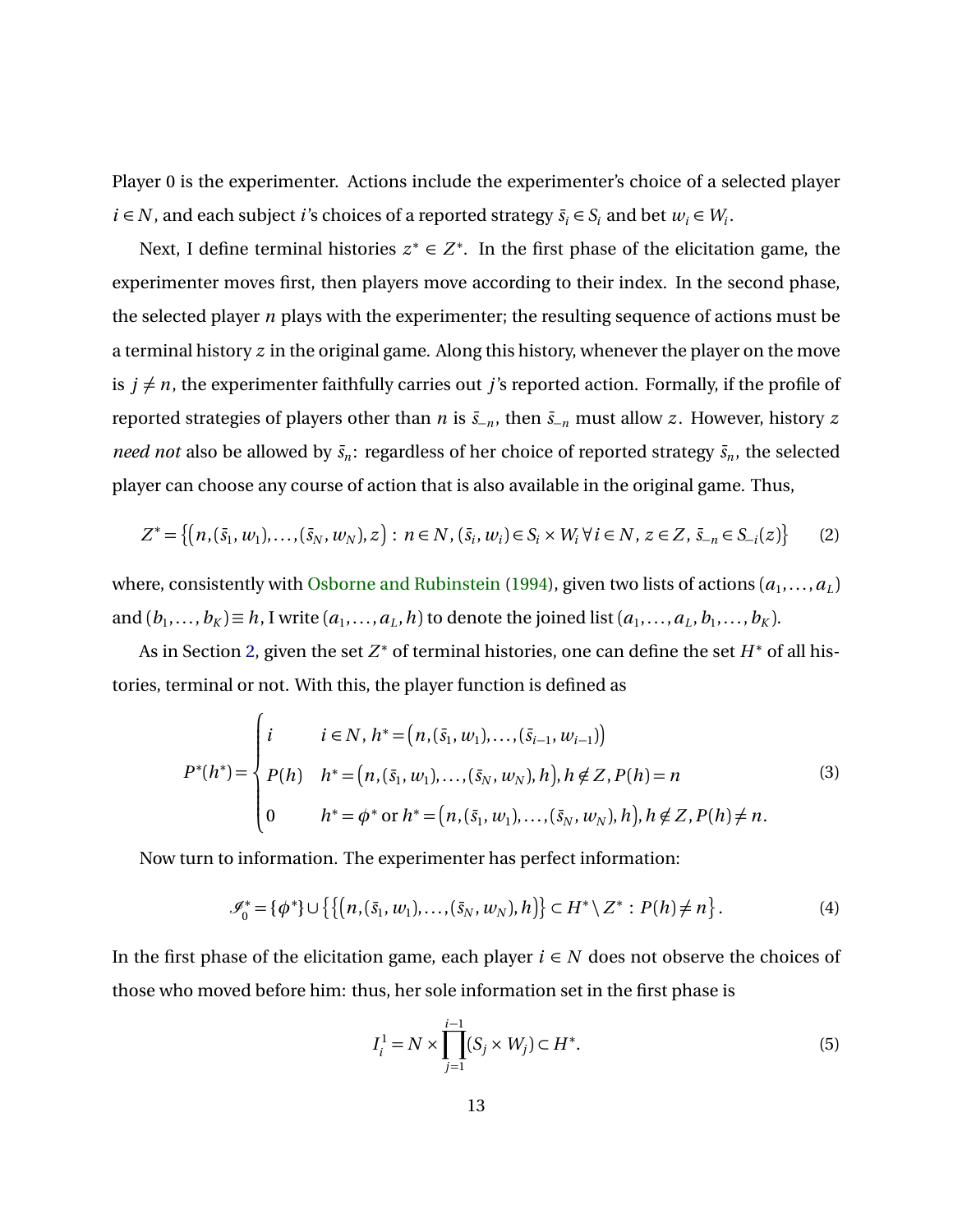In the second phase, whenever the selected player*i* moves, she recalls her own reported strategy and bet, and *receives the same information as in the original game about other players' moves*—though these are carried out by the experimenter on their behalf. For instance, at  $J_{\bar{B},w_b}$  in Figure [4,](#page-11-0) Bob observes *In* (and hence can infer that Ann's reported strategy is either *InB* or *InS*). Thus, at  $J_{\bar{B},w_b}$ , Bob has the same information about Ann's prior move as at  $J$  in the game of Figure [1.](#page-1-1) To formalize this, for every  $I \in \mathcal{I}_i$  and  $(\bar{s}_i, w_i) \in S_i \times W_i$ , let

$$
I_{\bar{s}_i, w_i} = \left\{ \left( n, (\bar{t}_1, v_1), \dots, (\bar{t}_N, v_N), h \right) \in H^* : n = i, \, \bar{t}_i = s_i, \, \bar{v}_i = w_i, \, h \in I \right\}.
$$
 (6)

Then, for every player  $i \in N$ , the collection of information sets in the elicitation game is

<span id="page-13-2"></span><span id="page-13-1"></span>
$$
\mathcal{J}_i^* = \{I_i^1\} \cup \{I_{\bar{s}_i, w_i} : I \in \mathcal{I}_i, (\bar{s}_i, w_i) \in S_i \times W_i\}.
$$
\n(7)

Finally, payoffs are specified as follows: for all  $z^* = (n, (\bar{s}_i, w_i)_{i \in N}, z) \in Z^*$ ,

$$
u_i^*(z^*) = \begin{cases} 0 & i = 0 \text{ or } i \in N \setminus \{n\} \\ \frac{1}{3} u_i(z) + \frac{1}{3} B(w_i, \bar{S}_{-i}) + \frac{1}{3} \cdot \epsilon \cdot 1_{\bar{S}_i \in S_i(z)} & i = n \end{cases}
$$
(8)

where  $B(E, \bar{s}_{-i}) = 1_{\bar{s}_{-i} \in E}, B(p, \bar{s}_{-i}) = p \cdot 1_{\bar{s}_{-i} \in S_{-i}(I_i)}, \text{ and } B(w_i, \bar{s}_{-i}) = 0 \text{ otherwise.}$ 

For the selected player  $i = n$ ,  $u_i(z)$  is the *direct-play* payoff,  $B(w_i, \bar{s}_{-i})$  is the *betting* payoff, and  $\epsilon\cdot 1_{\bar{s_i}\in S_i(z)}$  is the *bonus*, paid out only if her direct play is consistent with her reported strategy.<sup>[8](#page-13-0)</sup>

The complete definition of the elicitation game can now be stated.

**Definition 5** The **elicitation game for**  $Q = (I_i, W_i)_{i \in N}$  with bonus  $\epsilon$  is the tuple  $\left(N^*,A^*,Z^*,P^*,(\mathscr{I}_i^*)\right)$ *i* ,*u* ∗  $\hat{f}_i|_{i\in N\cup\{0\}},\epsilon$ , where  $\epsilon > 0$  and the other elements are as in Eqs. [\(1\)](#page-11-2)–[\(8\)](#page-13-1).

How does the game thus defined allow the elicitation of beliefs—provided players are structurally rational? At a broad level, the mechanism works in three conceptual steps.

<span id="page-13-0"></span> $^8$  In particular, in Figure [4,](#page-11-0) if  $\bar{s}_b = \bar{B}$ , Bob is selected, and Ann chooses  $\bar{s}_a = Out$ , the experimenter must play *Out*, so Bob's direct move is not observed. However, since intuitively there is "no evidence" that Bob would have deviated from her reported strategy, he still receives the bonus *ε*,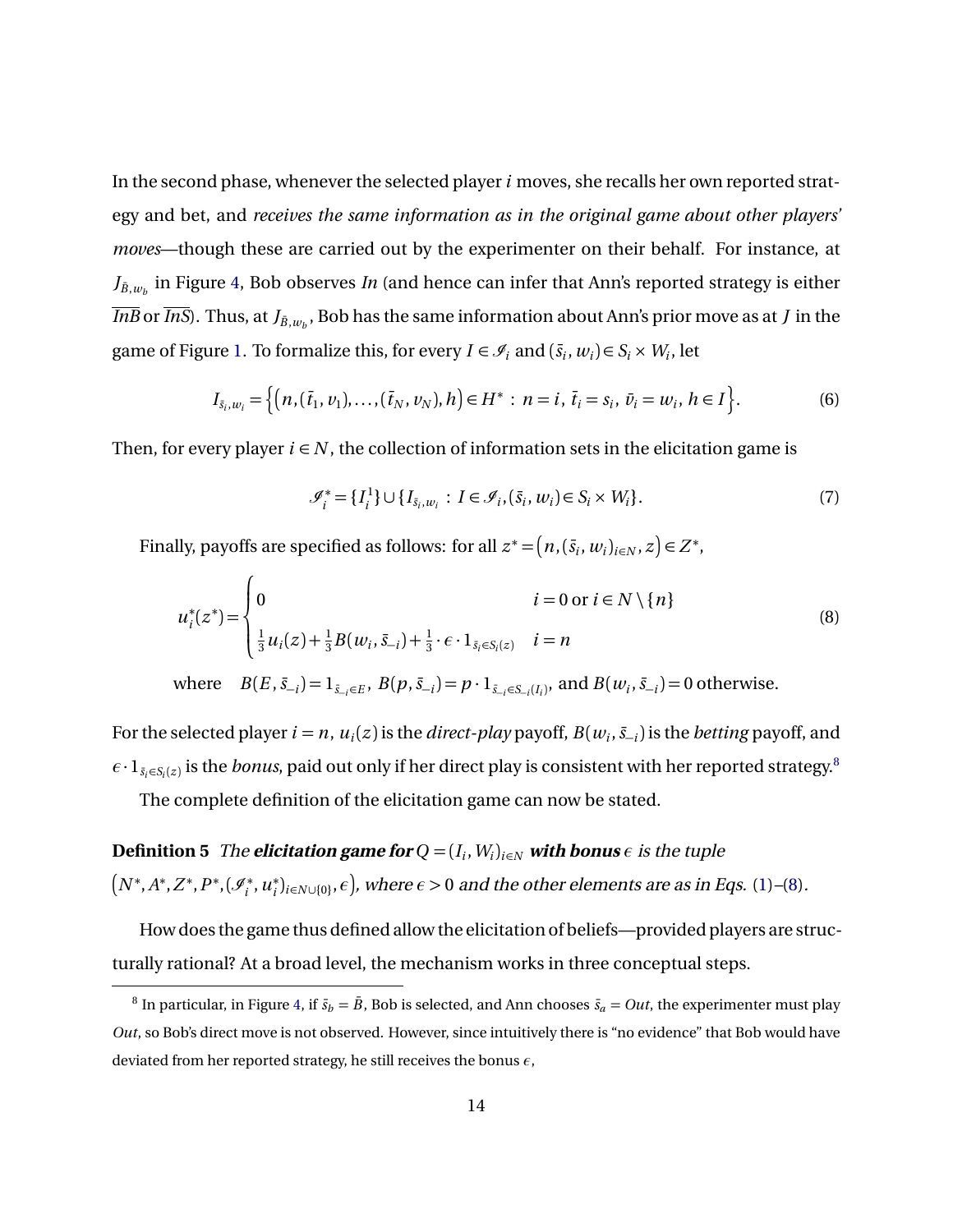First, when selected to play directly, player *n* will choose a course of action that is part of a structurally rational strategy given her beliefs in the elicitation game. But, fixing *n*'s choice of a reported strategy  $\bar{s}_n$  and bet  $w_n$ , there is a one-to-one correspondence between information sets  $I_{\bar{s}_n,w_n}$  in the second phase of the elicitation game and information sets  $I$  in the original game. Hence, if  $n$ 's beliefs at  $I_{\bar{s}_n,w_n}$  in the elicitation game "*agree* with" her beliefs at  $I$  in the original game, then any structurally rational course of action in the former is structurally rational in the latter, and conversely. Thus, player *n*'s strategic incentives are preserved.

Second, the selected player *n*'s play in the second phase of the game is not limited by her choice of reported strategy  $\bar{s}_n$ . However, *n* does get a bonus if  $\bar{s}_n$  is consistent with her direct play. Hence, at information set  $I_n^1$ *n* , player *n* has an incentive to *correctly anticipate* her direct play, and report a strategy  $\bar{s}_n$  that is consistent with it—not just on-path, but also following other players' unexpected actions. Moreover, by the previous argument, under belief agreement, her reported strategy  $\bar{s}_n$  will also be consistent with her play in the *original* game.

Finally, suppose the experimenter wants to elicit the beliefs that another player *i* holds in the original game about *n*'s moves. In the elicitation game, *i* bets on *n*'s *reported* strategy. But, as was just argued, under belief agreement this is equivalent to betting on *n*'s play in the original game. And since bets are always observed and paid out in the elicitation game, every player has (strict) incentives to bet in accordance with her beliefs.

To formalize this intuition, I first describe strategies in the elicitation game. Identify the set of strategies *S* ∗  $_{0}^{\ast}$  for the experimenter with  $N$ , the set of players (at all other histories, the experimenter has a single available action). A strategy *s* ∗  $s_i^*$  ∈  $S_i^*$  $i_i^*$  for a player  $i \in N$  must specify a reported strategy  $\bar{s}_i$  and bet  $w_i$  at  $I^1_i$ *i* . In addition, it must specify an action at *every* information set in the second phase of the elicitation game, including those that do *not* follow *i*'s actual choice of  $\bar{s}_i$  and  $w_i$  at  $I_i^1$  $\mathbf{f}_i^{\text{I}}$ , and are thus not payoff-relevant. To focus on the payoff-relevant components of strategies, for each player  $i \in N$ , define the "reported-strategy" map  $\mathbf{r}_i : S_i^* \to$  $S_i$ , bet or "wager" map  $\mathbf{w}_i : S_i^* \to W_i$ , and "direct-play" map  $\mathbf{d}_i : S_i^* \to S_i$  as follows: for every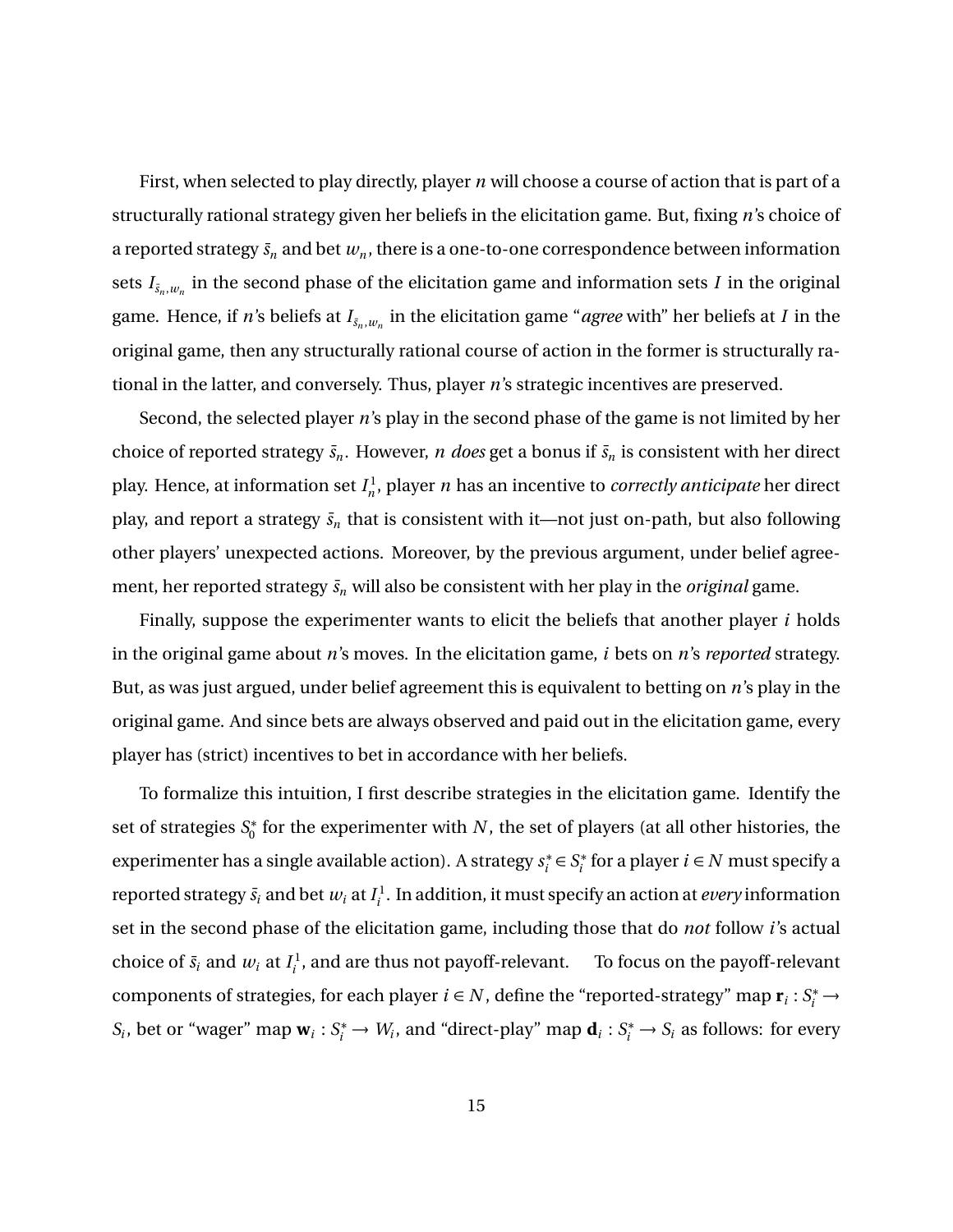*s* ∗  $s_i^*$  ∈  $S_i^*$  $i^*$ , if  $s_i^*$  $i^*$ <sup>( $I_i^1$ </sup>  $f_i^1$ ) = ( $\bar{s}_i$ ,  $w_i$ ) then  $\mathbf{r}_i(s_i^*)$  $\mathbf{v}_i^*$ ) =  $\bar{s}_i$ , **w**<sub>*i*</sub>( $s_i^*$ )  $(v_i^*) = w_i$ , and

<span id="page-15-5"></span><span id="page-15-4"></span><span id="page-15-3"></span>
$$
\forall I \in \mathcal{I}_i, \qquad \mathbf{d}_i(s_i^*)(I) = s_i^*(I_{\bar{s}_i, w_i}). \tag{9}
$$

<span id="page-15-2"></span>**Definition 6** Fix a player  $i \in N$  and a CCPS  $\mu^* \in \Delta(S^*_-)$  $\mathscr{I}_i^*, \mathscr{I}_i^*$  $f_i^*$ ). Say that  $\mu^*$  **agrees with**  $\mu \in$ *∆*(*S*<sup>−</sup>*<sup>i</sup>* ,I*i* ) if, for every *s*<sup>−</sup>*<sup>i</sup>* ∈ *S*<sup>−</sup>*<sup>i</sup>* and *n* ∈ *N* ,

$$
\mu^* \Big( \Big\{ t_{-i}^* : t_0^* = n, \, \mathbf{r}_j(t_j^*) = s_j \, \forall \, j \in N \setminus \{i\} \Big\} \Big| \phi^* \Big) = \frac{1}{N} \mu(\{s_{-i}\}|\phi) \tag{10}
$$

$$
\mu^* \Big( \Big\{ t_{-i}^* : t_0^* = i, \, \mathbf{r}_j(t_j^*) = s_j \, \forall \, j \in N \setminus \{i\} \Big\} \, \Big| I_{\bar{s}_i, w_i} \Big) = \mu(\{s_{-i}\} | I) \quad \forall \, I_{\bar{s}_i, w_i} \in \mathscr{I}_i^*.
$$

Thus (i) ex-ante, *i* believes that each player has an equal chance of being selected to play directly, and that the selection process is independent of co-players' choices of reported strategies; and (ii) at every information set, *i* holds the same beliefs about each co-player *j*'s reported strategy as about *j*'s strategy in the original game.<sup>[9](#page-15-1)</sup>

More than one CCPS for player *i* in the elicitation game may agree with her CCPS in the original game, because *i* may assign different probabilities to her co-players' choices of side bets. However, these differences do not affect *i*'s payoff.

The main result of this section can now be stated: if players' beliefs about others' reported strategies are the same as in the original game, then (1) the elicitation mechanism does not change the set of structurally rational strategies, (2) belief bounds can be elicited from initial, observable betting choices, and (3) reported strategies are consistent with direct play.

<span id="page-15-0"></span>**Theorem 2** Fix a questionnaire  $(I_i,W_i)_{i\in N}$  and let  $\left(N^*, (S_i^*)\right)$  $\mathscr{I}_i^*, \mathscr{I}_i^*$  $\left(\begin{smallmatrix} t^* \ i^*, U_i^* \end{smallmatrix}\right)_{i \in N^*}, S^*(\cdot) \right)$  be the associated elicitation game. For any CCPS  $\mu_i \in \Delta(S_{-i}, \mathcal{I}_i)$  for player  $i \in N$ , there is a CCPS  $\mu_i^*$ *i* ∈ *∆*(*S* ∗  $\mathscr{I}_{i}^*, \mathscr{I}_{i}^*$ *i* ) that agrees with  $\mu_i$ ; and for any such  $\mu_i^*$ *i* , and strategy *s* ∗  $s_i^*$  ∈  $S_i^*$ *i* that is structurally rational for *µ* ∗ *i* , (1)  $\mathbf{r}_i(s_i^*)$  $\mathbf{a}_i^*$ ) and  $\mathbf{d}_i$   $(s_i^*)$ *i* ) are structurally rational for *µ<sup>i</sup>* ;

<span id="page-15-1"></span><sup>9</sup>Parts (1) and (3) in Theorem [2](#page-15-0) suggest that one could alternatively define "agreement" as meaning that *i* believes that coplayer's direct play coincides with (i) their play in the original game, and (ii) their reported strategies in the elicitation game. Doing so is possible, but notationally more cumbersome.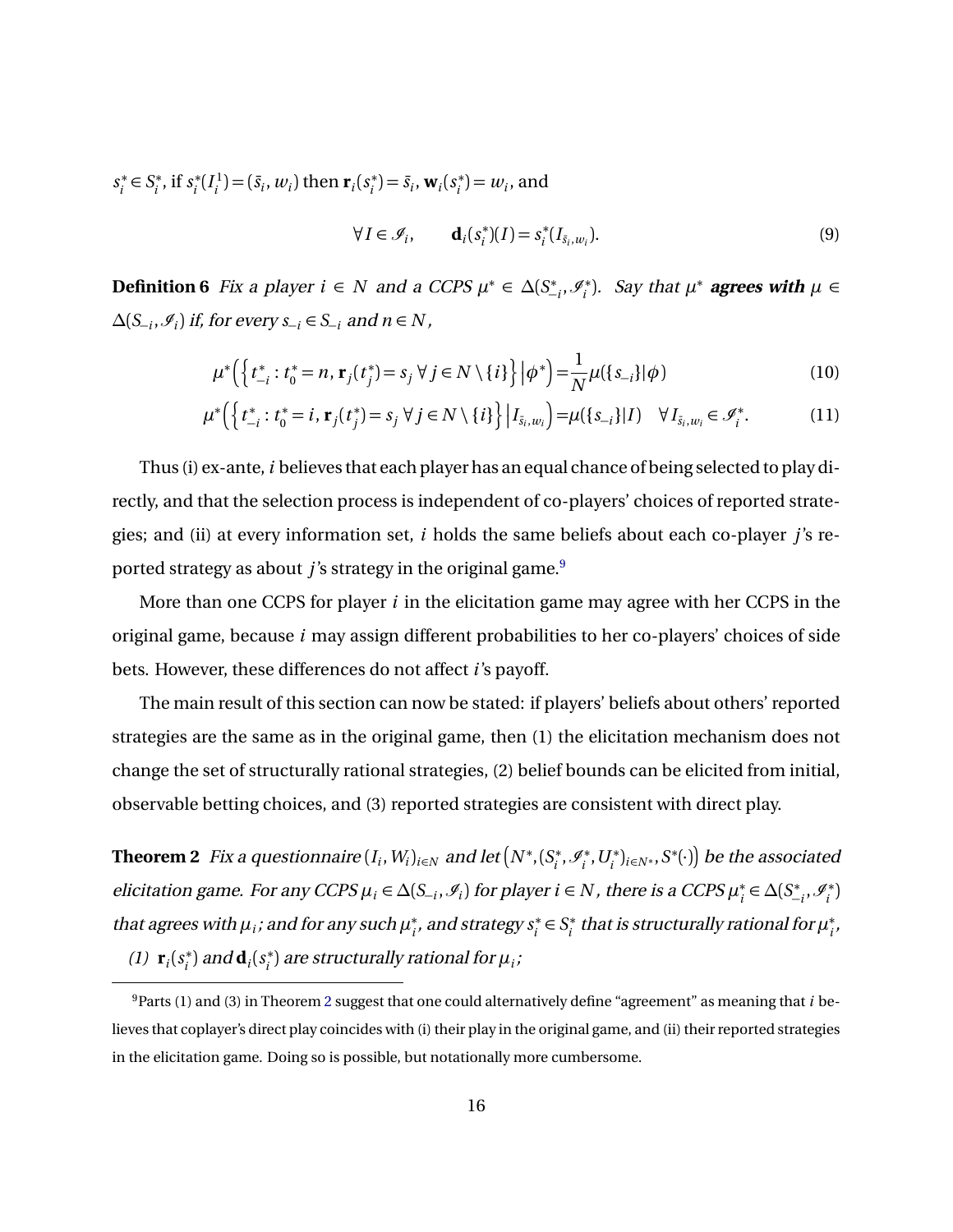(2) if  $W_i = (E, p)$  and and  $\mathbf{w}_i(s_i^*)$  $i_i^*$ ) = *E* (resp.  $\mathbf{w}_i$ ( $s_i^*$ )  $\mu_i^*$ ) = *p*), then  $\mu_i(E|I_i) \geq p$  (resp.  $\mu_i(E|I_i) \leq p$ );

(3) for all  $z \in Z$ ,  $\mathbf{r}_i(s_i^*)$  $i$ <sup>\*</sup>) $\in S_i(z)$  if and only if  $\mathbf{d}_i(s_i^*)$  $S_i^*$ ) $\in S_i(z)$ .

Conversely, for every  $s_i \in S_i$  that is structurally rational for  $\mu_i$ , there is  $s_i^*$  $s_i^* \in S_i^*$  with  $\mathbf{r}_i(s_i^*)$  $i^*$ ) =  $\mathbf{d}_i$  $(s_i^*)$  $\mathbf{f}_i^*$ ) =  $\mathbf{s}_i$  that is structurally rational for any  $\mu_i^*$ *i* ∈ *∆*(*S* ∗  $\mathscr{I}_{i}^*, \mathscr{I}_{i}^*$  $\binom{n}{i}$  that agrees with  $\mu_i.$ 

This result also yields a positive theoretical rationale for the use of the strategy method, provided direct play is implemented as described in Definition [5.](#page-13-2) Suppose the experimenter wishes to test whether play conforms to some solution concept that adopts structural rationality as the notion of best reply. Then, if indeed players conform to such a solution concept, the version of the strategy method proposed here will elicit their reported behavior.

**Corollary 1** Suppose that  $W_i = \{*\}$  for all  $i \in N$ . Then, for all  $i \in N$  and all  $s_i^*$  $s_i^*$  ∈  $S_i^*$  $j_i^*$  such that  $\mathbf{r}_i(s_i^*)$  $\mathbf{d}_i^*$ ) =  $\mathbf{d}_i(s_i^*)$ *i* ), *s* ∗  $i<sup>∗</sup><sub>i</sub>$  *is structurally rational given*  $\mu<sup>∗</sup><sub>i</sub>$  $\mathbf{f}_i$  in the elicitation game if and only if  $\mathbf{d}_i(s_i^*)$  $\binom{*}{i}$  is structurally rational given *µ<sup>i</sup>* in the original game.

Theorem [2](#page-15-0) depends crucially on structural rationality. (Weak) sequential rationality is not sufficient, even if beliefs satisfy the agreement condition of Definition [6:](#page-15-2)

<span id="page-16-0"></span>**Example 4** Consider the game in Figure [1](#page-1-1) and assume that  $W_a = \{*\}$  and  $W_b = \{\{InS\}, 0.5\}$ , with  $I_b = J$ : that is, Bob is asked to bet on Ann playing *S* at *I*, and no bet is offered to Ann. For  $0 < \epsilon < 1,$ the following strategies are part of a sequential equilibrium. Ann plays ( $\overline{Out}, \ast$ ) at  $I_a^1$  $\frac{1}{a}$ Bob plays ( $\bar{S}$ , 0.5) at  $I_b^1$  $b^1_b$ . If selected, Ann plays *Out* at information set  $\phi_{\tilde{t}_a,*}$  and  $S$  at information set  $I_{\bar{t}_a,*}$ , for all  $\bar{t}_a \in S_a$ ; and if selected, Bob plays S at  $J_{\bar{t}_b,v_b}$ , for all  $(\bar{t}_b, v_b) \in S_b \times W_b$ . Moreover, at all  $\phi_{\,\bar{t}_a,\ast}$  and  $I_{\bar{t}_a,\ast}$ , as well as at  $I^1_a$ *a* , Ann assigns probability one to Bob having chosen reported strategy ( $\bar{S}$ , 0.5); at  $I_b^1$  $b^1_b$ , Bob expects Ann to have chosen (*Out*), and at each  $J_{\tilde{t}_b, v_b},$  he assigns probability one to Ann having chosen reported strategy *InS*.

<span id="page-16-1"></span>The key is that Bob must bet at the beginning of the game, where sequential rationality<sup>[10](#page-16-1)</sup>

<sup>&</sup>lt;sup>10</sup>Here, the distinction between weak and full sequential rationality is immaterial. The profile described in the example is part of a sequential equilibrium.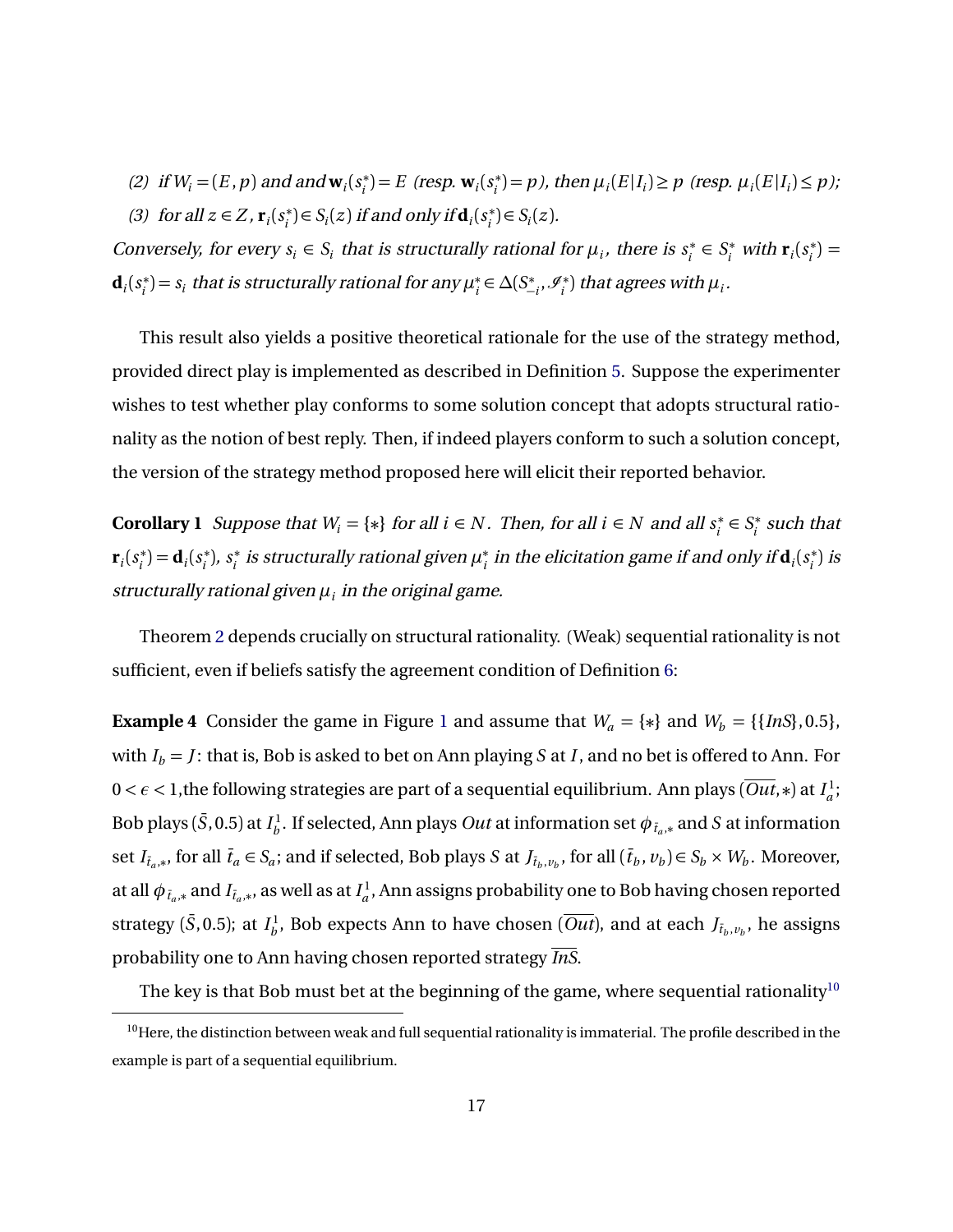only requires that he maximize his *ex-ante* expected payoff. In equilibrium, Bob expects Ann to choose  $\overline{Out}$ , so that the bet is called off; hence, he is indifferent between his betting choices.

To reconcile Theorem [2](#page-15-0) and Example [4](#page-16-0) with the generic equivalence result in Section [5.2,](#page-9-3) notice that elicitation games feature numerous relevant ties *by construction*. Consider Bob at  $I_h^1$  $b$ <sub>*b*</sub> in Figure [4.](#page-11-0) If Ann reports strategy *Out* at *I*, then for a fixed report  $\bar{s}_b$  of Bob, both actions  $(\bar{s}_b, \{InS\})$  and  $(\bar{s}_b, 0.5)$  yield the same payoff, namely  $2 + \epsilon$ . This is a relevant tie.

### <span id="page-17-0"></span>**6 Discussion**

<span id="page-17-1"></span>**6.A Incomplete-information games** To accommodate incomplete information, fix a dynamic game with  $N$  players, strategy sets  $\overline{S}_i$ , terminal histories  $Z$ , and information sets  $\mathscr{I}_i$  for each  $i \in N$  . Consider finite sets  $\Theta_i$  of "types" for each  $i \in N$ , and a set  $\Theta_0$  that captures residual uncertainty not reflected in players' types. Player *i*'s payoff function is a map *u<sup>i</sup>* : *Z* × *Θ* → R, where  $\Theta = \Theta_0 \times \prod_{j \in N} \Theta_j$ . The conditional beliefs of player *i*'s type  $\theta_i$  can then be represented  $\forall$ ia a CCPS  $\mu_{\theta_i} \in \Delta(S_{-i} \times \Theta)^{\{\phi\} \cup \mathscr{I}_i}$ ; now a perturbation is a sequence  $(p^k)_{k \geq 1} \subset \Delta(S_{-i} \times \Theta)$  such that  $p^k(S_{-i}(I) \times \Theta) > 0$  and  $p^k(S_{-i}(I) \times \Theta) \to \mu_{\theta_i}(\cdot | I)$  for all  $I \in \{\phi\} \cup \mathscr{I}_i$ . Definitions [1,](#page-6-0) [2,](#page-6-1) and [3](#page-7-1) can be applied to each type  $\theta_i \in \Theta_i$  separately; Theorems [1,](#page-9-1) [3](#page-25-0) and [2](#page-15-0) have straightforward extensions. If the sets *Θ<sup>i</sup>* are infinite, the characterization of structural rationality in [Siniscalchi](#page-44-5) [\(2021\)](#page-44-5) is a more convenient starting point, but Theorems [1](#page-9-1) and [2](#page-15-0) still hold.

**6.B Higher-order beliefs** The proposed approach can also be adapted to elicit higher-order beliefs. Consider a two-player game for simplicity. The analyst first elicits Ann's first-order beliefs about Bob's strategies, as in Section [5.3.](#page-10-1) She then elicits Bob's second-order beliefs by offering him side bets on both Ann's strategies *and* on her first-order beliefs. To formalize this, one follows [§6.A,](#page-17-1) taking *Θ<sup>i</sup>* to be the set of all CCPSs for each player *i*. The incompleteinformation extension of Theorem [2](#page-15-0) ensures that second-order beliefs can be elicited in an incentive-compatible way. The argument extends to beliefs of higher orders.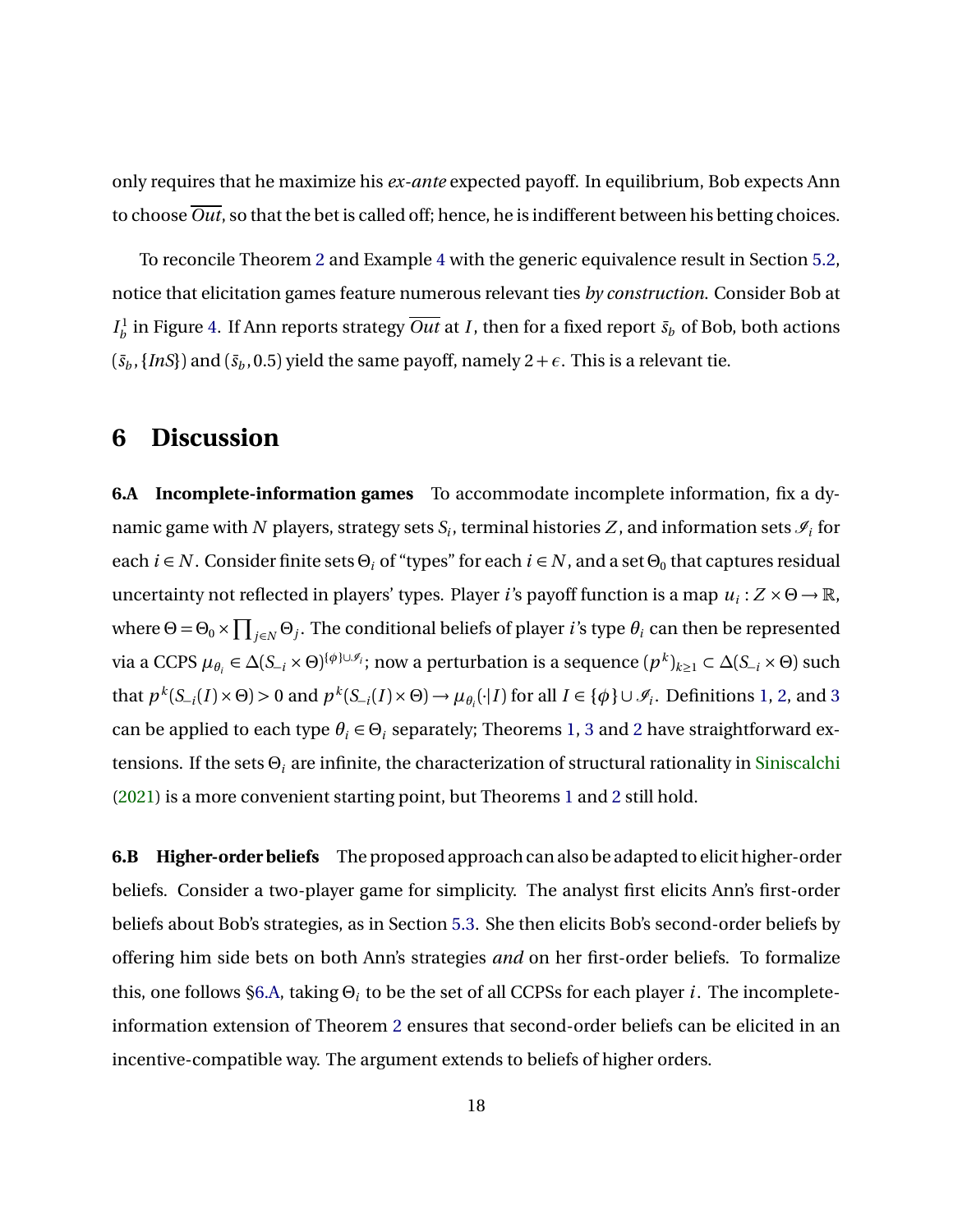**6.C Elicitation: modified or perturbed games** In the equilibrium (*Out*,(*S*,*S*)) of the game of Figure [1,](#page-1-1) Ann's initial move prevents *J* from being reached. One might consider modifying the game so that *J is* actually reached, perhaps with small probability, regardless of Ann's initial move. However, such modifications may have a significant impact on players' strategic reasoning and behavior, and therefore on elicited beliefs. For instance, in the game of Figure [1,](#page-1-1) *forward-induction* reasoning selects the equilibrium (*In*,(*B*,*B*)) (cf., e.g., [Van Damme,](#page-44-2) [1989\)](#page-44-2). Thus, if Ann follows the logic of forward induction, she should expect Bob to play *B*. However, suppose action *Out* is removed. Then the game reduces to the simultaneous-move Battle of the Sexes, in which forward induction has no bite. Ann may well expect Bob to play *B* in the game of Figure [1,](#page-1-1) and *S* in the game with *Out* removed. Thus, Ann's beliefs elicited in the latter game may differ from her actual beliefs in the former. Similar conclusions hold if one causes Ann to play *In* with positive probability when she chooses *Out*. Analogous arguments apply to backward-induction reasoning: see, e.g., [Ben-Porath](#page-42-7) [\(1997\)](#page-42-7), Example 3.2 and p. 36.

By way of contrast, the elicitation approach in Section [5.3](#page-10-1) only modifies the game in ways that, as per Statement (1) of Theorem [2,](#page-15-0) are inessential under structural rationality.

<span id="page-18-0"></span>**6.D** Caution, elicitation, and triviality Consider the games in Figure [5a.](#page-18-0)<sup>[11](#page-18-1)</sup> Ann has a single move available at *I* in Figure [5a.](#page-18-0)



Figure 5: A trivial information set; Ann's payoffs shown.

<span id="page-18-1"></span> $<sup>11</sup>$ I thank a referee for providing this example, which motivated the discussion in this subsection.</sup>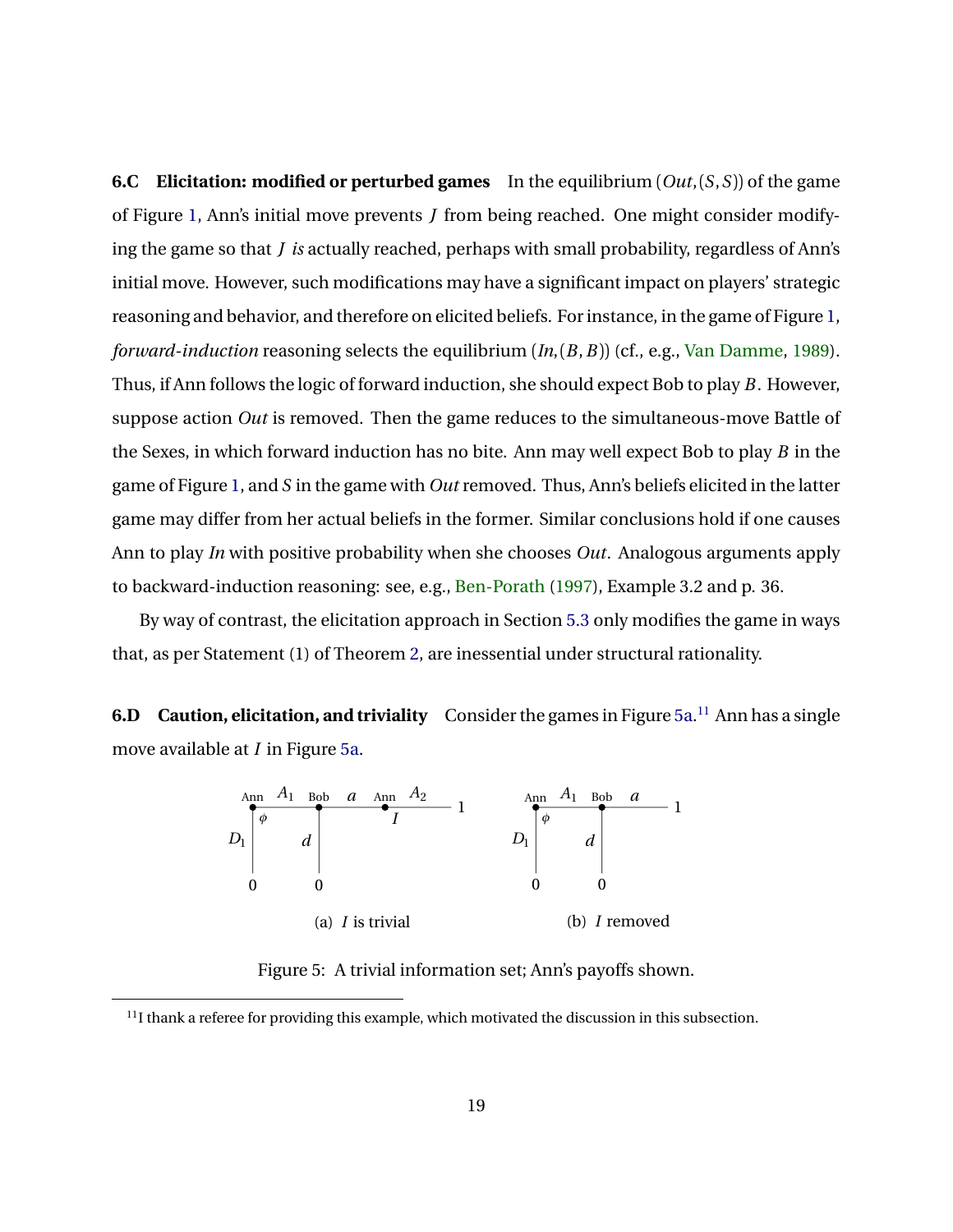From the perspective of weak sequential rationality, such an information set can be disregarded. However, if Ann assigns prior probability 1 to  $d$  ,  $A_1A_2$  is the only structurally rational strategy for her in in Figure [5a,](#page-18-0) whereas both  $D_1$  and  $A_1A_2$  are structurally rational in Figure [5b.](#page-18-0) The reason is that Ann has different conditioning events in the two games in Figure [5.](#page-18-0)

To avoid this, one can replace  $\mathcal{I}_i$  with the collection  $\mathcal{I}_i^{\text{nt}} = \{I \in \mathcal{I}_i : |A(I)| \ge 2\}$  of "nontrivial" information sets in Definitions [1,](#page-6-0) [2,](#page-6-1) [4](#page-11-3) and [6:](#page-15-2) all the results in this paper continue to hold (except that, naturally, beliefs at trivial information sets can no longer be elicited). In fact, "trivial" information sets are only used to model the experimenter's mechanical implementation of subjects' reported strategies in Definition [5.](#page-13-2)

<span id="page-19-0"></span>**6.E Equilibrium and structurally rational strategies** To illustrate how structural rationality can be incorporated into solution concepts, consider [Govindan and Wilson](#page-42-9) [\(2009\)](#page-42-9)'s reformulation of sequential equilibrium. A *behavioral strategy* for player  $i$  is an array  $\beta = (\beta_i(I))_{I \in \mathscr{I}_i} \in$  $\Delta(A)^{\mathscr{I}_i}$  such that  $\beta_i(I)(A(I)) = 1$  for all  $I \in \mathscr{I}_i$ . As usual, each behavioral strategy  $\beta_i$  induces a mixed strategy  $\sigma_i \in \Delta(S_i)$ ;  $\otimes_{j \neq i} \sigma_j$  denotes the product measure with marginals  $\sigma_j$ , for  $j \neq i$ . Then, a *sequential equilibrium* is a profile  $(\beta_i,\mu_i)_{i\in N}$  where each  $\beta_i$  is a behavioral strategy for  $i, \mu_i = (\mu_i(\cdot | I))_{I \in \mathscr{I}} \in \Delta(S_{-i})^{\{\phi\} \cup \mathscr{I}_i}$ , and the following two conditions hold:

- (i) There is a sequence of strictly positive behavioral strategy profiles ( $\beta_i^k$  $\binom{k}{i}$ <sub>*i*</sub>∈*N*, $k \ge 1$  and a sequence of strictly positive mixed strategy profiles  $(\sigma^k_i)_{i\in N, k\geq 1}$  such that, for every  $i$ , each  $\sigma_i^k$  is derived from  $\beta_i^k$  $\beta_i^k$ ,  $\beta_i^k \rightarrow \beta_i$ , and  $\left(\otimes_{j \neq i} p_j^k\right)$  $\mu_j^k$  )( $\cdot$ |*S*<sub>−*i*</sub></sub>(*I*)) →  $\mu_i(\cdot|I)$  for each  $I \in \mathcal{I}_i$ .
- (ii) For every *i* and  $I \in \mathcal{I}_i$ , if  $\beta_i(I)(a) > 0$  then there exists  $s_i \in S_i(I)$  such that  $s_i(I) = a$  and *s*<sup>*i*</sup> ∈ argmax<sub>*t<sub>i</sub>*∈*S*<sup>*i*</sup>(*I*</sub>)*U*<sup>*i*</sup>(*t*<sub>*i*</sub>,  $\mu$ <sup>*i*</sup>(·|*I*)).

By condition (i), each  $\mu_i$  is a CCPS, generated by a specific type of perturbation.

To obtain a corresponding notion of "*structural equilibrium*", replace (ii) above with

(ii') For every i and  $I \in \mathcal{I}_i$ , if  $\beta_i(I)(a) > 0$ , then there exists  $s_i \in S_i(I)$  such that  $s_i(I) = a$  and a perturbation  $(p^k)_{k\geq 1}$  of  $\mu_i$  such that  $s_i \in \argmax_{t_i \in S_i(I)} U_i(t_i, p^k(\cdot | S_{-i}(I))$  for all  $k \geq 1$ .

Refer to the companion paper [Siniscalchi](#page-44-5) [\(2021\)](#page-44-5) for an analysis of the resulting notion.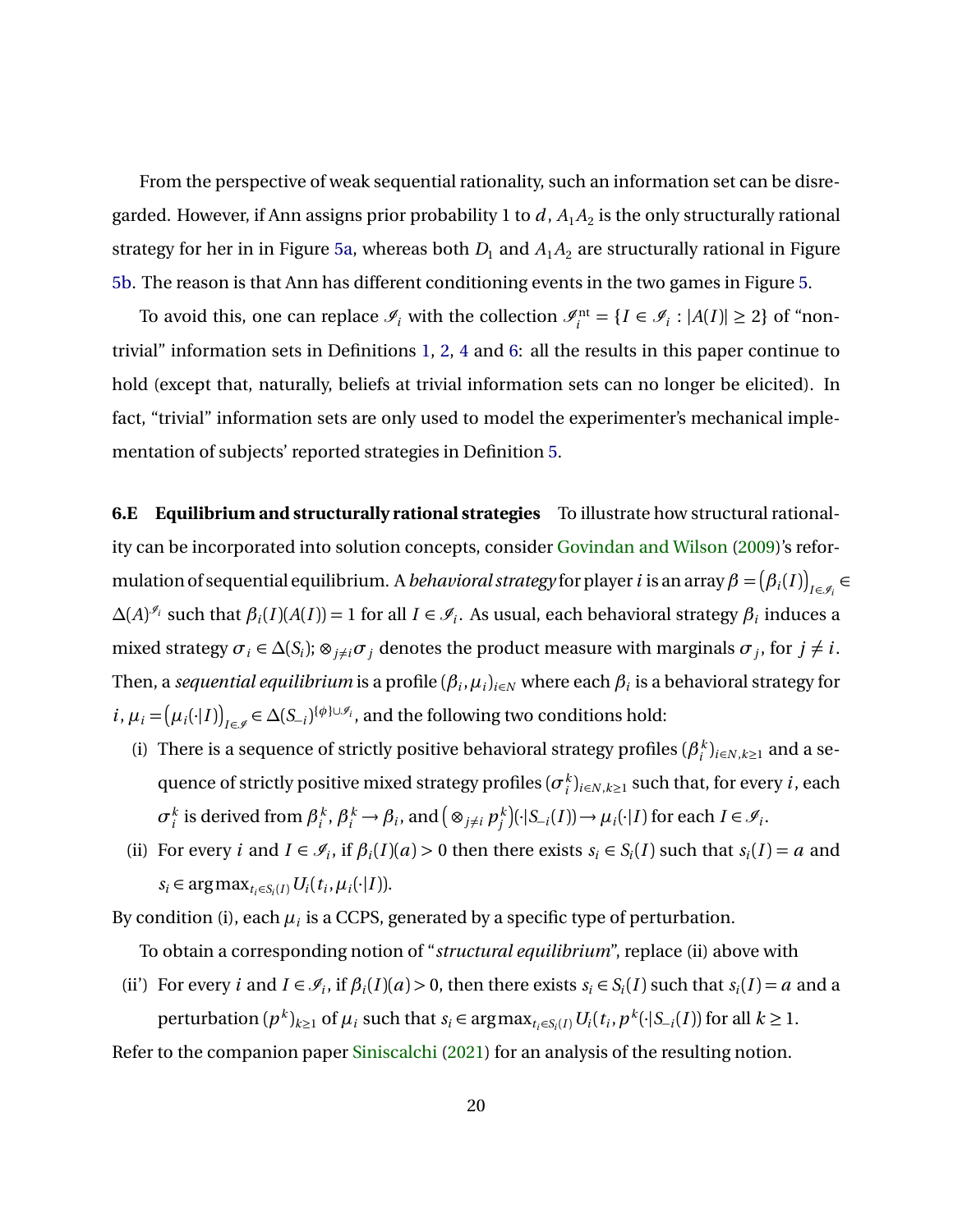In addition, there is a straightforward relationship with solution concepts based on "trembles:" *only structurally rational strategies are played in a trembling-hand perfect equilibrium* [\(Selten,](#page-44-3) [1975\)](#page-44-3). In the notation of this paper, a (strategic-form)**(trembling-hand) perfect equilibrium** is a profile  $\sigma \in \prod_{i\in I}\Delta(S_i)$  such that, for every  $i\in N$ , there exists a sequence  $(\sigma^k_i)_{k\geq 1}$  $\int \mathrm{such\,} \tan\sigma_i^k \to \sigma_i \text{ and every } s_i \in \mathrm{supp\,} \sigma_i \text{ is a best reply to each product measure } p_{-i}^k \equiv \otimes_{j\neq i} \sigma_j^k,$ *k* ≥ 1. Each sequence  $(p_{-i}^k)_{k\geq 1}$  defines a CCPS  $\mu_{-i} \in \Delta(S_{-i}, \mathcal{I}_i)$  (possibly considering sub-sequences), and by Definition [3,](#page-7-1) every  $s_i \in \text{supp } \sigma_i$  is structurally rational given  $\mu_{-i}$ .

## <span id="page-20-0"></span>**A Appendix: dynamic games**

Fix a dynamic game  $\big(N, A, Z, P,$   $(\mathscr{I}_i, u_i)_{i \in N}\big)$  as defined in Section [2.](#page-4-0) Let  $H$  be the set of all (ter-minal and non-terminal) histories, as defined therein.<sup>[12](#page-20-1)</sup>

Let  $h = (a_1, \ldots, a_K) \in H$ . For all  $k = 0, \ldots, K - 1$ ,  $h' \equiv (a_1, \ldots, a_k)$  is a **prefix** of *h*, written *h*'  $<$  *h*. The case *k* = 0 corresponds to *h*' =  $\phi$ , which is a prefix of every history. I sometimes write  $h' \leq h$  to mean that either  $h' = h$  or  $h'$  is a prefix of  $h$ .

**Perfect recall** is formalized per Definition 203.3 in [Osborne and Rubinstein](#page-43-4) [\(1994\)](#page-43-4). For every  $h \in P^{-1}(i)$ , let  $X_i(h)$  denote *i*'s *experience* along the history  $h$ : if  $h = (a_1, \ldots, a_L)$ , let  $\ell_1, \ldots, \ell_K$ be the set of indices  $\ell \in \{1, ..., L-1\}$  such that  $P((a_1, ..., a_{\ell-1})) = i$ , and  $I_1, ..., I_K$  be such that  $(a_1,\ldots,a_{\ell_k-1})\in I_k$  for  $k=1,\ldots,K$ ; then  $X_i(h)=(I_1,a_{\ell_1},\ldots,I_k,a_{\ell_k})$ . Perfect recall requires that, if *h*, *h*' ∈ *I* ∈  $\mathcal{I}_i$ , then *X*<sub>*i*</sub>(*h*) = *X<sub><i>i*</sub>(*h*'). One immediate implication (used in the proof of Remark [1\)](#page-20-2) is that, if  $h < h'$ , then  $h$  and  $h'$  cannot be elements of the same information set.

The **terminal history map**  $\zeta : S \to Z$  associates with each strategy profile *s* the terminal history it induces: that is,  $\zeta(s) = z$  iff  $s \in S(z)$ .

<span id="page-20-2"></span><span id="page-20-1"></span><sup>&</sup>lt;sup>12</sup>[Osborne and Rubinstein](#page-43-4) [\(1994\)](#page-43-4) take as primitive a set *H* of histories, closed under the "sub-history" (prefix) relation, and define *Z* as the set of histories that are no proper prefix of any other history. The approach taken here starts from *Z* and derives *H*; it is more convenient in Definition [5,](#page-13-2) but equivalent.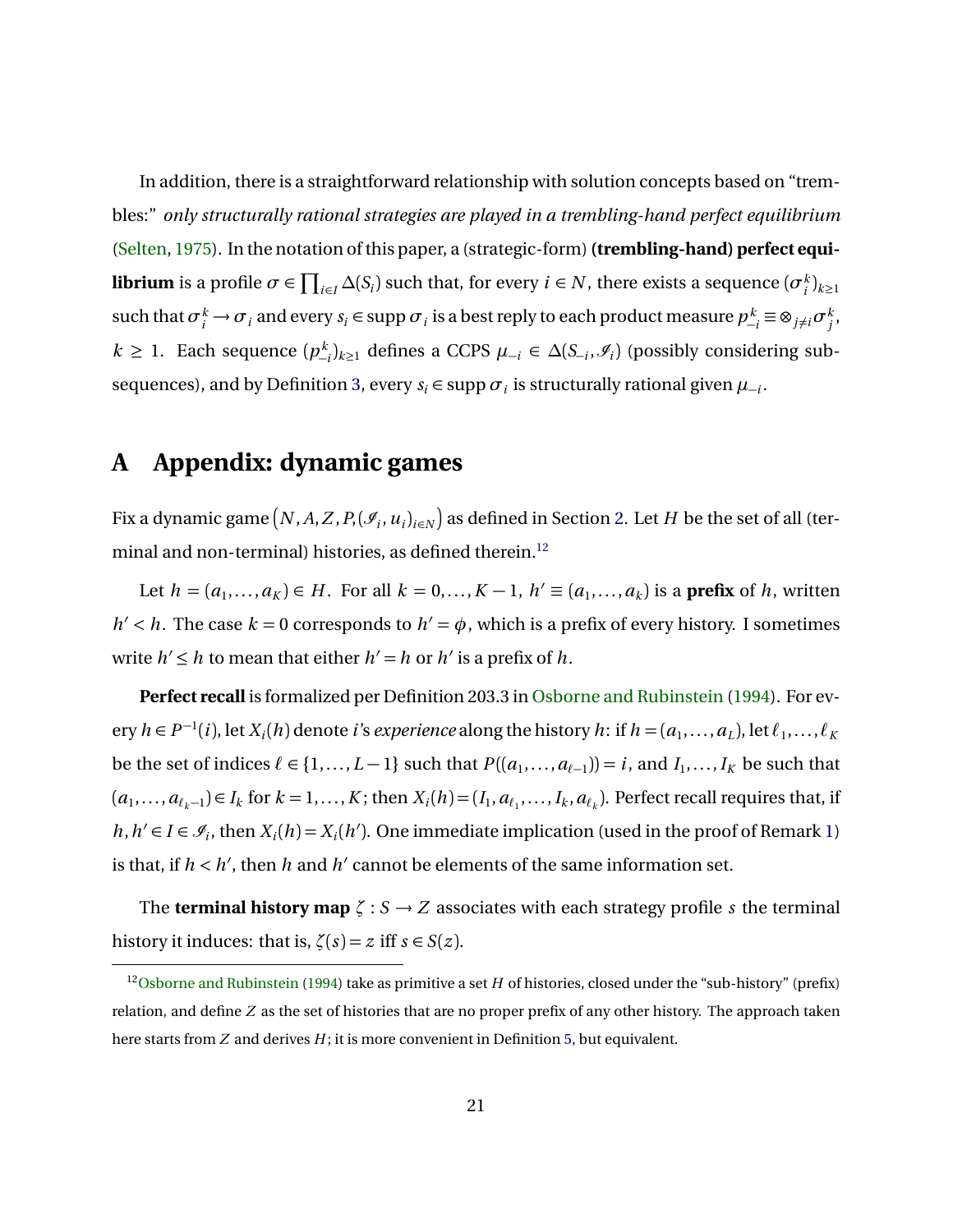**Remark 1** Let  $h = (a_1, \ldots, a_K) \in H$ . Then, for every  $i \in N$ ,  $s_i \in S_i(h) \equiv \text{proj}_{S_i} S(h)$  if and only if, for every  $k = 1, \ldots, K$  , if  $P\big((a_1, \ldots, a_{k-1})\big) = i$  and  $I \in \mathscr{I}_i$  is the unique information set such that  $(a_1, \ldots, a_{k-1}) \in I$ , then  $s_i(I) = a_k$ . In particular,  $S(h) = \prod_{i \in N} S_i(h)$ .

**Proof:** Suppose that  $s_i \in S_i(h)$ , so by definition there is  $s_{-i} \in S_{-i}$  such that  $(s_i, s_{-i}) \in S(h)$ . Since  $\mathscr{I}_j$  is a is a partition of  $P^{-1}(\{j\}) \subseteq H \setminus Z$  for all  $j \in N$ , for every  $k = 1, ..., K$ , if  $i = P((a_1, ..., a_{k-1}))$ , then  $(a_1, \ldots, a_{k-1}) \in I \in \mathcal{I}$  implies that  $j = i$ . Hence,  $(s_i, s_{-i}) \in S(h)$  implies  $s_i(I) = a_k$ .

Conversely, suppose that, for some  $s_i \in S_i$ , and for all *k* with  $P((a_1, ..., a_{k-1})) = i$ ,  $s_i(I) = a_k$ , where  $(a_1, ..., a_{k-1})$  ∈ *I* ∈  $\mathcal{I}_i$ . Define  $s_{-i}$  ∈  $S_{-i}$  as follows: for every  $j \neq i$  and all  $J \in \mathcal{I}_j$ , if  $(a_1, ..., a_{k-1})$  ∈ *J* for some *k*, then  $s_j$ (*J*) =  $a_k$ ; otherwise  $s_j$ (*J*) is an arbitrary element of *A*(*J*). By perfect recall, there is at most one *k* such that  $(a_1, \ldots, a_{k-1}) \in J$ , so this definition is well-posed. Furthermore, by construction the profile  $(s_i, s_{-i})$  is such that  $P\big((a_1, \dots, a_{k-1})\big)$  =  $j$ and  $(a_1, ..., a_{k-1}) \in J \in \mathcal{I}_j$  imply  $s_j(J) = a_k$ , regardless of whether  $j = i$  or  $j \neq i$ . Hence,  $(s_i, s_{-i})$  ∈  $S(h)$ , so  $s_i$  ∈ proj  $s_i S(h) = S_i(h)$ .

#### **Remark 2** For all  $i \in N$  and  $I \in \mathcal{I}_i$ ,  $S(I) = S_i(I) \times S_{-i}(I).^{13}$  $S(I) = S_i(I) \times S_{-i}(I).^{13}$  $S(I) = S_i(I) \times S_{-i}(I).^{13}$

**Proof:**  $s_i \in S_i(I)$  implies that there is  $t_{-i} \in S_{-i}(I)$  with  $(s_i, t_{-i}) \in S(I)$ . Similarly,  $s_{-i} \in S_{-i}(I)$ implies that there is  $t_i \in S_i$  with  $(t_i, s_{-i}) \in S(I)$ . Let  $h', h'' \in I$  be such that  $(s_i, t_{-i}) \in S(h')$  and  $(t_i,s_{-i}) \in S(h'')$ . By perfect recall,  $X_i(h') = X_i(h'') \equiv (I_1,a_1,\ldots,I_K,a_K)$ . Let  $\bar{h}'' < h''$  be such that  $P(\bar{h}^{\prime\prime}) = i$ . By the definition of  $X_i(\cdot)$ , there is *k* such that  $\bar{h}^{\prime\prime} \in I_k$ . Then there must be  $\bar{h}^{\prime} < h^{\prime}$ such that  $\bar{h}' \in I_k$  as well, and  $s_i(I_k) = a_k = t_i(I_k)$ : otherwise,  $X_i(h') \neq X_i(h'')$ . By Remark [1,](#page-20-2) this implies that  $(s_i, s_{-i})$  ∈  $S(h'')$ , and so  $(s_i, s_{-i})$  ∈  $S(I)$ , as claimed.

<span id="page-21-0"></span> $13$ This result is known, but I have been unable to find a published proof.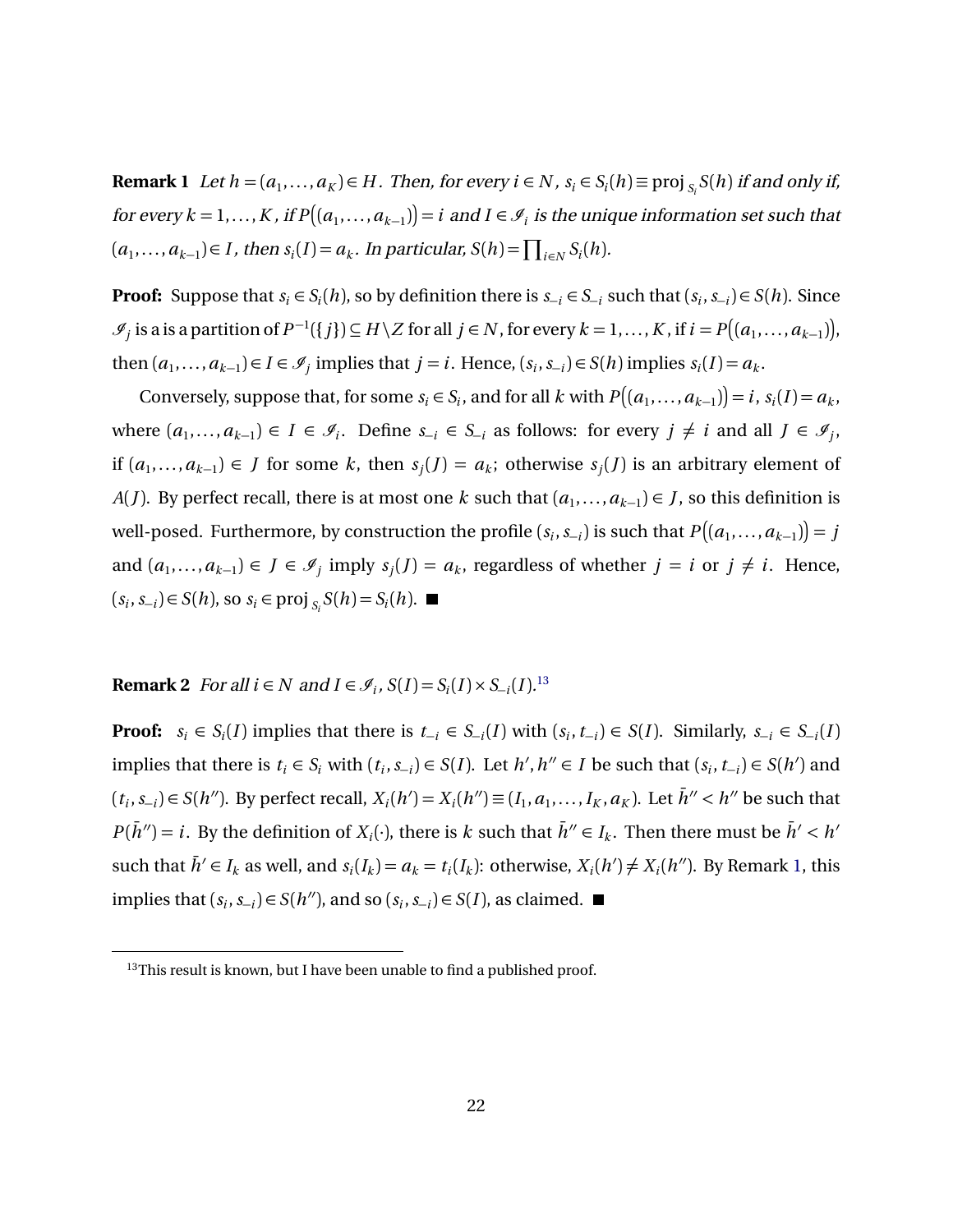### **B Appendix: Proofs of the main results**

#### **B.1 Proof of Proposition [1](#page-9-0)**

If  $s_i \in S_i$  is structurally rational for  $\mu$ , there is a perturbation  $(p^k)_{k\geq 1}$  of  $\mu$  such that  $U_i(s_i, p^k)$   $\geq$  $U_i(t_i, p^k)$  for all  $t_i \in S_i$  and all  $k \ge 1$ . Hence, for all  $\sigma_i \in \Delta(S_i)$ ,  $U_i(s_i, p^k) \ge U_i(\sigma_i, p^k)$  for all  $k \ge 1$ , so no  $\sigma_i \in \Delta(S_i)$  satisfies  $U_i(\sigma_i, p^k) > U_i(s_i, p^k)$  eventually for *all* perturbations  $(p^k)_{k\geq 1}$  of  $\mu$ .

Now suppose  $s_i$  is not structurally rational for  $\mu$ . Denote by  $v(s_{-i})$  the  $s_{-i}$ -th coordinate of  $v \in \mathbb{R}^{S_{-i}}$ . For  $t_i \in S_i$ ,  $I \in \mathcal{I}_i \cup \{\phi\}$ ,  $s_{-i} \in S_{-i}(I)$  and  $\epsilon > 0$ , define  $a^I, a^{t_i}, a^{I,s_{-i},+}_{\epsilon}, a^{I,s_{-i},-}_{\epsilon}$ *E*<sub>*E*</sub>. E<sup>*S*−*i*</sup> by

- $a^{I}(t_{-i}) = -1$  if  $t_{-i} \in S_{-i}(I)$ , and  $a^{I}(t_{-i}) = 0$  for  $t_{-i} \notin S_{-i}(I)$ ;
- $a^{t_i}(t_{-i}) = U_i(t_i, t_{-i}) U_i(s_i, t_{-i})$  for all  $t_{-i} \in S_{-i}$ ;
- $a_{\epsilon}^{I,s_{-i},+}(t_{-i}) = -[\mu({s_{-i}}|I) + \epsilon]$  for  $t_{-i} \in S_{-i}(I) \setminus {s_{-i}}$ ,  $a_{\epsilon}^{I,s_{-i},+}(s_{-i}) = 1 [\mu({s_{-i}}|I) + \epsilon]$ , and  $a_e^{I,s_{-i},+}(t_{-i}) = 0$  for  $t_{-i} \notin S_{-i}(I)$ ;
- $a_{\epsilon}^{I, s_{-i}, -}$  $e^{I, s_{-i}, -}(t_{-i}) = [\mu({s_{-i}})|I) - \epsilon]$  for  $t_{-i} \in S_{-i}(I) \setminus {s_{-i}}$ ,  $a_e^{I, s_{-i}, -}$  $e^{I, s_{-i}, -}(s_{-i}) = -1 + [\mu({s_{-i}})|I) - \epsilon]$ , and  $a_{\epsilon}^{I, s_{-i}, -}$  $\sum_{i}^{I,s_{-i},-1}(t_{-i}) = 0$  for  $t_{-i} \notin S_{-i}(I)$ .

Let  $m \in \mathbb{R}_+^{S_{-i}}$  and consider the following system of linear inequalities:

<span id="page-22-0"></span>
$$
a^I \cdot m \le -1 \quad \forall I \in \mathcal{I}_i \cup \{\phi\} \tag{12}
$$

$$
a^{t_i} \cdot m \le 0 \quad \forall \, t_i \in S_i \tag{13}
$$

$$
a_{\epsilon}^{I, s_{-i}, +} \cdot m \le 0 \quad \forall I \in \mathcal{I}_i \cup \{\phi\}, \ s_{-i} \in S_{-i}(I) \tag{14}
$$

$$
a_{\epsilon}^{I, s_{-i}, -} \cdot m \le 0 \quad \forall I \in \mathcal{I}_i \cup \{\phi\}, \ s_{-i} \in S_{-i}(I) \tag{15}
$$

By contradiction, suppose the system defined by Eqs. [\(12\)](#page-22-0)–[\(15\)](#page-22-0) has a solution for every *ε* > 0. For each  $k \ge 1$ , let  $m^k$  be a solution for  $\epsilon = \frac{1}{k}$  $\frac{1}{k}$ . From Eq. [\(12\)](#page-22-0) and the definition of  $a^I$ ,  $M^k(I) \equiv \sum_{s_{-i} \in S_{-i}(I)} m^k(s_{-i}) \ge 1$  for all  $I \in \mathcal{I}_i \cup \{\phi\}$ ; in particular,  $M^k(\phi) > 0$ , and one can define  $p^k \in \Delta(S_{-i})$  by letting  $p^k(\{s_{-i}\}) = m^k(s_{-i})/M^k(\phi)$  for all  $s_{-i} \in S_{-i}$ . Then, for all  $I \in \mathcal{I}_i \cup \{\phi\}$ ,  $p^k(S_{-i}(I)) = \sum_{s_{-i} \in S_{-i}(I)} m^k(s_{-i})/M^k(\phi) = M^k(I)/M^k(\phi) \ge 1/M^k(\phi) > 0$  because  $M^k(I) \ge 1$ . Now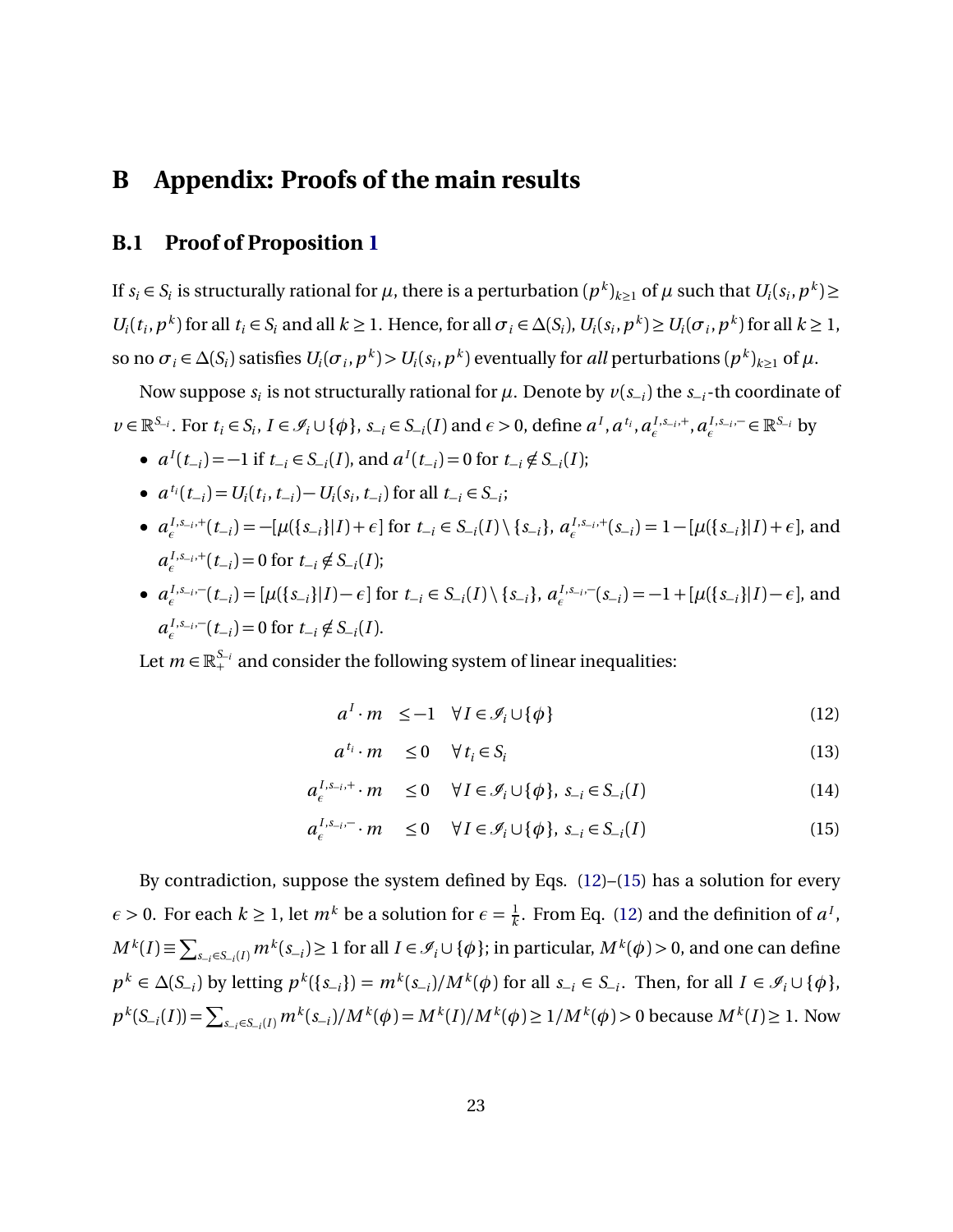Eqs. [\(14\)](#page-22-0) and [\(15\)](#page-22-0) and the definition of  $a_{\epsilon}^{I,s_{-i},+}$ ,  $a_{\epsilon}^{I,s_{-i},-}$  $_{\epsilon}^{I,s_{-i},-}$ , and  $M^k(I)$  imply that

$$
m^{k}(s_{-i}) - \mu(\{s_{-i}\}|I)M^{k}(I) \leq \frac{1}{k}M^{k}(I) \quad \text{and} \quad -m^{k}(s_{-i}) + \mu(\{s_{-i}\}|I)M^{k}(I) \leq \frac{1}{k}M^{k}(I),
$$

i.e.  $|m^k(s_{-i}) - \mu(\{s_{-i}\}|I)M^k(I)| \leq \frac{1}{k}M^k(I)$ , for every  $I \in \mathcal{I}_i \cup \{\phi\}$  and  $s_{-i} \in S_{-i}(I)$ . Dividing by  $M^{k}(I),$  since  $m^{k}(s_{-i})/M^{k}(I) = \frac{m^{k}(s_{-i})/M^{k}(\phi)}{M^{k}(I)/M^{k}(\phi)} = \frac{p^{k}(\{s_{-i}\})}{p^{k}(S_{-i}(I))}$  $p^k(\{s_{-i}\}) = p^k(\{s_{-i}\} | S_{-i}(I))$ , one has  $|p^k(\{s_{-i}\} | S_{-i}(I)) \mu(\{s_{-i}\}|I)$ | <  $\frac{1}{k}$  $\frac{1}{k}$ , so  $p^k({s_{-i}}|S_{-i}(I))$  →  $\mu({s_{-i}}|I)$ . Hence,  $(p^k)_{k≥1}$  is a perturbation of  $\mu$ . Finally, for every  $t_i \in S_i$ , by Eq. [\(13\)](#page-22-0) and the definition of  $a^{t_i}$ ,  $\sum_{s_{-i}} [U_i(t_i, s_{-i}) - U_i(s_i, s_{-i})] m(s_{-i}) \le 0$ , so dividing by  $M^k(\phi)$ ,  $\sum_{s_{-i}} [U_i(t_i, s_{-i}]) - U_i(s_i, s_{-i})] p^k(\{s_{-i}\}) \le 0$ , i.e.,  $U_i(s_i, p^k) \ge U_i(t_i, p^k)$ . Since this holds for every  $k$  and  $t_i$ ,  $s_i$  is structurally rational given  $\mu$ , contradiction.

Thus, for some  $\epsilon > 0$ , the system defined by Eqs. [\(12\)](#page-22-0)–[\(15\)](#page-22-0) has no solution. Then, by Theo-rem 22.1 in [Rockafellar](#page-43-10) [\(1970\)](#page-43-10) (a version of the Theorem of the Alternative), there exist  $\lambda^I \geq 0$ for every  $I \in \mathcal{I}_i \cup \{\phi\}$ ,  $\lambda^{t_i} \ge 0$  for every  $t_i \in S_i$ ,  $\lambda^{I,s_{-i},+} \ge 0$  for every  $I \in \mathcal{I}_i \cup \{\phi\}$  and  $s_{-i} \in S_{-i}(I)$ , and  $\lambda^{I,s_{-i},-} \ge 0$  for every  $I \in \mathcal{I}_i \cup \{\phi\}$  and  $s_{-i} \in S_{-i}(I)$ , such that

<span id="page-23-0"></span>
$$
\sum_{I \in \mathcal{I}_i \cup \{\phi\}} \lambda^I a^I + \sum_{t_i \in S_i} \lambda^{t_i} a^{t_i} + \sum_{I \in \mathcal{I}_i \cup \{\phi\}, s_{-i} \in S_{-i}(I)} \lambda^{I, s_{-i}, +} a^{I, s_{-i}, +} + \sum_{I \in \mathcal{I}_i \cup \{\phi\}, s_{-i} \in S_{-i}(I)} \lambda^{I, s_{-i}, -} a^{I, s_{-i}, -} = \mathbf{0} \quad (16)
$$

where **0** is the zero vector in R*<sup>S</sup>*−*<sup>i</sup>* , and furthermore

<span id="page-23-1"></span>
$$
\sum_{I \in \mathcal{I}_i \cup \{\phi\}} \lambda^I \cdot (-1) + \sum_{t_i \in S_i} \lambda^{t_i} \cdot 0 + \sum_{I \in \mathcal{I}_i \cup \{\phi\}, s_{-i} \in S_{-i}(I)} \lambda^{I, s_{-i}, +} \cdot 0 + \sum_{I \in \mathcal{I}_i \cup \{\phi\}, s_{-i} \in S_{-i}(I)} \lambda^{I, s_{-i}, -} \cdot 0 < 0. \tag{17}
$$

I show that  $\sum_{t_i} \lambda^{t_i} [U(t_i,p^k)-U_i(s_i,p^k)]>0$  eventually for all perturbations  $(p^k)_{k\geq 1}$  of  $\mu.$  This also implies that  $\Lambda \equiv \sum_{t_i}\lambda^{t_i}>0,$  so to complete the proof one can let  $\sigma_i=(\frac{\lambda^{t_i}}{\Lambda})$  $\frac{d^{t_i}}{\Lambda}$ <sub> $t_i \in S_i$ </sub>.

Fix one such perturbation  $(p^k)_{k\geq 1}$ . Then  $p^k(S_{-i}(I)) > 0$  for all  $I \in \mathscr{I}$ , and  $p^k(\{s_{-i}\}|S_{-i}(I)) \to$  $\mu({s_{-i}}|I)$  for all  $I \in \mathcal{I}_i \cup \{\phi\}$  and  $s_{-i} \in S_{-i}(I)$ . Thus, for some  $K \geq 1$ ,  $k \geq K$  implies  $|p^k({s_{-i}}|S_{-i}(I)) \mu({s_{-i}}|I)| \leq \epsilon$ . Let  $p_{\min}^k = \min_{I \in \mathcal{I}_i \cup \{\phi\}} p^k(S_{-i}(I))$ . Then  $p_{\min}^k > 0$  and  $p^k(S_{-i}(I)) \geq p_{\min}^k$  for all  $I \in \mathscr{I}_i \cup \{\phi\}$ . Abusing notation, let  $a \cdot p^k \equiv \sum_{t=1}^k a(t-1) \cdot p^k(\{t-1\})$  for every  $a \in \mathbb{R}^{S-1}$ . Then  $a^I \cdot p^k = -p^k(S_{-i}(I)) \le -p_{\min}^k < 0$  for all  $I \in \mathcal{I}_i \cup \{\phi\}$ . Furthermore,  $|p^k(\{s_{-i}\}|S_{-i}(I)) - \mu(\{s_{-i}|I)\}| \le \epsilon$ iff  $p^k(\{s_{-i}\}|S_{-i}(I)) - \mu(\{s_{-i}\}|I) \le \epsilon$  and  $-p^k(\{s_{-i}\}|S_{-i}(I)) + \mu(\{s_{-i}\}|I) \le \epsilon$ , i.e., multiplying by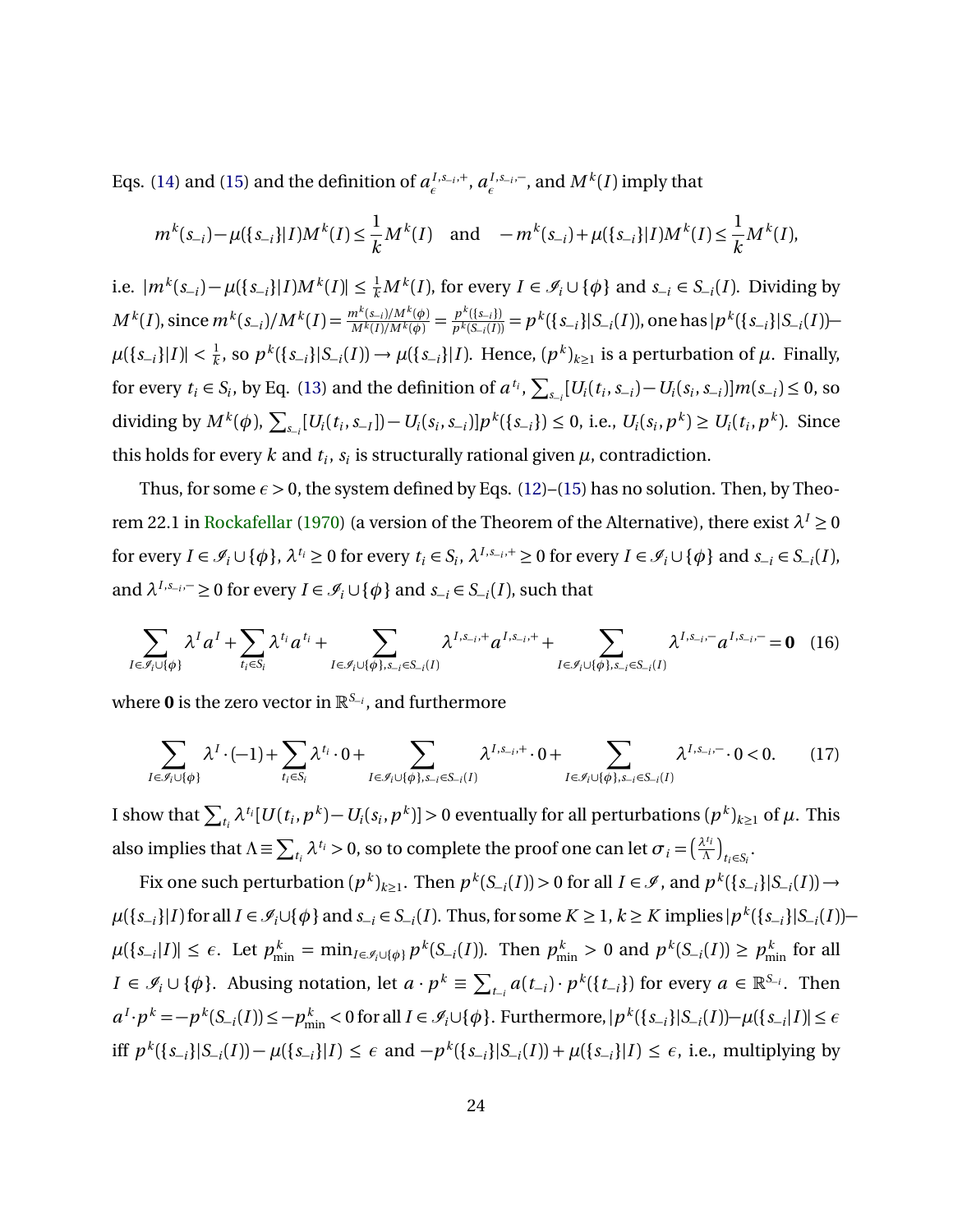$p^k(S_{-i}(I)) > 0$ , iff  $p^k(\{s_{-i}\}) - \mu(\{s_{-i}\}|I)p^k(S_{-i}(I)) \le \epsilon p^k(S_{-i}(I))$  and  $-p^k(\{s_{-i}\}) + \mu(\{s_{-i}\}|I)p^k(S_{-i}(I)) \le \epsilon p^k(S_{-i}(I))$  $\epsilon p^k(S_{-i}(I))$ , or  $p^k(\{s_{-i}\}) - [\mu(\{s_{-i}\}|I) + \epsilon]p^k(S_{-i}(I)) \le 0$  and  $-p^k(\{s_{-i}\}) + [\mu(\{s_{-i}\}|I) - \epsilon]p^k(S_{-i}(I)) \le 0$ 0; that is,  $a_{\epsilon}^{I, s_{-i}, +} \cdot p^k \le 0$  and  $a_{\epsilon}^{I, s_{-i}, -}$ *E*<sub>*f*</sub>  $\cdot$  *p*<sup>*k*</sup>  $\leq$  0 for all *I*  $\in$  *J*<sub>*i*</sub></sub>  $\cup$  { $\phi$ } and *s*<sub>−*i*</sub>  $\in$  *S*<sub>−*i*</sub>(*I*).

Now for each  $t_{-i} \in S_{-i}$ , taking the dot product of each side of Eq. [\(16\)](#page-23-0) with  $p^k$  yields

$$
\sum_{I \in \mathcal{I}_i \cup \{\phi\}} \lambda^I a^I \cdot p^k + \sum_{t_i \in S_i} \lambda^{t_i} a^{t_i} \cdot p^k + \sum_{I \in \mathcal{I}_i \cup \{\phi\}, s_{-i} \in S_{-i}(I)} \lambda^{I, s_{-i}, +} a_{\epsilon}^{I, s_{-i}, +} \cdot p^k + \sum_{I \in \mathcal{I}_i \cup \{\phi\}, s_{-i} \in S_{-i}(I)} \lambda^{I, s_{-i}, -} a_{\epsilon}^{I, s_{-i}, -} \cdot p^k = 0
$$
\nSince  $\lambda^{I, s_{-i}, +}$ ,  $\lambda^{I, s_{-i}, -} \ge 0$ ,  $a_{\epsilon}^{I, s_{-i}, +}$   $\cdot p^k \le 0$ , and  $a_{\epsilon}^{I, s_{-i}, -}$   $\cdot p^k \le 0$  for all  $I \in \mathcal{I}_i \cup \{\phi\}$  and  $s_{-i} \in S_{-i}(I)$ ,  
\nthe third and fourth summations are non-positive. Also, for every  $I \in \mathcal{I}_i \cup \{\phi\}$ ,  $a^I \cdot p^k < 0$ ,  
\nand by Eq. (17),  $\lambda^I > 0$  for at least one  $I \in \mathcal{I}_i \cup \{\phi\}$ : thus, the first summation is strictly neg-  
\native. Hence, the second summation is strictly positive. From the definition of  $a^{t_i}$  for  $t_i \in S_i$ ,  
\n
$$
\sum_{t_i \in S_i} \lambda^{t_i} [U_i(t_i, p^k) - U_i(s_i, p^k)] = \sum_{t_i \in S_i} \lambda^{t_i} \sum_{t_{-i} \in S_{-i}} [U_i(t_i, t_{-i}) - U_i(s_i, t_{-i})] p^k(\{t_{-i}\}) > 0
$$

#### **B.2 Proof of Theorem [1](#page-9-1)**

Suppose that  $s_i \in S_i$  is structurally rational given  $\mu$ . Fix  $I \in \mathcal{I}_i$  with  $s_i \in S_i(I)$  and  $r_i \in S_i(I)$ . By strategic independence (cf. Sec. [2\)](#page-4-0), there is  $t_i \in S_i$  such that  $U_i(t_i, s_{-i}) = U_i(r_i, s_{-i})$  for  $s_{-i} \in S_i$  $S_{-i}(I)$ , and  $U_i(t_i, s_{-i}) = U_i(s_i, s_{-i})$  for  $s_{-i} \notin S_{-i}(I)$ . By Definition [3,](#page-7-1) there is a perturbation  $(p^k)$  of  $\mu$  such that  $U_i(s_i, p^k) \ge U_i(t_i)$  $(t_i', p^k)$  for all  $t_i'$  $t_i \in S_i$ . In particular, for  $t_i' = t_i$ ,

$$
U_{i}(s_{i}, p^{k}(\cdot | S_{-i}(I))) = \sum_{s_{-i} \in S_{-i}(I)} U_{i}(s_{i}, s_{-i}) p^{k}(\{s_{-i}\} | S_{-i}(I)) = \frac{1}{p^{k}(S_{-i}(I))} \cdot \sum_{s_{-i} \in S_{-i}(I)} U_{i}(s_{i}, s_{-i}) p^{k}(\{s_{-i}\}) =
$$
  
\n
$$
= \frac{1}{p^{k}(S_{-i}(I))} \left[ \sum_{s_{-i} \in S_{-i}} U_{i}(s_{i}, s_{-i}) p^{k}(\{s_{-i}\}) - \sum_{s_{-i} \notin S_{-i}(I)} U_{i}(s_{i}, s_{-i}) p^{k}(\{s_{-i}\}) \right] \ge
$$
  
\n
$$
\geq \frac{1}{p^{k}(S_{-i}(I))} \left[ \sum_{s_{-i} \in S_{-i}} U_{i}(t_{i}, s_{-i}) p^{k}(\{s_{-i}\}) - \sum_{s_{-i} \notin S_{-i}(I)} U_{i}(s_{i}, s_{-i}) p^{k}(\{s_{-i}\}) \right] =
$$
  
\n
$$
= \frac{1}{p^{k}(S_{-i}(I))} \sum_{s_{-i} \in S_{-i}(I)} U_{i}(r_{i}, s_{-i}) p^{k}(\{s_{-i}\}) = U_{i}(r_{i}, p^{k}(\cdot | S_{-i}(I))).
$$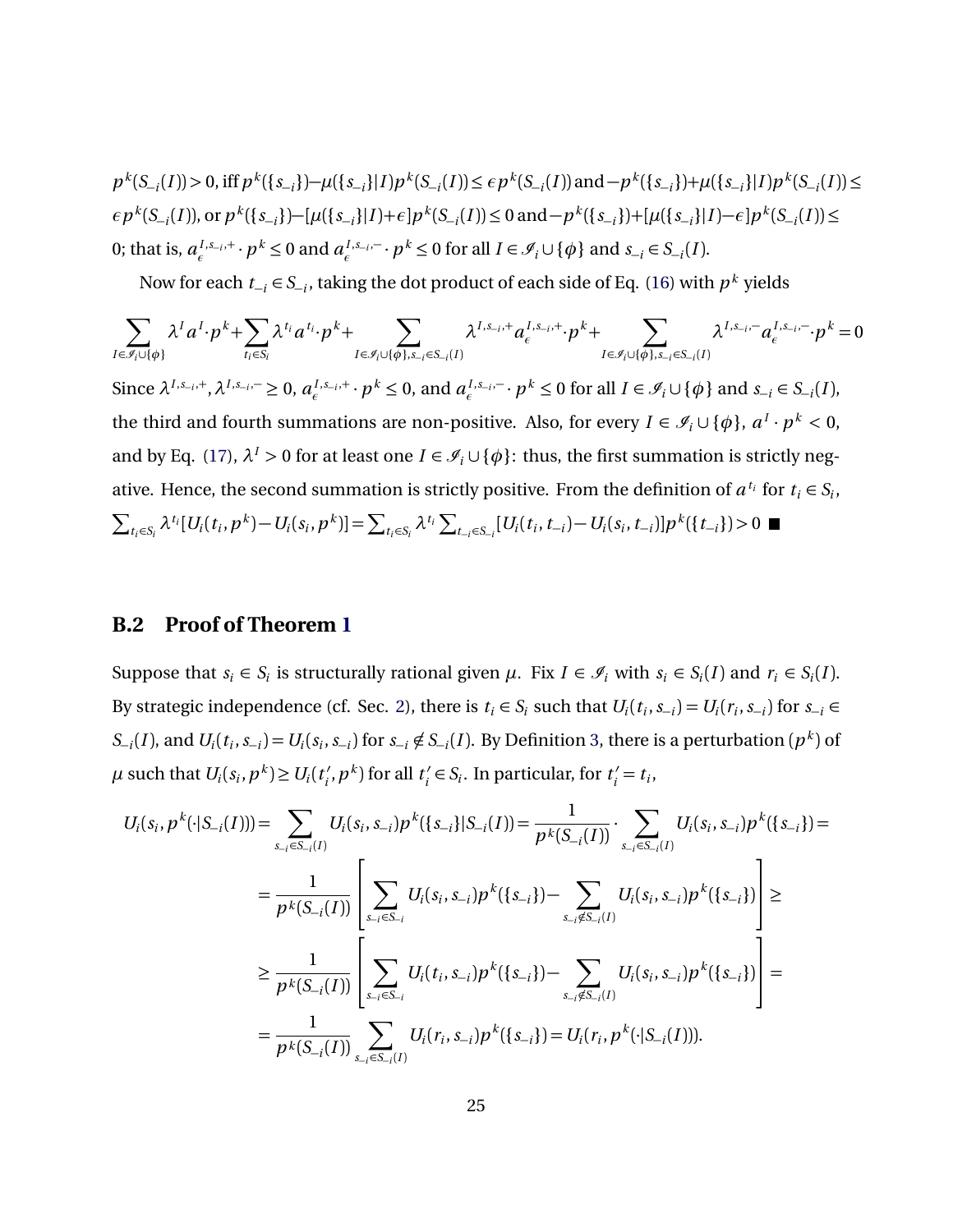The second equality follows from the definition of conditional probability and the fact that, by Definition [1,](#page-6-0)  $p^k(S_{-i}(I)) > 0$ . The inequality follows from the choice of the perturbation  $(p^k)_{k \geq 1}$ . The fourth equality follows from the definition of  $t_i$ . Since  $p^k(\cdot|S_{-i}(I)) \to \mu(\cdot|I)$  by Definition [1,](#page-6-0) it follows that  $U_i(s_i, \mu(\cdot | I)) \ge U_i(r_i, \mu(\cdot | I)).$ 

#### <span id="page-25-1"></span>**B.3 Generic Equivalence of Structural and Sequential Rationality**

A **relevant tie** for player *i* is a tuple  $(I, s_i, t_i, t_{-i})$  such that  $I \in \mathcal{I}_i \cup \{\phi\}$ ,  $s_i, t_i \in S_i(I)$ ,  $t_{-i} \in S_{-i}(I)$ ,  $\zeta(s_i, t_{-i}) \neq \zeta(t_i, t_{-i})$ , and  $U_i(s_i, t_{-i}) = U_i(t_i, t_{-i})$ . That is: starting from *I*, if coplayers move according to *t*<sup>−</sup>*<sup>i</sup>* , then *i*'s strategies *s<sup>i</sup>* and *t<sup>i</sup>* reach distinct terminal histories, but yield the same payoff. A <mark>non-trivial redundance</mark> for player *i* is a tuple (*I* ,  $s_i$  ,  $\sigma$  <sub>*i*</sub> ,  $t_{-i}$  ,  $t'_{-i}$  $\mathcal{I}_{-i}$ ) such that *I* ∈  $\mathcal{I}_{i} \cup {\phi}$ ,  $s_i \in S_i(I), \sigma_i(S_i(I) \setminus \{s_i\}) = 1, t_{-i}, t'_{-i}$  $U'_{-i} \in S_{-i}(I), U_i(s_i, s_{-i}) = U_i(\sigma_i, s_{-i})$  for  $s_{-i} \in \{t_{-i}, t'_{-i}\}$  $\binom{7}{i}$ , and  $\zeta(t_i, t_{-i}) \neq \zeta(t_i, t'_{-i})$  $\binom{t}{i}$  for some *t*<sub>*i*</sub> ∈ supp  $\sigma$ <sub>*i*</sub>. That is: the payoff that *s*<sup>*i*</sup> yields given *t*<sub>−*i*</sub> and *t*<sup> $'$ </sup> −*i* is a non-trivial<sup>[14](#page-25-2)</sup> convex combination of payoffs of other strategies of  $i$  at  $I$ .

In the game in Figure [1,](#page-1-1) there are no relevant ties or non-trivial redundances for Ann. On the other hand, in Figure [2,](#page-8-0) if  $x = 2$ , there is a relevant tie at the initial node.

<span id="page-25-0"></span>**Theorem 3** Fix  $i \in N$  and  $\mu \in \Delta(S_{-i}, \mathcal{I}_i)$ . If  $s_i \in S_i$  is weakly sequentially rational given  $\mu$ , and there is no relevant tie or non-trivial redundance for  $i$  , then  $s_i$  is structurally rational given  $\mu$ .

**Proof:** Assume that  $s_i \in S_i$  is weakly sequentially rational given  $\mu$ , and that the game has no relevant ties or non-trivial redundancies for *i*. We show that, for every  $\sigma_i \in \Delta(S_i)$ , there is a perturbation  $(\tilde{p}^k)_{k\geq 1}$  of  $\mu$  for which  $U_i(s_i,\tilde{p}^k)\geq U_i(\sigma_i,\tilde{p}^k)$  for all  $k$ ; by Proposition [1,](#page-9-0) this implies that  $s_i$  is structurally rational for  $\mu$ . Thus, fix  $\sigma_i \in \Delta(S_i)$ . If  $\sigma_i({s_i}) < 1$ , then for every

<span id="page-25-2"></span><sup>&</sup>lt;sup>14</sup>If  $\zeta(t_i, t_{-i}) = \zeta(t_i, t'_{-i})$  for all  $t_i \in \text{supp } \sigma_i$ , then either there is a relevant tie, or for small payoff perturbations, one can correspondingly perturb  $\sigma_i$  so that the condition " $U_i(s_i, s_{-i}) = U_i(\sigma_i, s_{-i})$  for  $s_{-i} \in \{t_{-i}, t'_{-i}\}$ " holds.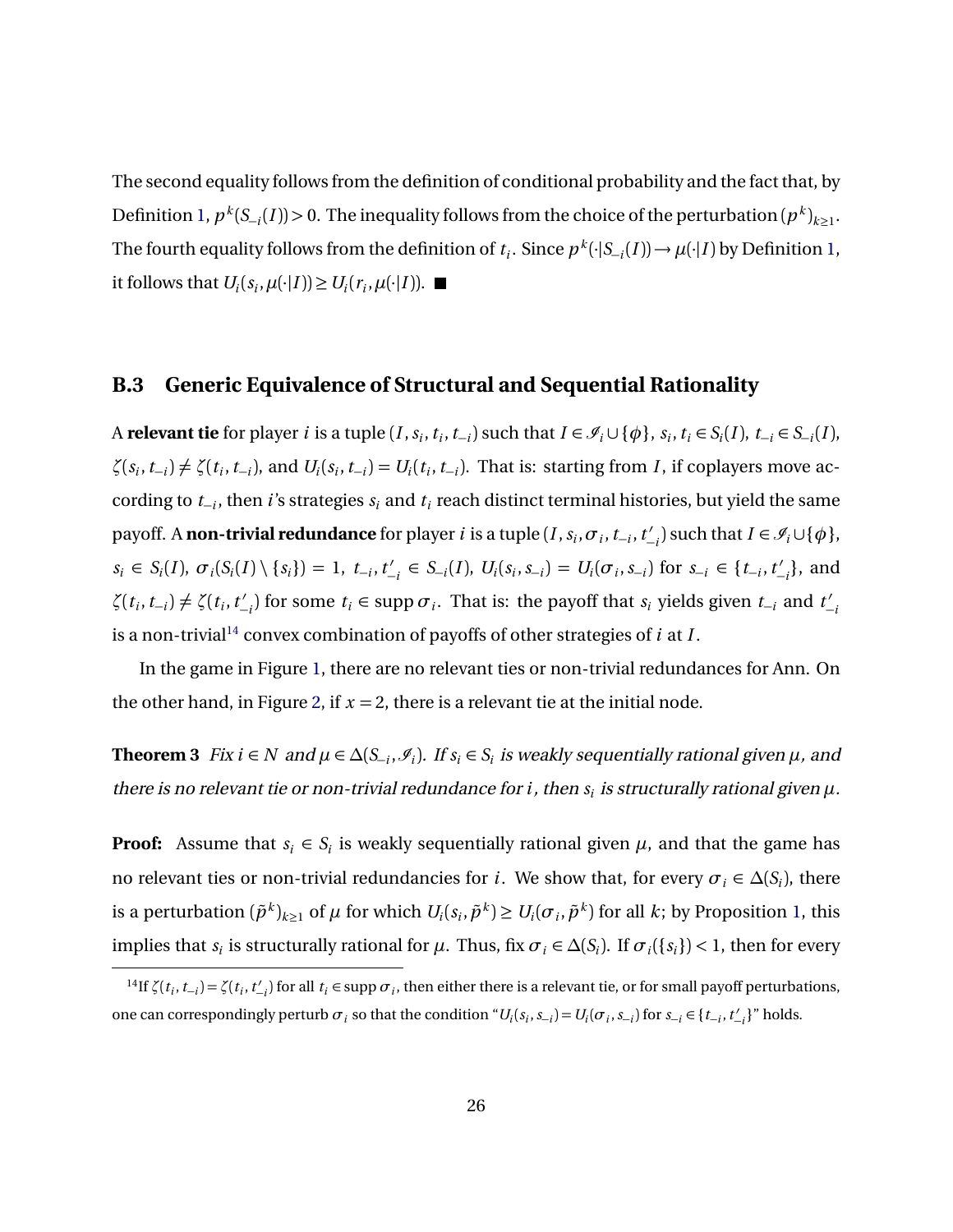$p \in \Delta(S_{-i}), U_i(s_i, p) \ge U_i(\sigma_i, p) = \sigma_i(\{s_i\})U_i(s_i, p) + [1 - \sigma_i(\{s_i\})]U_i(\sigma_i(\cdot | S_i \setminus \{s_i\}), p)$  holds iff  $U_i(s_i, p) \ge U_i(\sigma_i(\cdot|S_i \setminus \{s_i\}), p)$ . Thus, it is enough to prove the result for  $\sigma_i$  with  $\sigma_i(\{s_i\}) = 0$ .

For every  $s_{-i} \in S_{-i}$ , let  $h(s_{-i}) \in H$  be the longest history *h* such that  $h \le \zeta(s_i, s_{-i})$  and  $h \le \zeta(t_i, s_{-i})$  for all  $t_i \in \text{supp } \sigma_i$ . If  $h(s_{-i}) = \zeta(s_i, s_{-i})$ , then also  $h(s_i) = \zeta(t_i, s_{-i})$  for all  $t_i \in$  $\sup$ p $\sigma_i$ , because terminal histories are not ranked by the prefix relation; conversely, for the same reason, if  $h(s_{-i}) = \zeta(t_i, s_{-i})$  for some  $t_i \in \text{supp } \sigma_i$ , then in fact  $h(s_{-i}) = \zeta(t_i)$ *i* ,*s*<sup>−</sup>*<sup>i</sup>* ) for all  $t_i'$  $S_i$   $\in$  supp  $\sigma_i$ , and  $h(s_{-i}) = \zeta(s_i, s_{-i})$ . Furthermore, if  $h(s_{-i}) \in H \setminus Z$ , then  $P(h) = i$ : by contradiction, if  $P(h(s_{-i})) = j \neq i$ , then  $h(s_{-i}) \in J$  for some  $J \in \mathcal{I}_j$ , so that  $(h(s_{-i}), s_j(J)) \leq \zeta(s_i, s_{-i})$  and  $(h(s_{-i}), s_j(J)) \le \zeta(t_i, s_{-i})$  for all  $t_i \in \text{supp } \sigma_i$ , which contradicts the definition of  $h(s_{-i})$ . Hence, either  $h(s_{-i}) \in Z$ , in which case  $h(s_{-i}) = \zeta(s_i, s_{-i}) = \zeta(t_i, s_{-i})$  for all  $t_i \in \text{supp } \sigma_i$ , or else  $h(s_{-i}) \in R$ for some  $I \in \mathcal{I}_i$ ; in the latter case, denote the unique element of  $\mathcal{I}_i$  containing  $h(s_{-i})$  by  $I(s_{-i})$ : then, by the definition of  $h(s_{-i}), s_i(I(s_{-i})) \neq t_i(I(s_{-i}))$  for at least one  $t_i \in \text{supp } \sigma_i$ , for otherwise  $a = s_i(I(s_{-i}))$  would satisfy  $a = t_i(I(s_{-i}))$  for all  $t_i \in \text{supp } \sigma_i$ ,  $(h(s_{-i}), a) \le \zeta(s_i, s_{-i})$ , and  $(h(s_{-i}), a) \le \zeta(t_i, s_{-i})$  for all  $t_i \in \text{supp } \sigma_i$ , contradiction. Furthermore,  $\sigma_i(S_i(I(s_{-i}))) = 1$ , because every  $t_i \in \text{supp } \sigma_i$  satisfies  $t_i \in S_i(h(s_{-i})) \subseteq S_i(I(s_{-i}))$ . Since  $\sigma_i(\{s_i\}) = 0$ ,  $\sigma_i(S_i(I(s_{-i})) \setminus \{s_i\}) = 1$ .

Now fix  $s_{-i}$ ,  $t_{-i} \in S_{-i}$ . I claim that either  $S_{-i}(I(s_{-i})) \cap S_{-i}(I(t_{-i})) = \emptyset$ , or  $S_{-i}(I(s_{-i})) = S_{-i}(I(t_{-i}))$ . Suppose that there is  $r_{-i} \in S_{-i}(I(s_{-i}) \cap S_{-i}(I(t_{-i}))$ . Since  $s_i \in S_i(I(s_{-i})) \cap S_i(I(t_{-i}))$ , by perfect recall, there are  $h \in I(s_{-i})$  with  $h < \zeta(s_i, r_{-i})$  and  $h' \in I(t_{-i})$  with  $h' < \zeta(s_i, r_{-i})$ . Since h and h' are prefixes of the same terminal history, either they coincide, or they are ordered by precedence. If  $h < h'$ , then  $I(s_{-i})$  is in *i*'s experience at  $h'$ , and hence, by perfect recall, at  $h(t_{-i})$ . Hence, there must be  $h'' < h(t_{-i})$  such that  $h'' \in I(s_{-i})$ . Perfect recall also implies that, for some  $a \in A$ ,  $(h, a) \le h'$  and  $(h'', a) \le h(t_{-i})$ : hence, all strategies in  $S_i(I(t_{-i}))$  must play a at  $I(s_{-i})$ , so in particular  $s_i(I(s_{-i})) = a = t_i(I(s_{-i}))$  for all  $t_i \in \text{supp } \sigma_i$ , which contradicts the fact that, as was shown above,  $s_i(I(s_{-i})) \neq t'_i$  $\chi'_i(I(s_{-i}))$  for at least some  $t'_i$  $a_i' \in \text{supp } \sigma_i$ . Similarly, it cannot be that  $h' < h$ . Thus,  $h = h'$ , and so  $h = h' \in I(s_{-i}) \cap I(t_{-i})$ . Since  $\mathcal{I}_i$  partitions  $P^{-1}(\{i\})$ ,  $I(s_{-i}) = I(t_{-i})$ . Therefore, writing  $S_{-i}^0 = \{s_{-i} : h(s_{-i}) \in Z\}$  and arbitrarily enumerating the collection  $\{I(s_{-i}) :$ *s*−*i*</sub> ∈ *S*−*i*</sub>} as *I*<sub>1</sub>,...,*I*<sub>*L*</sub>, {*S*<sup>0</sup><sup>-</sup><sub>*i*</sub></sub>} ∪ {*S*−*i*(*I*<sub>*l*</sub>) :  $\ell$  = 1,...,*L*} is a partition of *S*−*i*.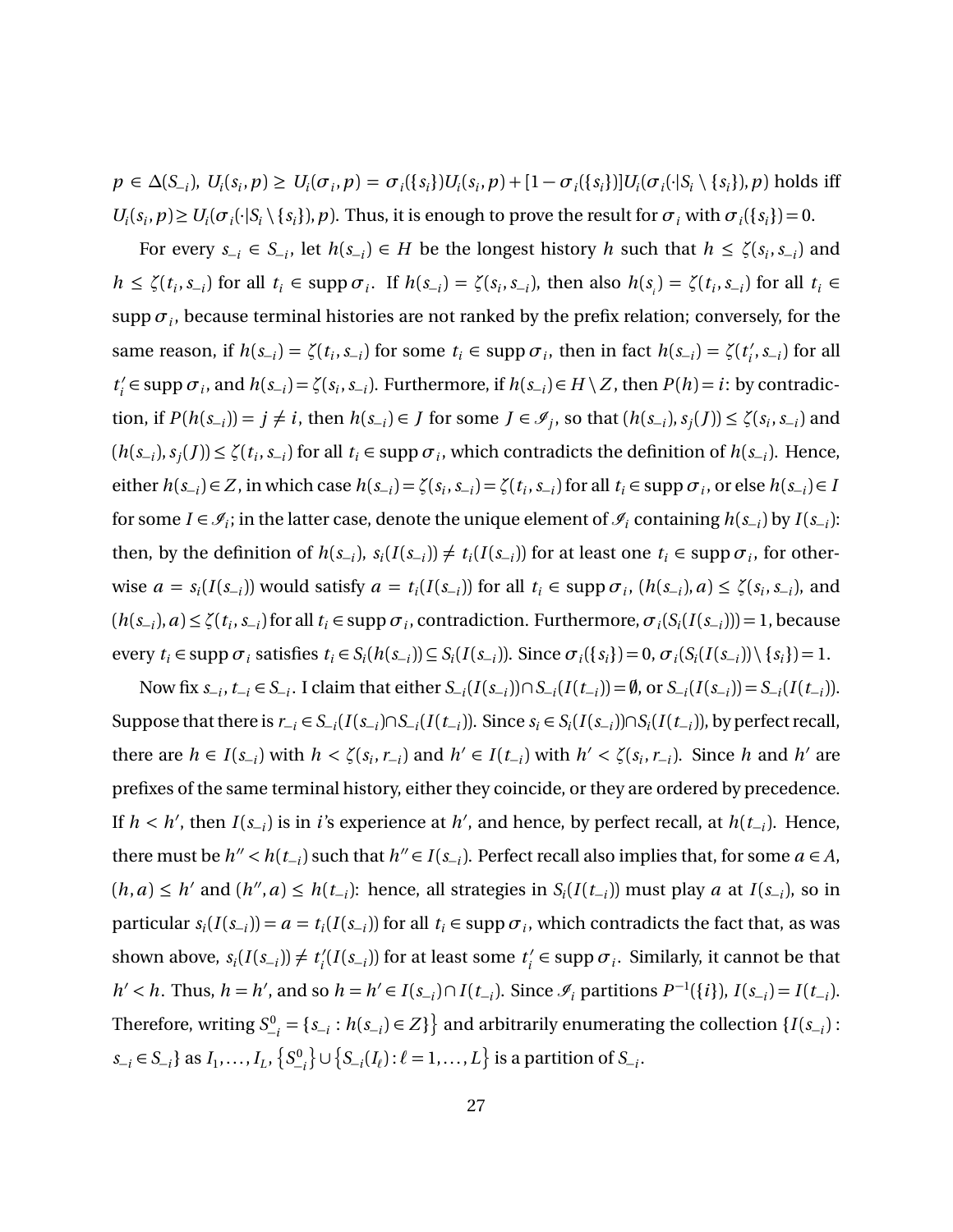For all  $s_{-i} \in S^0_{-i}$ , by definition  $U_i(s_i, s_{-i}) = U_i(t_i, s_{-i})$  for all  $t_i \in \text{supp } \sigma_i$ . By weak sequential rationality, for all  $\ell = 1, ..., L$ ,  $U_i(s_i, \mu(\cdot | I_\ell) \ge U_i(t_i, \mu(\cdot | I_\ell))$  for all  $t_i \in S_i(I_\ell)$ : but since  $\sigma_i(S_i(I_\ell)) = 1$ , also  $U_i(s_i, \mu(\cdot | I_\ell) \ge U_i(\sigma_i, \mu(\cdot | I_\ell)).$  Furthermore, fix one such  $\ell$ .

Suppose that  $\mu({t_{-i}}|I_{\ell}) > 0$  implies  $U_i(s_i, t_{-i}) = U_i(\sigma_i, t_{-i})$ , and that in addition, for all  $t_{-i}$ ,  $t'_{-i}$  $\mathcal{L}_{i,j} \in \text{supp }\mu(\cdot | I_{\ell})$ , and all  $t_i \in \{s_i\} \cup \text{supp }\sigma_i$ ,  $U_i(t_i, t_{-i}) = U_i(t_i, t'_{-i})$  $\mathcal{L}_{-i}$ ). Fix  $\bar{t}_{-i}$  ∈ supp  $\mu(\cdot|I_{\ell})$ . For all  $t_i \in \{s_i\} \cup \text{supp } \sigma_i$ ,

$$
U_i(t_i, \mu(\cdot | I_\ell)) = \sum_{t_{-i} \in \text{supp }\mu(\cdot | I_\ell)} \mu(\{t_{-i}\} | I_\ell) U_i(t_i, t_{-i}) = \sum_{t_{-i} \in \text{supp }\mu(\cdot | I_\ell)} \mu(\{t_{-i}\} | I_\ell) U_i(t_i, \overline{t}_{-i}) = U_i(t_i, \overline{t}_{-i}).
$$

By weak sequential rationality,  $U_i\big(s_i,\mu(\cdot|I_\ell)\big)\!\ge\! U_i\big(t_i,\mu(\cdot|I_\ell)\big)$  for all  $t_i\in S_i(I_\ell)$ , so in particular for all  $t_i \in \text{supp } \sigma_i$ . Thus,  $U_i(s_i, \bar{t}_{-i}) \geq U_i(t_i, \bar{t}_{-i})$  for all  $t_i \in \text{supp } \sigma_i$ . By assumption,  $U_i(s_i, \bar{t}_{-i})$  $U_i(\sigma_i, \bar{t}_{-i})$ , so it must be that  $U_i(s_i, \bar{t}_{-i}) = U_i(t_i, \bar{t}_{-i})$ , for all  $t_i \in \text{supp } \sigma_i$ . Since there is  $\bar{t}_i \in$ supp  $\sigma_i$  with  $\bar{t}_i(I_\ell) \neq s_i(I_\ell)$ , we have  $\zeta(s_i, \bar{t}_{-i}) \neq \zeta(\bar{t}_i, \bar{t}_{-i})$  and  $U_i(s_i, \bar{t}_{-i}) = U_i(\bar{t}_i, \bar{t}_{-i})$ : that is,  $(I_\ell, s_i, \bar{t}_i, \bar{t}_{-i})$  is a relevant tie, contradiction.

Suppose instead that  $\mu({t_{-i}}|I_\ell) > 0$  implies  $U_i(s_i, t_{-i}) = U_i(\sigma_i, t_{-i})$ , but there are  $t_{-i}, t'_{-i}$ −*i* ∈  $\sup p \mu(\cdot | I_{\ell})$ , and  $t_i \in \{s_i\} \cup \sup p \sigma_i$  such that  $U_i(t_i, t_{-i}) \neq U_i(t_i, t_{-i}')$  $U_i$ ). If  $t_i = s_i$ , then  $U_i(\sigma_i, t_{-i}) =$  $U_i(s_i, t_{-i}) \neq U_i(s_i, t'_{-i})$  $\binom{1}{i}$  =  $U_i(\sigma_i, t'$  $\overline{t}_i$ , so there must be  $\overline{t}_i \in \text{supp } \sigma_i$  such that  $U_i(\overline{t}_i, t_{-i}) \neq U_i(\overline{t}_i, t_{-i}')$ −*i* ). Thus, it is wlog to take  $t_i = \overline{t}_i \in \text{supp } \sigma_i$ ; thus,  $\zeta(t_i, t_{-i}) \neq \zeta(t_i, t'_{-i})$  $\mathcal{L}_{-i}^{\prime}$ ). But then, since  $\sigma_i(S_{-i}(I_{\ell}) \setminus I_{\ell})$  ${s_i}$ ) = 1, ( $I_\ell$ ,  $s_i$ ,  $\sigma_i$ ,  $t_{-i}$ ,  $t'_{-i}$  $\binom{1}{i}$  is a non-trivial redundance, contradiction.

To sum up, there exists  $t_{-i} \in S_{-i}(I_\ell)$  such that  $\mu(\{t_{-i}\}|I_\ell) > 0$  and either  $U_i(s_i, t_{-i}) > U_i(\sigma_i, t_{-i})$ or  $U_i(s_i, t_{-i}) < U_i(\sigma_i, t_{-i})$ . Write  $S_{-i}^+(I_i)$  and, respectively,  $S_{-i}^ \int_{-i}^{i-1} (I_{\ell})$ , for the collection of  $t_{-i}$  ∈  $S_{-i}(I_\ell)$  for which  $U_i(s_i, t_{-i}) > U_i(\sigma_i, t_{-i})$  and, respectively,  $U_i(s_i, t_{-i}) < U_i(\sigma_i, t_{-i})$ . Since, for all  $t_{-i} \notin S_{-i}^+(I_\ell) \cup S_{-i}^ U_{-i}^-(I_\ell)$ , either  $\mu({t_{-i}}|I_\ell) = 0$  or  $U_i(s_i, t_{-i}) = U_i(\sigma_i, t_{-i})$  (or both),  $U_i(s_i, \mu(\cdot | I_\ell) \geq 0)$  $U_i(\sigma_i, \mu(\cdot | I_\ell))$  implies that

<span id="page-27-0"></span>
$$
\sum_{t_{-i}\in S_{-i}^+(I_\ell)} \mu(\{t_{-i}\}|I_\ell)[U_i(s_i, t_{-i}) - U_i(\sigma_i, t_{-i})] \ge \sum_{t_{-i}\in S_{-i}^-(I_\ell)} \mu(\{t_{-i}\}|I_\ell)[U_i(\sigma_i, t_{-i}) - U_i(s_i, t_{-i})] \ge 0, \quad (18)
$$

and at least one inequality is strict. Thus,  $\sum_{t_{-i}\in S^+_{-i}(I_i)}\mu(\{t_{-i}\}|I_i)[U_i(s_i,t_{-i})-U_i(\sigma_i,t_{-i})]>0.$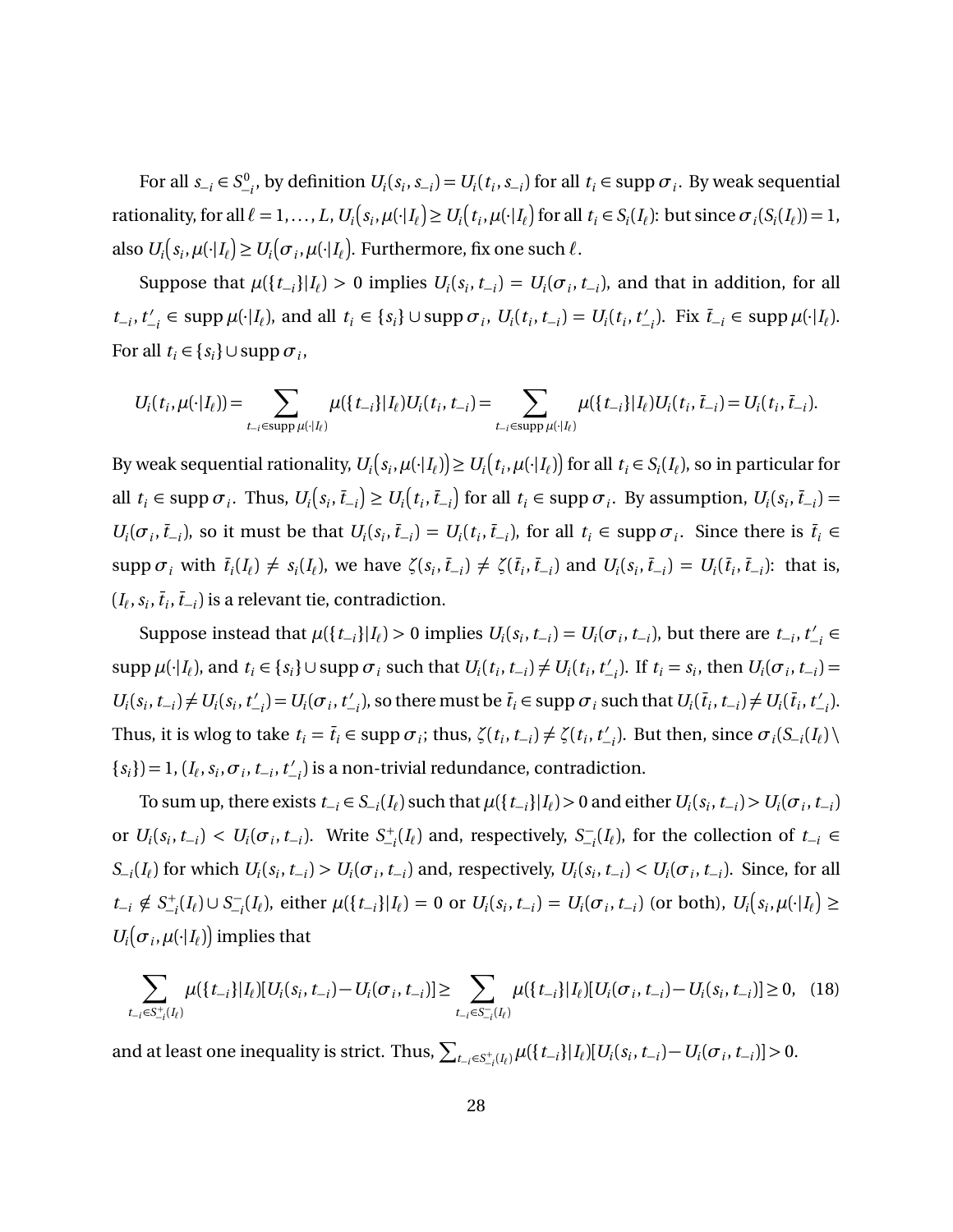Now fix a perturbation  $(p^k)_{k\geq 1}$  of  $\mu$  . For every  $\ell$  , eventually  $\sum_{t_{-i}\in S^+_{-i}(I_{\ell})}p^k(\{t_{-i}\}|S_{-i}(I_{\ell}))$   $[U_i(s_i,t_{-i}) U_i(\sigma_i, t_{-i})$  > 0, so for *k* large, the quantity

$$
\alpha_{\ell}^{k} \equiv \frac{\sum_{t_{-i} \in S_{-i}^{-}(I_{\ell})} p^{k}(\lbrace t_{-i} \rbrace | S_{-i}(I_{\ell})) [U_{i}(\sigma_{i}, t_{-i}) - U_{i}(s_{i}, t_{-i})]}{\sum_{t_{-i} \in S_{-i}^{+}(I_{\ell})} p^{k}(\lbrace t_{-i} \rbrace | S_{-i}(I_{\ell})) [U_{i}(s_{i}, t_{-i}) - U_{i}(\sigma_{i}, t_{-i})]}
$$

is well-defined. By Equation [\(18\)](#page-27-0),  $\lim_{k\to\infty} \alpha_\ell^k \le 1$ . Let  $\beta_\ell^k = \max(\alpha^k(s_{-i}), 1)$ , so  $\beta_\ell^k \ge 1$  and  $\beta_{\ell}^{k} \to 1$ ; let  $c = (p^{k}(S_{-i}^{0}) + \sum_{m=1}^{L} [\beta_{m}^{k}]$  $\binom{k}{m} p^k (S_{-i}^+(I_m)) + p^k (S_{-i}^-)$  $\left[\mathcal{I}_{-i}(I_m)]\right]^{-1}$ . Finally, define  $(\tilde{p}^{\,k})_{k\geq 1}$  by

$$
\tilde{p}^k(\lbrace t_{-i}\rbrace) = \begin{cases} c \cdot \beta_\ell^k p^k(\lbrace t_{-i}\rbrace) & t_{-i} \in S_{-i}^+(\lbrace t_{\ell} \rbrace) \text{ for some } \ell = 1, \ldots, L; \\ c \cdot p^k(\lbrace t_{-i}\rbrace) & \text{otherwise} \end{cases}
$$

for every  $k \ge 1$  and  $t_{-i} \in S_{-i}$ . By construction, for every  $\ell = 1, ..., L$  and every  $k \ge 1$ ,

$$
\sum_{t_{-i}\in S_{-i}^{+}(I_{\ell})}\tilde{p}^{k}(\lbrace t_{-i}\rbrace |S_{-i}(I_{\ell})][U_{i}(s_{i}, t_{-i}) - U_{i}(\sigma_{i}, t_{-i})] =
$$
\n
$$
= \frac{1}{\tilde{p}^{k}(S_{-i}(I_{\ell}))} \cdot \sum_{t_{-i}\in S_{-i}^{+}(I_{\ell})}\tilde{p}^{k}(\lbrace t_{-i}\rbrace)[U_{i}(s_{i}, t_{-i}) - U_{i}(\sigma_{i}, t_{-i})] =
$$
\n
$$
= \frac{1}{\tilde{p}^{k}(S_{-i}(I_{\ell}))} \cdot c \cdot \beta_{\ell}^{k} \cdot \sum_{t_{-i}\in S_{-i}^{+}(I_{\ell})}\tilde{p}^{k}(\lbrace t_{-i}\rbrace)[U_{i}(s_{i}, t_{-i}) - U_{i}(\sigma_{i}, t_{-i})] =
$$
\n
$$
= \frac{p^{k}(S_{-i}(I_{\ell}))}{\tilde{p}^{k}(S_{-i}(I_{\ell}))} \cdot c \cdot \beta_{\ell}^{k} \cdot \sum_{t_{-i}\in S_{-i}^{+}(I_{\ell})}\tilde{p}^{k}(\lbrace t_{-i}\rbrace |S_{-i}(I_{\ell})][U_{i}(s_{i}, t_{-i}) - U_{i}(\sigma_{i}, t_{-i})] \ge
$$
\n
$$
\geq \frac{p^{k}(S_{-i}(I_{\ell}))}{\tilde{p}^{k}(S_{-i}(I_{\ell}))} \cdot c \cdot \alpha_{\ell}^{k} \cdot \sum_{t_{-i}\in S_{-i}^{+}(I_{\ell})}\tilde{p}^{k}(\lbrace t_{-i}\rbrace |S_{-i}(I_{\ell}))][U_{i}(\sigma_{i}, t_{-i}) - U_{i}(\sigma_{i}, t_{-i})] =
$$
\n
$$
= \frac{p^{k}(S_{-i}(I_{\ell}))}{\tilde{p}^{k}(S_{-i}(I_{\ell}))} \cdot c \cdot \sum_{t_{-i}\in S_{-i}^{-}(I_{\ell})}\tilde{p}^{k}(\lbrace t_{-i}\rbrace)[U_{i}(\sigma_{i}, t_{-i}) - U_{i}(s_{i}, t_{-i})] =
$$
\n
$$
= \frac{1}{\tilde{p}^{k}(S_{-i}(I
$$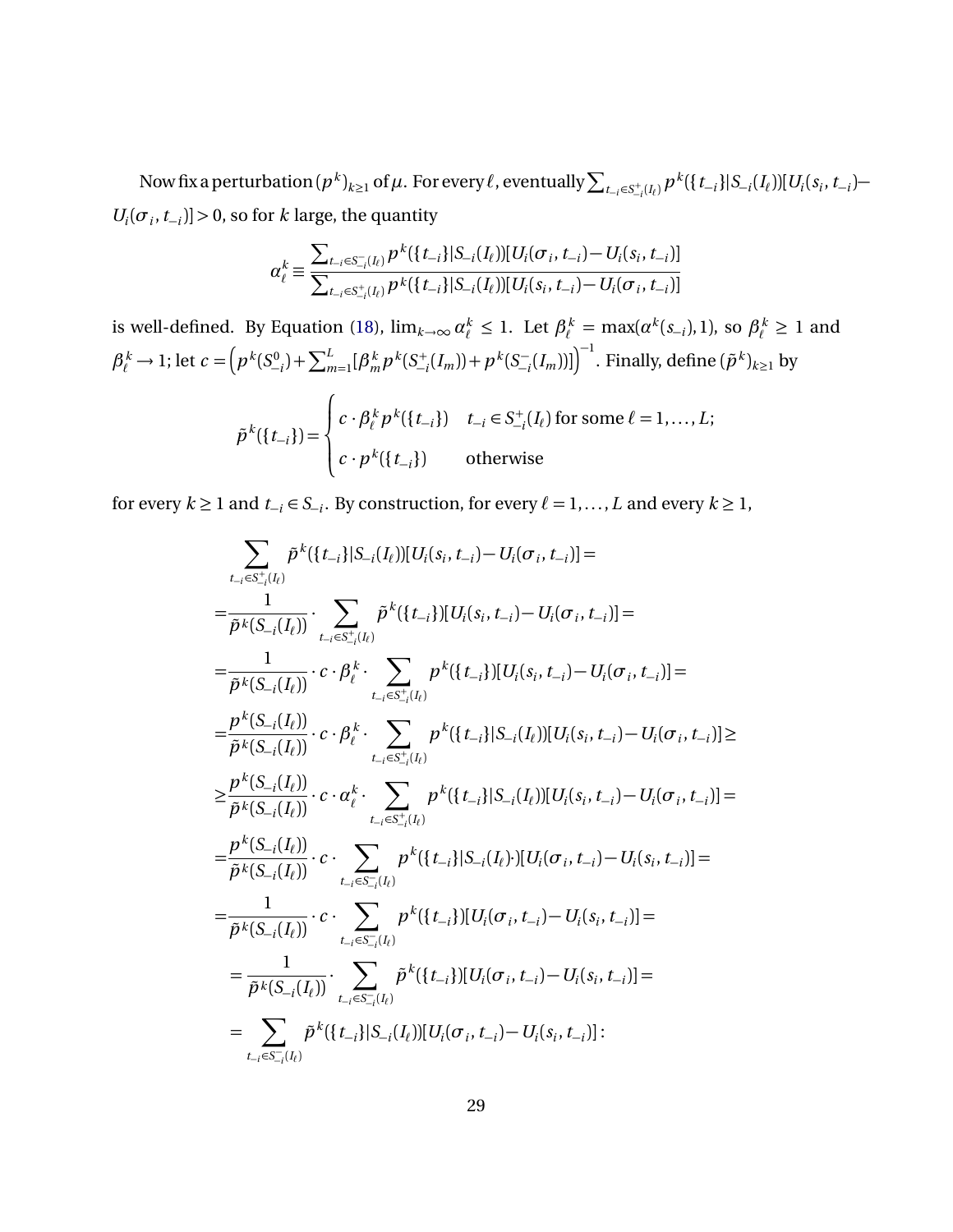hence,  $U_i(s_i, \tilde{p}^k(\cdot|S_{-i}(I_\ell)) \ge U_i(\sigma_i, \tilde{p}^k(\cdot|S_{-i}(I_\ell))$ . Since this holds for all  $\ell$ ,  $\{S_{-i}^0\} \cup \{S_{-i}(I_\ell) : \ell =$ 1,..., L} is a partition of  $S_{-i}$ , and  $U_i(s_i, s_{-i}) = U_i(\sigma_i, s_{-i})$  for all  $s_{-i} \in S^0_{-i}$ ,  $U_i(s_i, \tilde{p}^k) \ge U_i(\sigma_i, \tilde{p}^k)$ .

It remains to be shown that  $\tilde{p}^k$  is a perturbation of  $\mu$ . Since each  $\tilde{p}^k$  has the same support as  $p^k$ ,  $\tilde{p}^k(S_{-i}(I)) > 0$  for all  $I \in \mathcal{I}_i$  and  $k \ge 1$ . Now fix one such I and  $s_{-i} \in S_{-i}(I)$  with  $\mu(\{s_{-i}\}|I) > 0$ . Then eventually  $\tilde{p}^k({s_{-i}}) > 0$ , and for any other  $t_{-i} \in S_{-i}(I)$ ,

$$
\frac{\tilde{p}^k(\lbrace t_{-i}\rbrace)}{\tilde{p}^k(\lbrace s_{-i}\rbrace)} = \frac{\gamma^k(t_{-i})\cdot p^k(\lbrace t_{-i}\rbrace)}{\gamma^k(s_{-i})\cdot p^k(\lbrace s_{-i}\rbrace)} = \frac{\gamma^k(t_{-i})\cdot p^k(\lbrace t_{-i}\rbrace|S_{-i}(I))}{\gamma^k(s_{-i})\cdot p^k(\lbrace s_{-i}\rbrace|S_{-i}(I))} \longrightarrow \frac{\mu(\lbrace t_{-i}\rbrace|I)}{\mu(\lbrace s_{-i}\rbrace|I)},
$$

where  $\gamma^k$ ( $r_{-i}$ ) =  $\beta^k_{\ell}$  $\chi^k$  if  $r_{-i} \in S_{-i}^+(I_\ell)$  for some  $\ell$ , and  $\gamma^k(r_{-i}) = 1$  otherwise, so that  $\gamma^k(r_{-i}) \to 1$  in either case. This implies that  $\tilde{p}^k(\cdot | S_{-i}(I)) \to \mu(\cdot | I)$ .

#### **B.4 Elicitation**

Throughout this section, fix a dynamic game  $[N, A, Z, P,$   $(\mathscr{I}_i, u_i)_{i\in N})$ , a questionnaire  $Q = (I_i, W_i)_{i\in N}$  , and an elicitation game  $\big(N\cup\{0\},A^*,Z^*,P^*,(\mathscr{I}_i^*)\big)$ *i* ,*u* ∗  $f_i^*$ )<sub>*i*∈*N*∪{0}</sub>,  $\epsilon$ ) for Q.

For  $s^* \in S^*$ , let  $s_{-0i}^* = (s_j^*)$ *j*<sup>9</sup><sub>*j*∈*N*\{*i*}</sub> and *S*<sup>\*</sup><sub>−0*i*</sub> =  $\prod_{j \in N \setminus \{i\}} S_j^*$ *j* .

**Lemma 1**  $S^*(I_i^1)$  $J_i^1$ ) = *S*<sup>\*</sup> for every *i* ∈ *N*. Furthermore, for all  $I_{\bar{s}_i, w_i} \in \mathcal{I}_i$ ,

<span id="page-29-0"></span>
$$
S^*(I_{\bar{s}_i,w_i}) = \{i\} \times \left\{s_i^* : \mathbf{r}_i(s_i^*) = \bar{s}_i, \mathbf{w}_i(s_i^*) = w_i, \mathbf{d}_i(s_i^*) \in S_i(I)\right\} \times \left\{s_{-0i}^* : (\mathbf{r}_j(s_j^*))_{j \in N \setminus \{i\}} \in S_{-i}(I)\right\}.
$$
 (19)

**Proof:**  $S^*(\phi^*) = S^*(I_i^1)$  $J_i^{(1)} = S^*$  follows immediately from Definition [5.](#page-13-2) Now consider  $I_{\bar{s}_i, w_i} \in \mathcal{I}_i^*$ .  $\text{By definition, } S^*(I_{\bar{s}_i, w_i}) = \cup_{h^* \in I_{\bar{s}_i, w_i}} S^*(h^*).$ 

*Claim*: Let  $h^* = (n, (\bar{t}_1, v_1), \ldots, (\bar{t}_i, v_i), \ldots, (\bar{t}_i, v_i), h) \in N \times \prod_{i \in N} (S_i \times W_i) \times (H \setminus Z)$ . Then  $h^* \in$  $I_{\bar{s}_i,w_i}$  iff  $n=i$ ,  $\bar{t}_i=\bar{s}_i$ ,  $v_i=w_i$ ,  $h\in I$ , and there is  $t_i\in S_i$  such that  $(t_i,\bar{t}_{-i})\in S(h)$ .

*Proof:* If  $h^* \in I_{\bar{s}_i,w_i}$ , then by definition  $n = i$ ,  $\bar{t}_i = \bar{s}_i$ ,  $v_i = w_i$ , and  $h \in I$ ; moreover, since  $h^* \in I_{\bar{s}_i,w_i}$  implies  $h^* \in H^*$ , the definition of  $H^*$  implies that  $\left(n,(\bar{t}_1,v_1),\ldots,(\bar{t}_i,v_i),\ldots,(\bar{t}_i,v_i),z\right) \in$ *Z*<sup>∗</sup> for some *z* ∈ *Z* such that *h* < *z*. By the definition of *Z*<sup>∗</sup>,  $\bar{t}_{-i}$  ∈ *S*<sub>−*i*</sub>(*z*), so there is  $t_i$  ∈ *S<sub>i</sub>* is such that  $(t_i, \bar{t}_{-i})$  ∈ *S*(*z*). Since  $h < z$ ,  $(t_i, \bar{t}_{-i})$  ∈ *S*(*h*) as well, as claimed. Conversely, suppose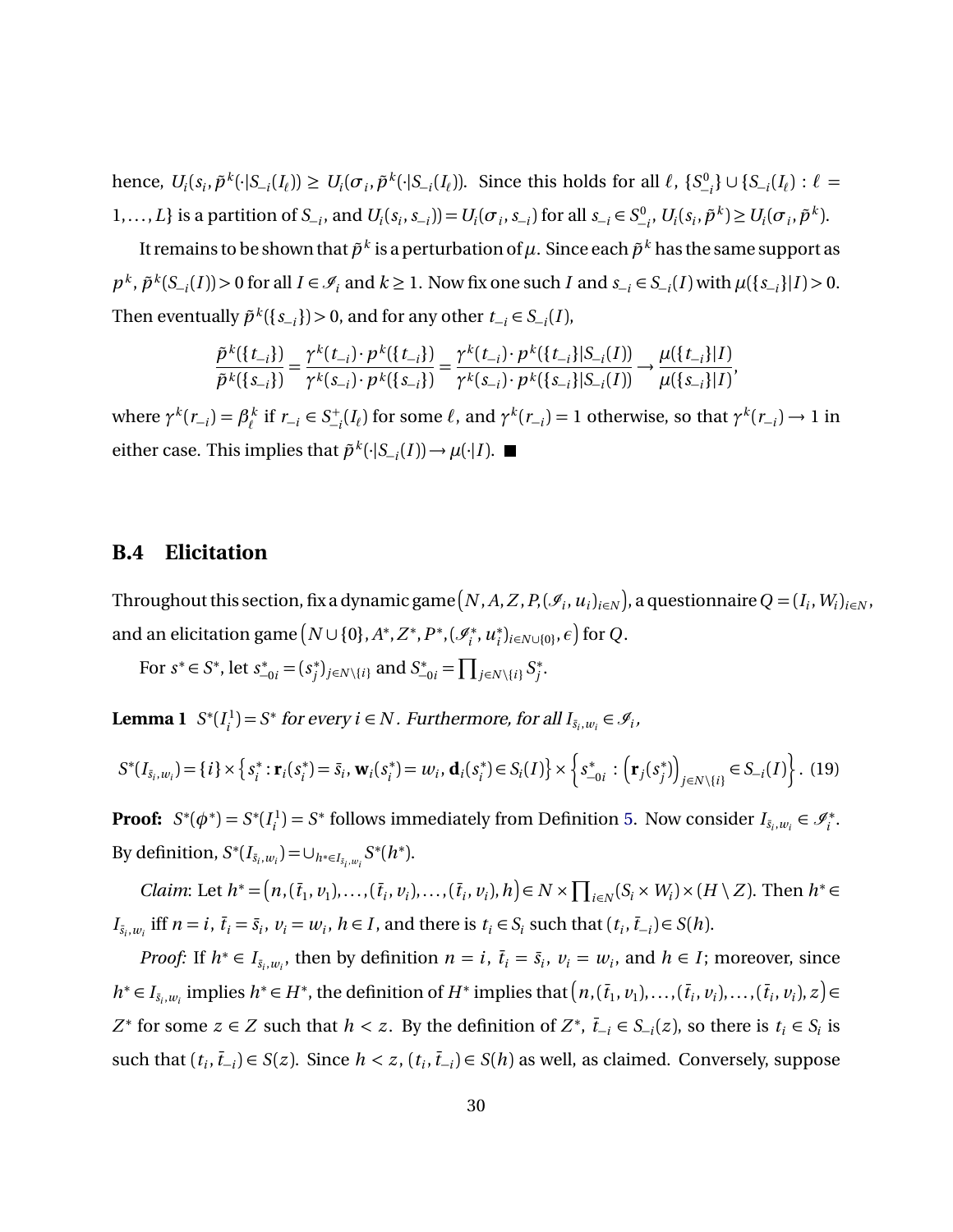that  $n = i$ ,  $\bar{t}_i = \bar{s}_i$ ,  $v_i = w_i$ ,  $h \in I$ , and  $(t_i, \bar{t}_{-i}) \in S(h)$ . Let  $z = \zeta(t_i, \bar{t}_{-i})$ : then  $h < z$  and by construction  $\bar{t}_{-i} \in S_{-i}(z)$ : hence  $z^* \equiv (i,(\bar{t}_1,v_1),\ldots,(\bar{t}_i,v_i),\ldots,(\bar{s}_i,w_i),z) \in Z^*$ , so  $h^* \in H^*$ ; and since  $n = i$ ,  $\bar{t}_i = \bar{s}_i$ ,  $v_i = w_i$ , and  $h \in I$ ,  $h^* \in I_{\bar{s}_i, w_i}$ , as claimed. *Q.E.D.* 

Now fix  $s^* \in S^*(I_{\bar{s}_i,w_i})$ , so  $s^* \in S^*(h^*)$  for some  $h^* \in I_{\bar{s}_i,w_i}$ . By the claim,

$$
h^* = (i, (\bar{t}_1, v_1), \ldots, (\bar{s}_i, w_i), \ldots, (\bar{t}_N, v_N), h)
$$

for some *h* ∈ *I*, and there is  $t_i$  ∈  $S_i$  such that  $(t_i, \overline{t}_{-i})$  ∈  $S(h)$ , so  $\overline{t}_{-i}$  ∈  $S_{-i}(h)$ . By definition,  $s^* \in S^*(h^*)$  then implies that  $s_0^*$  $j_0^*(\phi^*) = i$  and  $(\mathbf{r}_j(s_j^*))$ <sup>\*</sup><sub>*j*</sub>, **w**<sub>*j*</sub>( $s_j^*$  $\binom{*}{j}$  =  $s_j^*$  $j^*$  $(I_j^1)$  $j_j$ <sup>1</sup>) = ( $\bar{t}_j$ ,  $v_j$ ) for  $j \in N \setminus \{i\}$ , so  $\left(\mathbf{r}_j(s)^* \right)$  $\int_{i}^{*}$  *j*<sub> $j \in N \setminus \{i\}}$  =  $\bar{t}_{-i}$  ∈ *S*<sub>−*i*</sub></sub>(*h*) ⊆ *S*<sub>−*i*</sub>(*I*). Also,  $(\mathbf{r}_{i}(s_{i}^{*}))$  $(i)$ , **w**<sub>*i*</sub> $(s_i^*)$  $(s_i^*)$ ) =  $s_i^*$  $i^*$ <sup>( $I_i^1$ </sup>  $\binom{1}{i} = (\bar{s}_i, w_i).$ 

In addition, let  $h = (a_1, \ldots, a_K)$ , and consider  $k \in \{1, \ldots, K\}$  such that  $P((a_1, \ldots, a_{k-1})) = i$ . Let  $J \in \mathscr{I}_i$  be such that  $(a_1, ..., a_{k-1}) \in J$ , and define  $h_{k-1}^* = (i, (\bar{t}_1, v_1), ..., (\bar{s}_i, w_i), ..., (\bar{t}_N, v_N), a_1, ..., a_{k-1})$ . As noted above, there is  $t_i$  such that  $(t_i, \bar{t}_{-i}) \in S(h) \subseteq S((a_1, \ldots, a_{k-1}))$ . Hence, by the Claim, *h* ∗ *k*−1 ∈ *J*<sub>*s*<sup>*i*</sup>,*w*<sub>*i*</sub></sub>. By, the definition of **d**<sub>*i*</sub>(·), since *s*<sup>\*</sup> ∈ *S*<sup>\*</sup>(*h*<sup>\*</sup>), **d**<sub>*i*</sub>(*s*<sup>\*</sup><sub>*i*</sub>  $(s_i^*)$  $(J) = s_i^*$  $a_i^*(J_{\bar{s}_i,w_i}) = a_k$ . By Remark [1,](#page-20-2)  $\mathbf{d}_i$  $(s_i^*)$  $S_i^*$ ) ∈ *S<sub>i</sub>*(*h*) ⊆ *S<sub>i</sub>*(*I*). Therefore *s*<sup>\*</sup> belongs to the right-hand side of Eq. [\(19\)](#page-29-0).

Conversely, suppose  $s^*$  belongs to the right-hand side of Eq. [\(19\)](#page-29-0). By assumption  $(\mathbf{r}_j(s^*_i))$ \*) $\binom{2}{j}$ <sub>j∈</sub>*N* \{*i* } ∈  $S_{-i}(I)$  and  $\mathbf{d}_i(s_i^*)$  $\mathbf{S}_i^*$ )  $\in S_i(I)$ , so by perfect recall  $(\mathbf{d}_i(s_i^*)$ *i* ),(**r***<sup>j</sup>* (*s* ∗  $\binom{m}{j}$  $\equiv$  *S*(*I*). Hence there is *h*  $\in$  *I* such that  $(\mathbf{d}_i s_i^* )$  $(r_j^*), (\mathbf{r}_j(s_j^*))$  $\binom{(*)}{j}$ <sub>*j*∈*N*\{*i*}</sub> $\binom{(*)}{j}$  ∈ *S*(*h*). Let

$$
h^* \equiv (s_0^*(\phi^*), (\mathbf{r}_1(s_i^1), \mathbf{w}_1(s_i^*)), \dots, (\mathbf{r}_i(s_i^*), \mathbf{w}_i(s_i^*)), \dots, (\mathbf{r}_N(s_N^*), \mathbf{w}_N(s_N^*)), h).
$$

By assumption *s* ∗  $\mathbf{r}_0^*(\phi^*) = i$ ,  $\mathbf{r}_i(s_i^*)$  $\mathbf{v}_i^*$ ) =  $\bar{s}_i$ , and  $\mathbf{w}_i(s_i^*)$  $\mathbf{w}_i^*$ ) =  $w_i$ . Furthermore,  $(\mathbf{d}_i(s_i^*)$ *i* ),(**r***<sup>j</sup>* (*s* ∗  $\binom{*}{j}$ <sub>*j*∈*N* \{*i*}</sub> $\Big)$  ∈ *S*(*h*)—that is, one can take  $t_i = \mathbf{d}_i(s_i^*)$  $i$ <sup>\*</sup>) in the statement of the Claim. Hence  $h^* \in I_{\bar{s}_i,w_i}$ . It remains to be shown that  $s^* \in S^*(h^*)$ .

Write  $h^* = (a_1^*)$ <sup>\*</sup><sub>1</sub>,...,*a*<sup>\*</sup><sub>*k*</sub>  $K_K^*$ ), with *K* ≥ *N* + 1. Thus, *h* = (*a*<sup>\*</sup><sub>*N*</sub></sub> ∗<br>*N*+2'...,*a*<sup>\*</sup><sub>*k*</sub>  $K^{*}$ <sup>1.5</sup> According to the definition, it must be shown that, for all  $k = 1, ..., K$ , action  $a_k^*$  $\chi^*$  is specified by  $s^*$  at history ( $a_1^*$ <sup>\*</sup><sub>1</sub>,...,*a*<sup>\*</sup><sub>*k*</sub> *k*−1 ). There are two cases to consider. If  $1 \le k \le N + 1$ , then either  $k = 1$ , in which case  $a_k^* = s_0^*$  $\phi_0^*(\phi^*)$ 

<span id="page-30-0"></span> $15K = N + 1$  corresponds to  $h = \phi$ .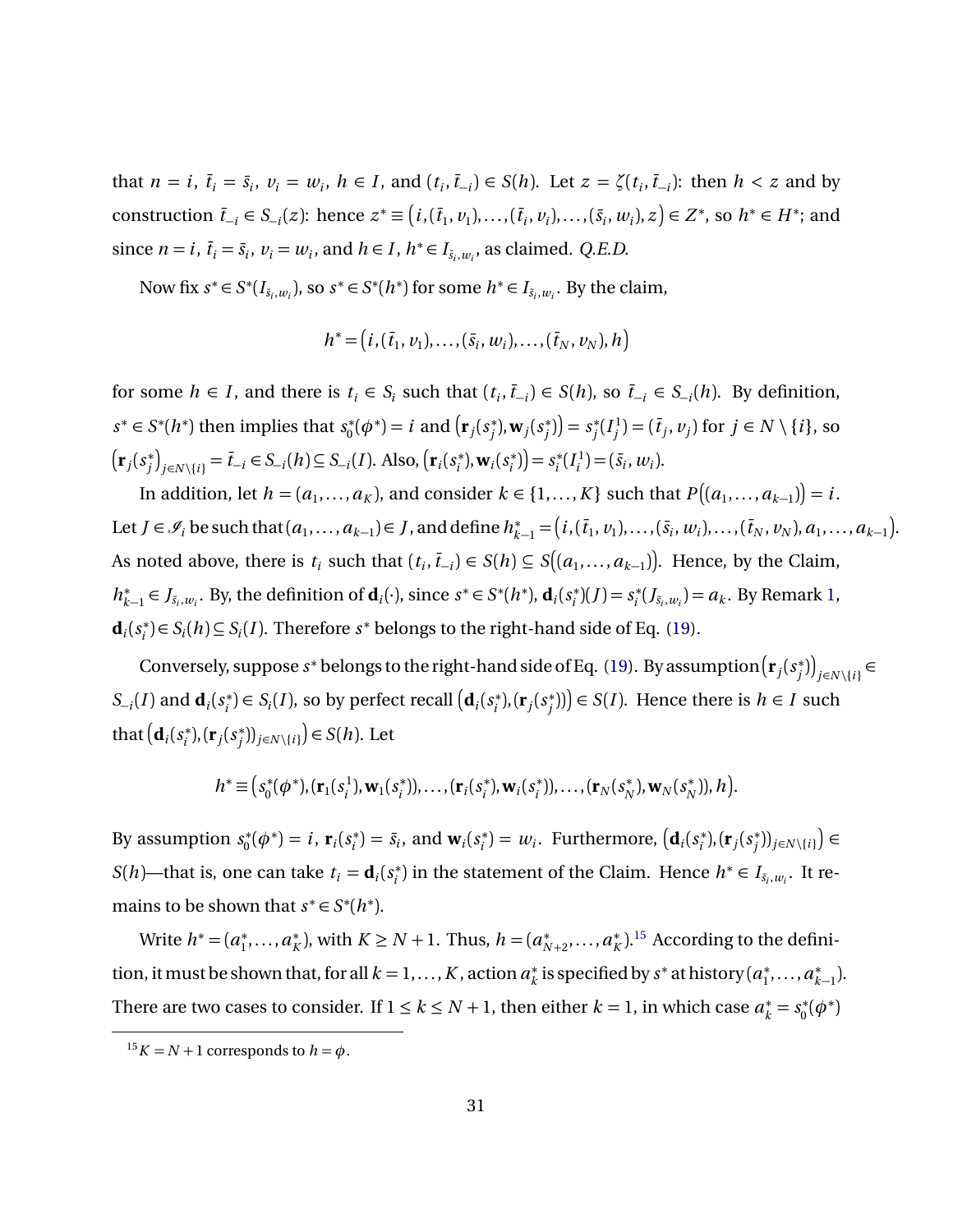by the definition of  $h^*$ , or  $(a_1^*)$ <sup>\*</sup><sub>1</sub>,...,*a*<sup>\*</sup><sub>*k*</sub>  $\binom{*}{k-1} = \binom{s^*}{0}$  $S_0^*(\phi^*), (\mathbf{r}_1(s_1^*)$  $(s_1^*), \mathbf{w}_1(s_1^*)$ 1 )),...,(**r***k*−<sup>2</sup> (*s* ∗ *k*−2 ),**w***k*−<sup>2</sup> (*s* ∗ *k*−2 )) ∈ *I* 1 *k*−1 and, by the definition of  $h^*$ ,  $\mathbf{r}_i(\cdot)$ , and  $\mathbf{w}_i(\cdot)$ ,  $s_k^*$  $f_{k-1}^*(I_{k-1}^1) = (\mathbf{r}_{k-1}(s_k^*)$ *k*−1 ),**w***k*−<sup>1</sup> (*s* ∗  $(a_{k-1}^*)$ ) =  $a_k^*$ *k* .

If instead  $k > N+1$ , then  $(a_1^*)$ <sup>\*</sup><sub>1</sub>,...,*a*<sup>\*</sup><sub>*k*</sub>  $\binom{*}{k-1} = \binom{s^*}{0}$  $S_0^*(\phi^*), (\mathbf{r}_1(s_1^*)$ <sup>\*</sup><sub>1</sub>, **w**<sub>1</sub>( $s_1^*$ )  $(\mathbf{r}_{N}(s_{N}^{*}))$ , ...,  $(\mathbf{r}_{N}(s_{N}^{*}))$  $\mathbf{w}_N^*$ ),  $\mathbf{w}_N(s_N^*)$ *N* )),*a* ∗ \*<br>N+2</sub>,...,a<sup>\*</sup> *k*−1 , where  $h' \equiv (a_{N}^{*})$ \*<br>*N*+2</sub>,...,*a*<sup>\*</sup><sub>*k*</sub>  $\binom{*}{k-1}$  <  $(a^*_{N})$ \*<br>*N*+2</sub>,...,*a*<sup>\*</sup><sub>*k*</sub>  $k<sup>*</sup>$ )  $\leq h$ .<sup>[16](#page-31-0)</sup> There are two sub-cases.

If  $P(h') = i$ , then also  $P^*\left((a_1^*)\right)$ <sup>\*</sup><sub>1</sub>,...,*a*<sup>\*</sup><sub>*k*</sub> *k*<sup> $+$ </sup><sub>*k*−1</sub></sub>) $) = i$ , and there exists *J* ∈  $\mathcal{I}_i$  such that *h*<sup> $\prime$ </sup> ∈ *J*. Furthermore, *s* ∗  $\mathbf{r}_0^*(\phi^*) = i$ ,  $\mathbf{r}_i(s_i^*)$  $\bar{s}_i^*$ ) =  $\bar{s}_i$ , **w**<sub>*i*</sub>( $s_i^*$ )  $w_i^*$ ) =  $w_i$ , and  $(\mathbf{d}_i(s_i^*)$  $(r_j^*), (\mathbf{r}_j(s_j^*))$  $(y_j^*)$ <sub>*j*∈*N*\{*i*}</sub> $)$  ∈ *S*(*h*) ⊆ *S*(*h'*). Therefore, by the Claim, (*a* ∗ <sup>\*</sup><sub>1</sub>,...,*a*<sup>\*</sup><sub>*k*</sub>  $\mathbf{A}_{k-1}^*$ ) ∈ *J*<sub>*si*</sub>, $w_i$ . Also, by Remark [1,](#page-20-2) **d**<sub>*i*</sub>( $s_i^*$ )  $s_i^*$ )  $\in S_i(h)$  implies  $\mathbf{d}_i(s_i^*)$  $a_k^*$  $(f) = a_k^*$  $\stackrel{*}{\phantom{*}}_k$ . Conclude that *s* ∗  $\mathbf{d}_i^*(J_{\bar{s}_i,w_i}) = \mathbf{d}_i(s_i^*)$  $a_k^*$  $(f) = a_k^*$ *k* .

If instead  $P(h') = j \neq i$ , then as above there is  $J \in \mathscr{I}_j$  with  $h' \in J$ . In this case  $(\mathbf{d}_i(s_i^*,\mathbf{d}_i))$  $(r_j^*), (\mathbf{r}_j(s_j^*))$ <sup>\*</sup><sub>*j*</sub></sub> $)$ <sub>*j*∈*N* \{*i*}</sub> $)$  ∈  $S(h) \subseteq S(h')$  implies that  $\mathbf{r}_j(s_i^*)$  $j^{*}(J) = a_{k}^{*}$ *k* . Moreover, now *P* ∗ (*a* ∗ <sup>\*</sup><sub>1</sub>,...,*a*<sup>\*</sup><sub>*k*</sub>  $\binom{*}{k-1}$ ) = 0, and  $\left(a_1^*\right)$ <sup>\*</sup><sub>1</sub>,...,*a*<sup>\*</sup><sub>*k*</sub> *k*−1 ) is contained in the singleton information set  $J^* = \{ (a_1^* \mid a_2^* \mid a_3^* \mid a_4^* \} )$ <sup>\*</sup><sub>1</sub>,...,*a*<sup>\*</sup><sub>*k*</sub>  $\{k-1\}\in \mathscr{I}_0^*$ . Now suppose that *a* ∈ *A* is such that

$$
(a_1^*,...,a_{k-1}^*,a) = (s_0^*(\phi^*),(\mathbf{r}_1(s_i^1),\mathbf{w}_1(s_i^*)),...,(\mathbf{r}_i(s_i^*),\mathbf{w}_i(s_i^*)),...,(\mathbf{r}_N(s_N^*),\mathbf{w}_N(s_N^*)),a_{N+2}^*,...,a_{k-1}^*,a) \in H^*.
$$

Then  $(a_1^*$  $a_1^*, \ldots, a_k^*$  $x_{k-1}^*$ , *a*) < *z*<sup>∗</sup> for some *z*<sup>∗</sup> ∈ *Z*<sup>∗</sup>, and there must exist *z* ∈ *Z* such that

$$
z^* = (s_0^*(\phi^*), (\mathbf{r}_1(s_i^1), \mathbf{w}_1(s_i^*)), \ldots, (\mathbf{r}_i(s_i^*), \mathbf{w}_i(s_i^*)), \ldots, (\mathbf{r}_N(s_N^*), \mathbf{w}_N(s_N^*)), z).
$$

This requires that  $(h', a) = (a<sub>N</sub><sup>*</sup>)$ ∗<br>*N*+2'...,*a*<sup>\*</sup>  $\binom{*}{k-1}$ , *a*) < *z*. In addition, the definition of *Z*<sup>∗</sup> requires that  $(\mathbf{r}_j(s)^\ast)$ *j*</sub> $)$ <sub>*j*∈*N*\{*i*}</sub> ∈ *S*<sub>−*i*</sub>(*z*) (recall that *s*<sup>\*</sup><sub>0</sub><sup>*n*</sup>  $\mathbf{u}_0^*(\phi^*) = i$ , so by Remark [1,](#page-20-2) in particular  $\mathbf{r}_j(s_j^*)$  $j^*$ ) $(J)$  =  $a$ . But then  $a = a_k^*$  $k<sup>*</sup>$ . Conclude that *A*(*J*<sup>\*</sup>) = {*a*<sup>\*</sup><sub>*k*</sub>  $\mathbf{x}_k^*$ }, so necessarily  $s_0^*$  $a_k^*(J^*) = a_k^*$  $_{k}^{*}$ , as needed.

For every  $s_{-i} \in S_{-i}$ , let  $[s_{-i}] = \{t_{-i}^*\}$  $\chi^*_{-0i} \in S^*$  $\forall i$ <sub>→0*i*</sub> : ∀*j* ≠ *i*, **r**<sub>*j*</sub>(*t*<sub>j</sub><sup>\*</sup> *j*</sub> } = *s<sub>j</sub>* }. The collection {[*s*<sub>−*i*</sub>] : *s*<sub>−*i*</sub> ∈ *S*<sub>−*i*</sub>} partitions *S* ∗ −0*i* . Furthermore, from Eq. [\(19\)](#page-29-0),

<span id="page-31-1"></span>
$$
S_{-i}^*(I_{\bar{s}_i, w_i}) = \{i\} \times \bigcup_{s_{-i} \in S_{-i}(I)} [s_{-i}].
$$
\n(20)

<span id="page-31-0"></span><sup>&</sup>lt;sup>16</sup> $k = N + 2$  is also allowed, in which case ( $a_N^*$ )  $a_{N+2}^*$ , ...,  $a_{k-1}^*$  $= \phi$ .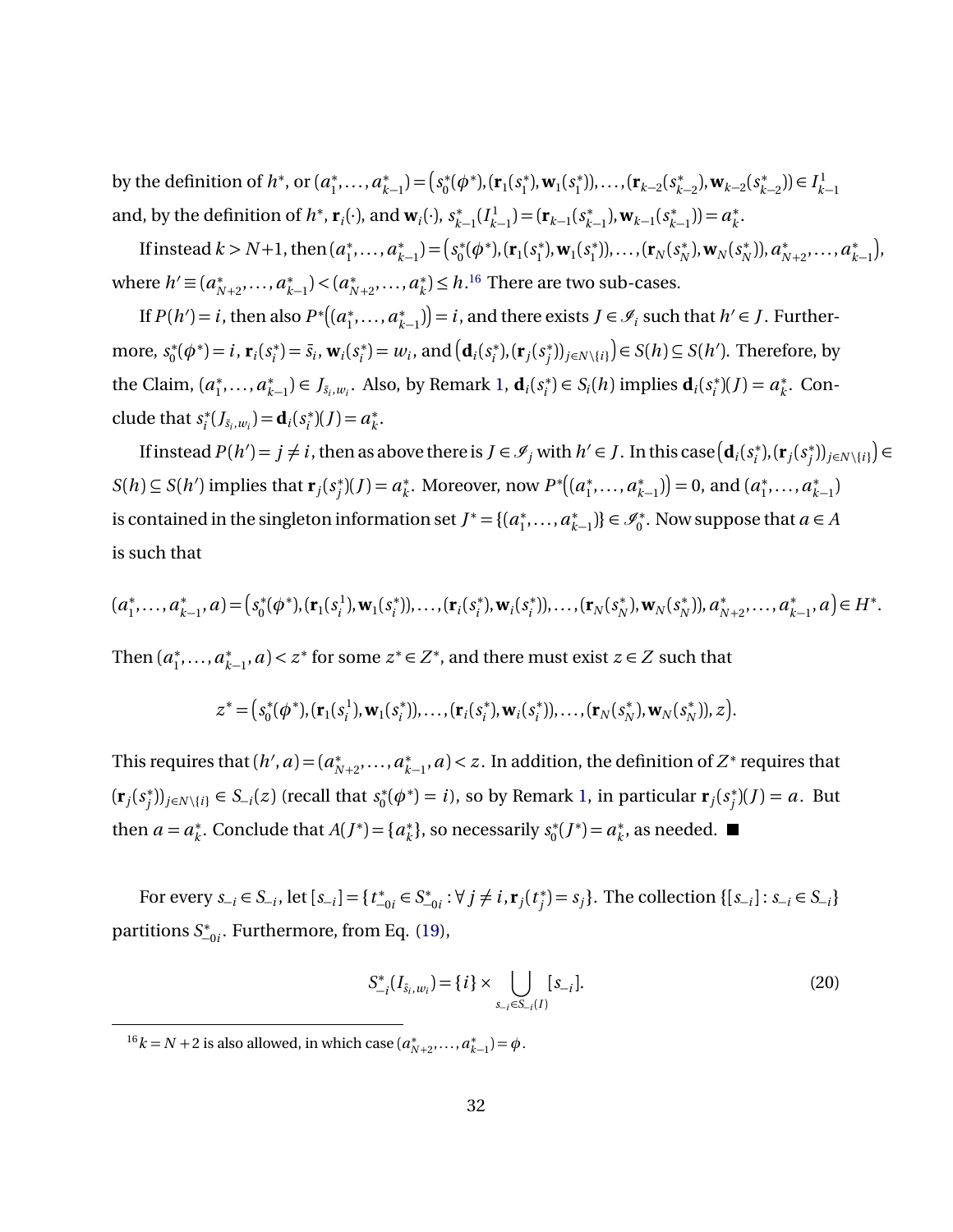For every  $i \in N$ ,  $s_i \in S_i$ , and  $w_i \in W_i$ , let  $s_i^*$  $\mathbf{f}_i^*(\bar{s}_i, w_i, s_i)$  be the element of  $S_i^*$ *i* such that*s* ∗  $\int_{i}^{*} (\bar{s}_i, w_i, s_i) (I_i^1)$  $i^{(1)} =$  $(\bar{s}_i, w_i)$  and, for all  $I \in \mathcal{I}_i$  and  $(\bar{s}_i)$  $w'_{i}, w'_{i}$ )  $\in S_{i} \times W_{i}, s^{*}_{i}$  $s_i^*(\bar{s}_i, w_i, s_i)(I_{\bar{s}'_i, w'_i}) = s_i(I)$ . That is,  $s_i^*$  $\sum_{i}^{*}(\bar{s}_i, w_i, s_i)$ plays  $(\bar{s}_i, w_i)$  in the first stage, and then, if called upon to play directly, plays according to  $s_i$  at all information sets, including those that follow stage-1 choices different from  $(\bar{s}_i, w_i)$ .

**Observation 1**  $\mathbf{r}_i(s_i^*)$  $\mathbf{v}_i^*(\bar{s}_i, w_i, s_i) = \bar{s}_i, \mathbf{w}_i(s_i^*)$  $w_i^*(\bar{s}_i, w_i, s_i) = w_i$ , and  $\mathbf{d}_i(s_i^*)$  $s_i^*(\bar{s}_i, w_i, s_i) = s_i.$ 

<span id="page-32-0"></span>**Lemma 2** For all  $\mu_i \in \Delta(S_{-i}, \mathscr{I}_i)$  there is  $\mu_i^*$ *i* ∈ *∆*(*S* ∗  $\mathscr{I}_{i}^*, \mathscr{I}_{i}^*$  $\mu_i^{(*)}$  that agrees with  $\mu_i$ .

**Proof:** For any  $s_{-i} \in S_{-i}$  and  $n \in N$ , let  $s_{-i}^*$ −*i* (*n*,*s*<sup>−</sup>*<sup>i</sup>* ,*w*<sup>−</sup>*<sup>i</sup>* ) the element of *S* ∗  $s_{-i}^*$  such that  $s_0^* = n$  and, for all  $j \notin \{i, 0\}$ ,  $s_i^*$  $j^{*}(n, s_{-i}, w_{-i}) = s^{*}_{j}$  $j^{*}(s_{j}, w_{j}, s_{j})$ . Let  $S_{-i}^{**} = \{s_{-i}^{*}\}$  $\chi^*_{-i}$  ∈  $S^*_{-i}$  $S_{-i}^*$  : ∃(*n*, *s*<sub>−*i*</sub>, *w*<sub>−*i*</sub>)∈ *N* × *S*<sub>−*i*</sub> × *W*<sub>−*i*</sub> :  $s_{-i}^* = s_{-i}^*$ −*i* (*n*,*s*<sup>−</sup>*<sup>i</sup>* ,*w*<sup>−</sup>*<sup>i</sup>* )}.

Define *µ* ∗ *i* ∈ *∆*(*S* ∗  $(v_{-i}^*)^{s_i^*}$  by letting, for every  $n \in N$ ,  $w_{-i} \in W_{-i}$ , and  $s_{-i} \in S_{-i}$ ,

$$
\mu_i^*({s_{-i}^*(n, s_{-i}, w_{-i})})|\phi^*) = \frac{1}{N \cdot |W_{-i}|} \mu({s_{-i}}) |\phi) \text{ and } \forall I_{\bar{s}_i, w_i} \in \mathcal{I}_i^*, \mu_i^*({s_{-i}^*(i, s_{-i}, w_{-i})})|I_{\bar{s}_i, w_i}) = \frac{1}{|W_{-i}|} \mu({s_{-i}})|I\rangle,
$$

and then defining  $\mu_i^*$  $i(E^* | I_i^*$  $\mu_i^*$ ) =  $\sum_{s^*_{-i} \in S^{**}_{-i} \cap E} \mu_i^*$ *i* ({*s*<sup>−</sup>*<sup>i</sup>* }|*I* ∗  $j_i^*$ ) for all  $E \subseteq S^*$ −*i* . The fact that this does in fact define probabilities on *S* ∗  $\mu^*_{-i}$  is immediate; furthermore,  $\mu^*_i$ *i* (*S* ∗∗  $\binom{1}{i} I_i^*$  $I_i^*$ ) = 1 for all  $I_i^*$  $i^* \in \mathscr{I}_i^*$ .

Let  $(p^k)_{k\geq 1}$  be a perturbation of  $\mu_i$ . Define  $(q^k)_{k\geq 1} \subseteq \Delta(S^*_-)$ −*i* ) by letting *q k* ({*s* ∗  $\binom{k}{-i}(n, s_{-i}, w_{-i})\}) =$  $\frac{1}{N+|W_{-i}|}p^k(\{s_{-i}\})$  for all  $k\geq 1$ ,  $n\in N$ ,  $s_{-i}\in S_{-i}$  and  $w_{-i}\in W_{-i}$ , and then letting  $q^k(E^*)=\sum_{s_{-i}^*\in S_{-i}^{**}\cap E}q^k(\{s_{-i}\})$ for all  $E \subseteq S^*$  $\int_{-i}^{*}$ . Again, this does in fact define probabilities on S<u>\*</u>  $\mathcal{S}_{-i}^*$ , and  $q^k(S_{-i}^{**})$  $\binom{**}{-i} = 1.$ 

Then  $q^k(\{s^*_{-})$  $\frac{1}{N+i}(n, s_{-i}, w_{-i}) = \frac{1}{N+iw_{-i}} p^k({s_{-i}}) \rightarrow \frac{1}{N+iw_{-i}} \mu({s_{-i}}) \phi = \mu_i^*$ *i* ({*s* ∗ −*i* (*n*,*s*<sup>−</sup>*<sup>i</sup>* ,*w*<sup>−</sup>*<sup>i</sup>* )}|*φ*<sup>∗</sup> ). Furthermore, for all  $I \in \mathcal{I}_i$  and  $(\bar{s}_i, w_i) \in S_i \times W_i$ , for all  $s_{-i} \in S_{-i}(I)$  and  $w_{-i} \in W_{-i}$ , by Eq. [\(19\)](#page-29-0) and the fact that  $q^k (S_{-i}^{**})$  $\binom{**}{-i} = 1$ ,

$$
q^{k}(\{s_{-i}^{*}(i, s_{-i}, w_{-i})\}|S_{-i}^{*}(I_{\bar{s}_{i}, w_{i}})) = \frac{q^{k}(\{s_{-i}^{*}(i, s_{-i}, w_{-i})\})}{\sum_{t_{-i} \in S_{-i}(I)} q^{k}(\{i\} \times [t_{-i}])} = \frac{q^{k}(\{s_{-i}^{*}(i, s_{-i}, w_{-i})\})}{\sum_{t_{-i} \in S_{-i}(I), \tilde{w}_{-i} \in W_{-i}} q^{k}(\{s_{-i}^{*}(i, t_{-i}, w_{-i})\})}
$$
\n
$$
= \frac{\frac{1}{N \cdot |W_{-i}|} p^{k}(\{s_{-i}\})}{\sum_{t_{-i} \in S_{-i}(I), \tilde{w}_{-i} \in W_{-i}} \frac{1}{n^{k}(\{t_{-i}\})} = \frac{1}{|W_{-i}|} p^{k}(\{s_{-i}\}|S_{-i}(I)) \rightarrow \frac{1}{|W_{-i}|} \mu_{i}(\{s_{-i}\}|I) = \mu_{i}^{*}(\{s_{-i}^{*}(n, s_{-i}, w_{-i})\}|I_{\bar{s}_{i}, w_{i}}).
$$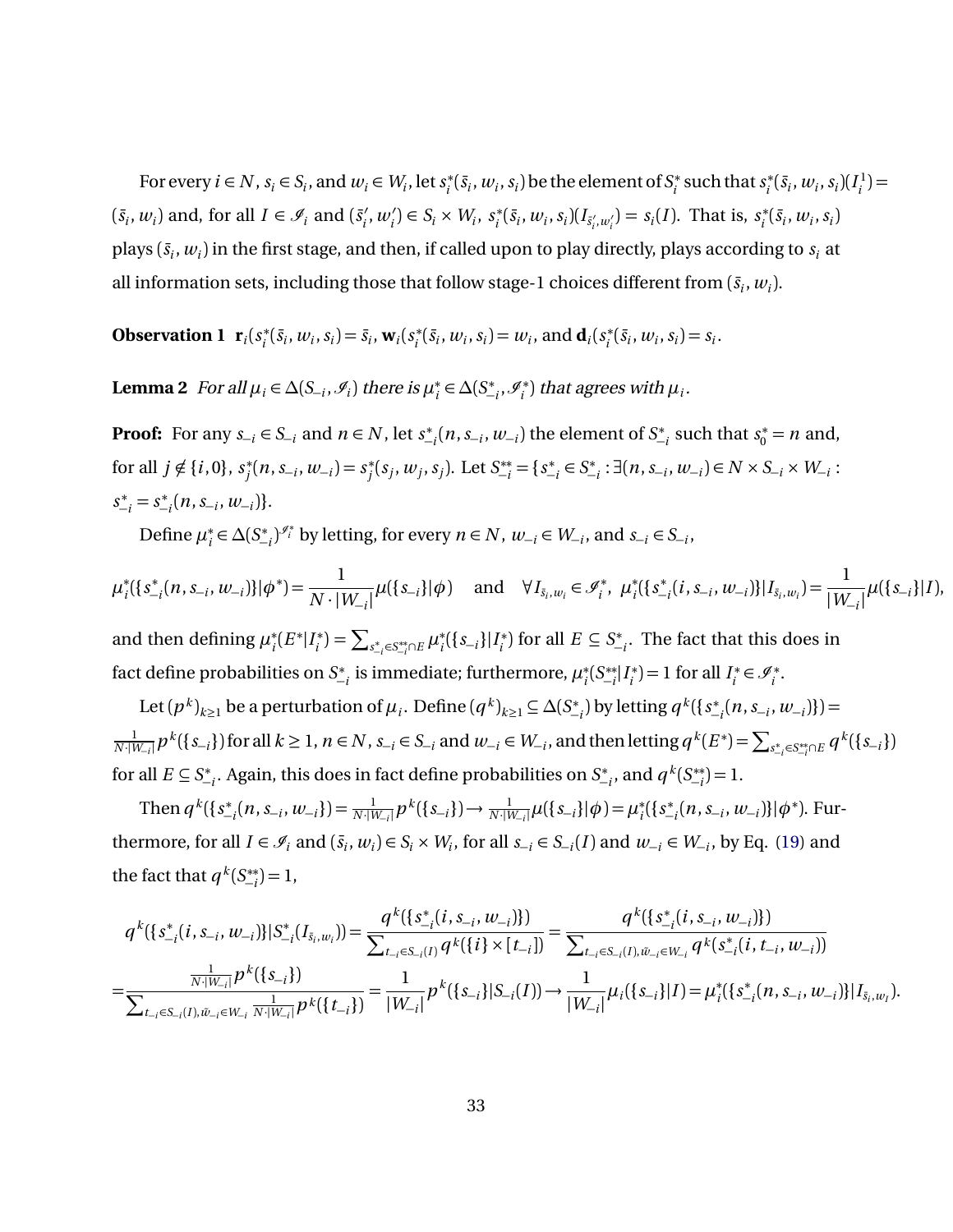Thus,  $\mu_i^*$  $i<sub>i</sub>$  is a CCPS. Finally, I show that  $\mu<sub>i</sub>^*$ <sup>\*</sup><sub>*i*</sub> agrees with  $\mu_i$ . Fix  $s_{-i} \in S_{-i}$ ; for  $I_i^* = \phi^*$ ,

$$
\mu_i^*(\{t_{-i}^*: t_0^* = n, \bar{s}_j(t_j^*) = s_j \forall j \in N \setminus \{i\}\}|\phi^*) = \sum_{w_{-i} \in W_{-i}} \mu_i^*(\{s_{-i}^*(n, s_{-i}, w_{-i})\}|\phi^*) =
$$
  
= 
$$
\sum_{w_{-i} \in W_{-i}} \frac{1}{N \cdot |W_{-i}|} \mu_i(\{s_{-i}\}|\phi) = \frac{1}{N} \mu_i(\{s_{-i}\}|\phi),
$$

where the first equality follows from *µ* ∗ *i* (*S* ∗∗  $\mathcal{F}_{-i}^{**}|\phi^*$  = 1. For  $I_i^* = I_{\bar{s}_i,w_i} \in \mathcal{I}_i^*$ ,

$$
\mu_i^*(\{t_{-i}^*: t_0^* = i, \bar{s}_j(t_j^*) = s_j \forall j \in N \setminus \{i\}\}|I_{\bar{s}_i, w_i}) = \sum_{w_{-i} \in W_{-i}} \mu_i^*(\{s_{-i}^*(i, s_{-i}, w_{-i})\}|I_{\bar{s}_i, w_i}) =
$$
  
= 
$$
\sum_{w_{-i} \in W_{-i}} \frac{1}{|W_{-i}|} \mu_i(\{s_{-i}\}|I) = \mu_i(\{s_{-i}\}|I),
$$

which completes the proof.  $\blacksquare$ 

<span id="page-33-1"></span>**Lemma 3** Consider a CCPS *µ* ∗ *i* ∈ *∆*(*S* ∗  $\mathscr{I}_{i}^*, \mathscr{I}_{i}^*$  $\binom{(*)}{i}$  that agrees with  $\mu_i.$  Then

1. For every perturbation  $(q^k)_{k\geq 1}$  of  $\mu_i^*$  $i$ <sub>*i*</sub>, there exists a finite index  $\kappa \geq 1$  such that  $q^{\ell}(\{i\} \times$ *S* ∗  $\mathcal{L}_{-0i}^*$ )>0 for all  $\ell \geq \kappa$ , and the sequence  $(p^k)_{k≥1}$  ∈  $\Delta(S_{-i})^{\mathbb{N}}$  defined by

<span id="page-33-0"></span>
$$
p^{k}(\{s_{-i}\}) = q^{k+\kappa-1}(\{i\} \times [s_{-i}][\{i\} \times S_{-0i}^{*}) \quad s_{-i} \in S_{-i}, k \ge 1
$$
 (21)

is a perturbation of  $\mu_i.$ 

2. For every perturbation  $(p^k)_{k\geq 1}$  of  $\mu_i$ , there is a perturbation  $(q^k)_{k\geq 1}$  of  $\mu_i^*$  $_i^\ast$  that satisfies Eq. [\(21\)](#page-33-0) with  $\kappa = 1$ .

**Proof:** For (1), by Eq. [\(10\)](#page-15-3) and the fact that  $(q^k)_{k\geq 1}$  is a perturbation of  $\mu_i^*$ *i* , *µ* ∗  $S_i^*$ ({*i*} × *S*<sup>\*</sup>  $\binom{4}{-0i}$  $\phi^*$ ) =  $\frac{1}{N} = \lim_{k} q^{k} (\{i\} \times S_{-}^{*})$ <sup>\*</sup> $\binom{+}{-0i}$ ; this implies that there is *κ* ≥ 1 such that *q*<sup>*k*</sup>({*i*} × *S*<sup>\*</sup>  $\binom{k}{-0i}$  > 0 for all  $k$  ≥ *κ*. Henceforth, to reduce notational clutter, I assume that in fact  $\kappa = 1$ ; the argument goes through unmodified if  $\kappa > 1$ , simply replacing  $q^k$  with  $q^{k+\kappa-1}$ .

Fix  $I \in \mathcal{I}_i$ . Then, for every  $k \geq 1$ , fixing an arbitrary  $(\bar{s}_i, w_i) \in A(I_i)$  $J_i^{(1)} = S_i \times W_i$ 

$$
p^k(S_{-i}(I)) = \sum_{s_{-i} \in S_{-i}(I)} q^k(\{i\} \times [s_{-i}][\{i\} \times S_{-i0}^*) = q^k(S_{-i}^*(I_{\bar{s}_i, w_i}) | \{i\} \times S_{-0i}^*) \ge q^k(S_{-i}^*(I_{\bar{s}_i, w_i})) > 0;
$$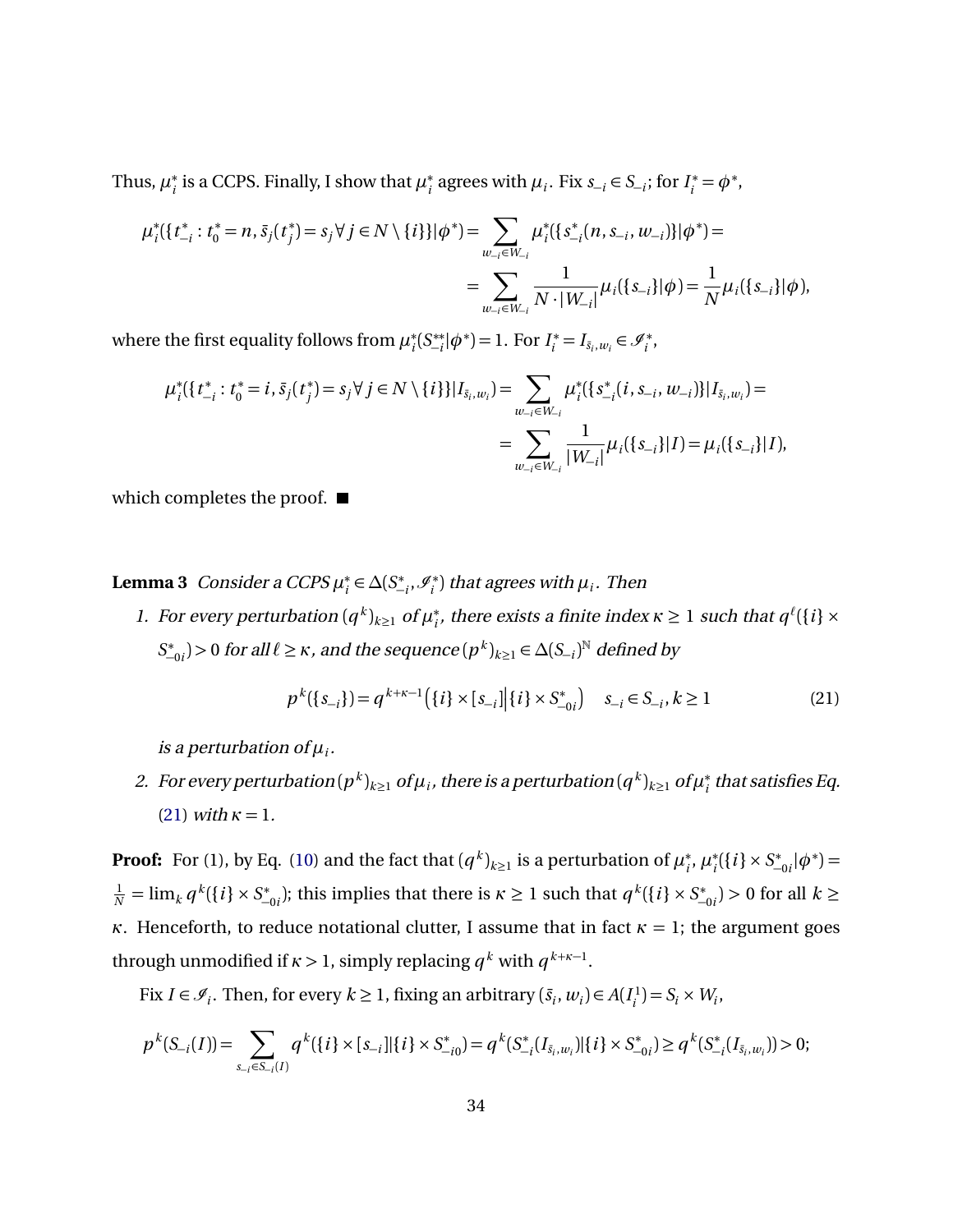the last equality follows from Eq. [\(20\)](#page-31-1), and the strict inequality from the assumption that  $(q^k)_{k\geq 1}$  is a perturbation of  $\mu_i^*$ *i* . Also, for every *s*<sup>−</sup>*<sup>i</sup>* ∈ *S*<sup>−</sup>*<sup>i</sup>* (*I* ), since by Eq. [\(20\)](#page-31-1) {*i* }×[*s*<sup>−</sup>*<sup>i</sup>* ] ⊆ *S* ∗  $\int_{-i}^{*} (I_{\bar{s}_i, w_i}),$ 

$$
\lim_{k \to \infty} \frac{p^k(\{s_{-i}\})}{p^k(S_{-i}(I))} = \lim_{k \to \infty} \frac{q^k(\{i\} \times [s_{-i}] | \{i\} \times S^*_{-0i})}{q^k(S^*_{-i}(I_{\bar{s}_i,w_i}) | \{i\} \times S^*_{-0i})} = \lim_{k \to \infty} \frac{q^k(\{i\} \times [s_{-i}])}{q^k(S^*_{-i}(I_{\bar{s}_i,w_i}))} = \mu_i^*(\{i\} \times [s_{-i}] | I_{\bar{s}_i,w_i}) = \mu_i(\{s_{-i}\} | I) :
$$

the third equality follows from the assumption that  $(q^k)_{k\geq 1}$  is a perturbation of  $\mu_i^*$  $_{i}^{\ast}$ , and the last from agreement, i.e., Eq. [\(11\)](#page-15-4) in Definition [6.](#page-15-2)

As for prior beliefs, for every  $s_{-i} \in S_{-i}$ ,

$$
\lim_{k \to \infty} p^k(\{s_{-i}\}) = \lim_{k \to \infty} q^k(\{i\} \times [s_{-i}]\|\{i\} \times S^*_{-0i}) = \lim_{k \to \infty} \frac{q^k(\{i\} \times [s_{-i}])}{q^k(\{i\} \times S^*_{-0i})} = \frac{\lim_{k \to \infty} q^k(\{i\} \times [s_{-i}])}{\lim_{k \to \infty} q^k(\{i\} \times S^*_{-0i})} = \frac{\mu_i^*(\{i\} \times [s_{-i}]\|\phi^*)}{\mu_i^*(\{i\} \times S^*_{-0i}|\phi^*)} = \frac{\frac{1}{N}\mu_i(\{s_{-i}\}|\phi)}{\frac{1}{N}} = \mu_i(\{s_{-i}\}|I):
$$

the third equality holds because  $\lim_{k\to\infty} q^k(\{i\}\!\times\! S^*_{\!-})$  $\mu_{-0i}^*$ <sup>\*</sup>  $S_i^*$ ({*i* } × *S*<sup>\*</sup>  $\sum_{-0i}^{10} |\phi^*| > 0$ ; the fourth follows from the definition of perturbation, and the fifth from Eq. [\(10\)](#page-15-3).

For (2), for every  $I^* \in \mathcal{I}_i^* \cup \{ \phi^* \}$ , let

$$
\rho(s_{-i}^*; I^*) = \begin{cases} \frac{\mu_i^*(\{s_{-i}^*\}|I^*)}{\mu_i^*(\{s_0^*\} \times [s_{-i}]\|I^*)} & s_{-0i}^* \in [s_{-i}], \ \mu_i^*(\{s_0^*\} \times [s_{-i}]\|I^*) > 0 \\ 0 & \text{otherwise.} \end{cases}
$$

Fix *s* ∗  $\sum_{i=1}^{k}$  ∈  $S_{\frac{1}{k}}$  $S_{-i}^*$  and let  $s_{-i} = (\mathbf{r}_j(s_j^*)$ <sup>\*</sup>/ $)$ <sub>*j*</sub>∈*N* \{*i*}</sub>; thus, *s*<sup>\*</sup> −0*i* ∈ [*s*<sup>−</sup>*<sup>i</sup>* ]. Suppose *µ* ∗ *i* ({*s* ∗  $\{S_{-i}\}\times [s_{-i}]|I^*| > 0$  and  $\mu_i^*$ *i* ({*s* ∗  $\{S_{-i}\}|J^*\rangle > 0$  for distinct  $I^*, J^* \in \mathcal{I}_i^*$ . Since  $\mu_i^*$ *i* (*S* ∗  $\mu_{-i}^*(I^*)|I^*$  =  $\mu_i^*$ *i* (*S* ∗  $\binom{4}{i} (J^*) | J^*$  = 1, {*s*<sup>\*</sup><sub>0</sub><sup>\*</sup> 0 }×[*s*<sup>−</sup>*<sup>i</sup>* ]∩ *S* ∗  $\mathcal{L}_{-i}^*(I^*) \neq \emptyset$  and  $\{s_0^*\}$ 0 }×[*s*<sup>−</sup>*<sup>i</sup>* ]∩*S* ∗  $S_{-i}^*(J^*) \neq \emptyset$ , so by Eq. [\(19\)](#page-29-0), *s*<sup>\*</sup> −*i* ∈ {*s* ∗ <sup>∗</sup><sub>0</sub></sub><sup><sup>\*</sup></sup><sub>2</sub> × [*s*<sup>−*i*</sup><sub>1</sub><sup>]</sup> ⊆ *S*<sup>\*</sup> −*i* (*I* ∗ )∩*S* ∗  $\int_{-i}^{*}(J^*)$ .<sup>[17](#page-34-0)</sup> Finally, fix a perturbation  $(r^k)_{k\geq 1}$  of  $\mu^*_i$  $\int_i^*$ . Then  $r^k(S^*_-)$  $J_{-i}^*(I^*)$ ) > 0 for all *k*, and  $r^k({s_0^*})$  $\binom{1}{0}$  ×  $\frac{s}{0}$  ×  $\frac{s}{0}$  $\sum_{i=1}^{k} (I^*)$  → *µ* ∗ *i* ({*s* ∗  $\{S_{-i}\}\times [S_{-i}]|I^*| > 0$ , so

$$
\rho(s_{-i}^*,I^*) = \frac{\lim_{k \to \infty} r^k(\{s_{-i}^*\}|S_{-i}^*(I^*))}{\lim_{k \to \infty} r^k(\{s_0^*\} \times [s_{-i}]\|S_{-i}^*(I^*))} = \lim_{k \to \infty} \frac{r^k(\{s_{-i}^*\}|S_{-i}^*(I^*))}{r^k(\{s_0^*\} \times [s_{-i}]\|S_{-i}^*(I^*))} = \lim_{k \to \infty} r^k(\{s_{-i}^*\}|\{s_0^*\} \times [s_{-i}]).
$$

By a similar argument, *ρ*(*s* ∗ −*i* ; *J* ∗ ) = lim*k*→∞ *r k* ({*s* ∗ −*i* }|{*s* ∗  $\mathcal{O}_{0}^{*}$ }×[ $s_{-i}$ ]). Therefore,  $\rho(s_{-i}^{*})$  $\sum_{i=1}^{8} I^* = \rho (s^*$ −*i* ; *J* ∗ ).

<span id="page-34-0"></span><sup>&</sup>lt;sup>17</sup>This implies that, if e.g.  $I^* = I_{s_i,w_i}$  for some  $(s_i, w_i) \in S_i \times W_i$ , then necessarily  $s_0^* = i$ ; if instead  $I^* \in \{\phi^*, I_i^1\}$ , this need not hold. Similarly for *J* ∗ . However, this difference is immaterial to the argument in this paragraph.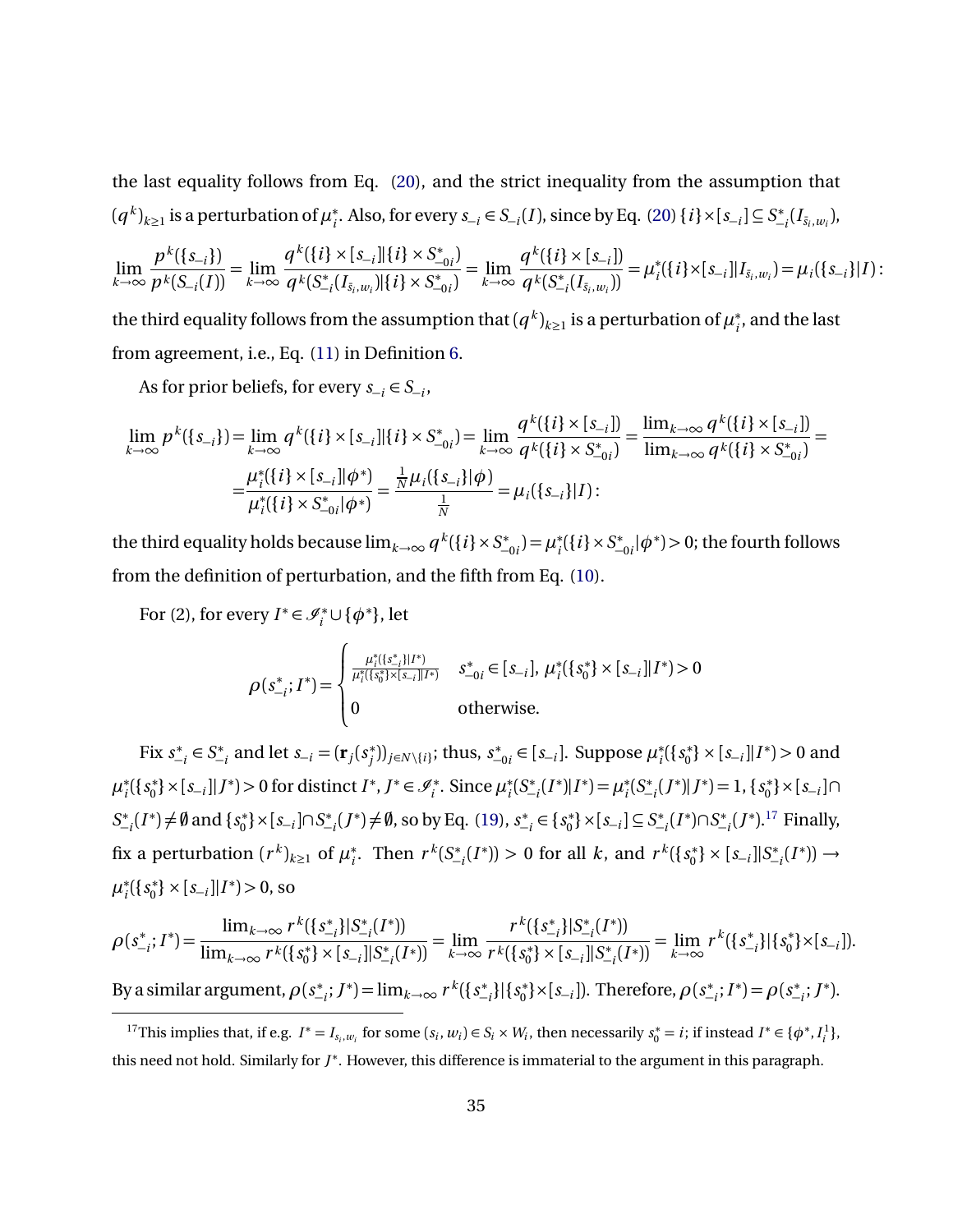Now define  $(q^k)_{k\geq 1} \in \Delta(S^*_-)$ −*i* ) <sup>N</sup> as follows: for every *s* ∗  $\sum_{i=1}^{k}$  ∈  $S_{\frac{1}{k}}$ −*i* , again let *s*<sup>−</sup>*<sup>i</sup>* = (**r***<sup>j</sup>* (*s* ∗  $\binom{*}{j}$ ) $_{j\in N\setminus\{i\}}$  and

$$
q^{k}(\{s_{-i}^{*}\}) = \begin{cases} p^{k}(\{s_{-i}\}) \cdot \frac{1}{N} \cdot \rho(s_{-i}^{*}; I^{*}) & \mu_{i}^{*}(\{s_{0}^{*}\} \times [s_{-i}] | I^{*}) > 0 \text{ for some } I^{*} \in \mathcal{I}_{i}; \\ \frac{p^{k}(\{s_{-i}\})}{N \cdot ||s_{-i}||} & \text{otherwise.} \end{cases}
$$

By the preceding argument, this definition is well-posed. Furthermore, fix  $j \in N$  and  $s_{-i} \in$ *S*<sup>−*i*</sup>. Suppose first that  $\mu_i^*$ *i*<sup>{</sup>{ $j$ } ×  $[s_{-i}]$ |*I*<sup>\*</sup>) > 0 for some *I*<sup>\*</sup> ∈  $\mathcal{I}_i^*$ . Then

$$
\sum_{s_{-i}^* \in \{j\} \times [s_{-i}]} q^k(\{s_{-i}^*\}) = \sum_{s_{-i}^* \in \{j\} \times [s_{-i}]} p^k(\{s_{-i}\}) \cdot \frac{1}{N} \cdot \rho(s_{-i}^*, I^*) = \sum_{s_{-i}^* \in \{j\} \times [s_{-i}]} p^k(\{s_{-i}\}) \cdot \frac{1}{N} \cdot \frac{\mu_i^*(\{s_{-i}^*\} | I^*)}{\mu_i^*(\{s_0^*\} \times [s_{-i}] | I^*)} = \frac{p^k(\{s_{-i}\})}{\mu_i^*(\{j\} \times [s_{-i}] | I^*)} \cdot \frac{1}{N} \cdot \sum_{s_{-i}^* \in \{j\} \times [s_{-i}]} \mu_i^*(\{s_{-i}^*\} | I^*) = \frac{1}{N} p^k(\{s_{-i}\}).
$$

If instead *µ* ∗  $i$ <sup>([ $s$ </sup><sub>-*i*</sub>]| $I$ <sup>\*</sup>) = 0 for all  $I$ <sup>\*</sup>, then

$$
\sum_{s_{-i}^*\in\{j\}\times[s_{-i}]}q^k(\{s_{-i}^*\})=\sum_{s_{-i}^*\in\{j\}\times[s_{-i}]}p^k(\{s_{-i}\})\cdot\frac{1}{N\cdot|[s_{-i}]|}=\frac{1}{N}p^k(\{s_{-i}\}).
$$

Therefore, for all  $j \in N$  and  $s_{-i}$ ,  $q^k({j} \times [s_{-i}]) = \frac{1}{N} p^k({s_{-i}})$ . This implies that  $q^k(S^*_-)$  $\binom{4}{-i} = 1$ , so  $q^k \in \Delta(S^*_-$ −*i* ), and furthermore

$$
q^{k}(\{i\} \times [s_{-i}][\{i\} \times S_{-0i}^{*}) = \frac{q^{k}(\{i\} \times [s_{-i}])}{\sum_{t_{-i} \in S_{i}} q^{k}(\{i\} \times [t_{-i}])} = \frac{\frac{1}{N} p^{k}(\{s_{-i}\})}{\sum_{t_{-i} \in S_{i}} \frac{1}{N} p^{k}(\{t_{-i}\})} = p^{k}(\{s_{-i}\}),
$$

i.e., Eq. [\(21\)](#page-33-0) holds.

It remains to be shown that  $(q^k)_{k\geq 1}$  is a perturbation of  $\mu_i^*$ <sup>\*</sup><sub>*i*</sub></sub>. For every *I*<sup>\*</sup>  $\in \mathcal{I}_i^*$ , either *I*<sup>\*</sup>  $\in$  $\{\phi^*, I^1_i\}$  $g^{(1)}$ , in which case trivially  $q^{k}(S^{*}_{-})$  $\binom{4}{i} = q^k (S^*_{-})$  $\binom{*}{-i}$  = 1, or *I*<sup>\*</sup> = *I*<sub>*s*<sub>*i*</sub>,*w*<sub>*i*</sub></sub> for some (*s*<sub>*i*</sub>, *w*<sub>*i*</sub>) ∈ *S*<sub>*i*</sub> × *W*<sub>*i*</sub> and  $I \in \mathcal{I}_i$ . Since  $(p^k)_{k\geq 1}$  is a perturbation of  $\mu_i$ ,  $p^k(S_{-i}(I)) > 0$  for all  $k$ . For each  $k \geq 1$ , there must be  $s_{-i}\in S_{-i}(I)$ , possibly depending on  $k$ , with  $p^k(\{s_{-i}\})>0$ . Since  $q^k(\{i\}\times [s_{-i}]]\{i\}\times S^*_ \binom{*}{-0i}$  $p^k(\{s_{-i}\}) > 0$ , also  $q^k(\{i\} \times [s_{-i}]) > 0$ . Thus, by Eq. [\(20\)](#page-31-1),  $q^k(S_{-i}^*)$  $\binom{n}{i} \binom{i}{i} \geq q^k (\{i\} \times [s_{-i}]) > 0.$ 

Now consider  $I^* \in {\phi^*}, I_i^1$  $\binom{1}{i}$ . Fix  $s^*$  $\sum_{i=1}^{k}$  ∈  $S_{\frac{1}{k}}$  $s_{-i}^*$  and let  $s_{-i} = (\mathbf{r}_j(s_j^*)$ <sup>\*</sup><sub>*j*</sub><sup>)</sup>)<sub>*j*∈*N* \{*i*}</sub>. If  $\mu_i^*$ *i* ({*s* ∗  $\{S_{-i}\}\times [S_{-i}]|I^*| > 0,$ 

$$
q^{k}(\{s_{-i}^{*}\}) = p^{k}(\{s_{-i}\}) \cdot \frac{1}{N} \cdot \frac{\mu_{i}^{*}(\{s_{-i}^{*}\}|I^{*})}{\mu_{i}^{*}(\{s_{0}^{*}\} \times [s_{-i}]|I^{*})} \rightarrow \mu_{i}(\{s_{-i}\}|\phi) \cdot \frac{1}{N} \cdot \frac{\mu_{i}^{*}(\{s_{-i}^{*}\}|I^{*})}{\mu_{i}^{*}(\{s_{0}^{*}\} \times [s_{-i}]|I^{*})} =
$$

$$
= \mu_{i}(\{s_{-i}\}|\phi) \cdot \frac{1}{N} \cdot \frac{\mu_{i}^{*}(\{s_{-i}^{*}\}|I^{*})}{\frac{1}{N}\mu_{i}(\{s_{-i}\}|\phi)} = \mu_{i}^{*}(\{s_{-i}^{*}\}|I^{*});
$$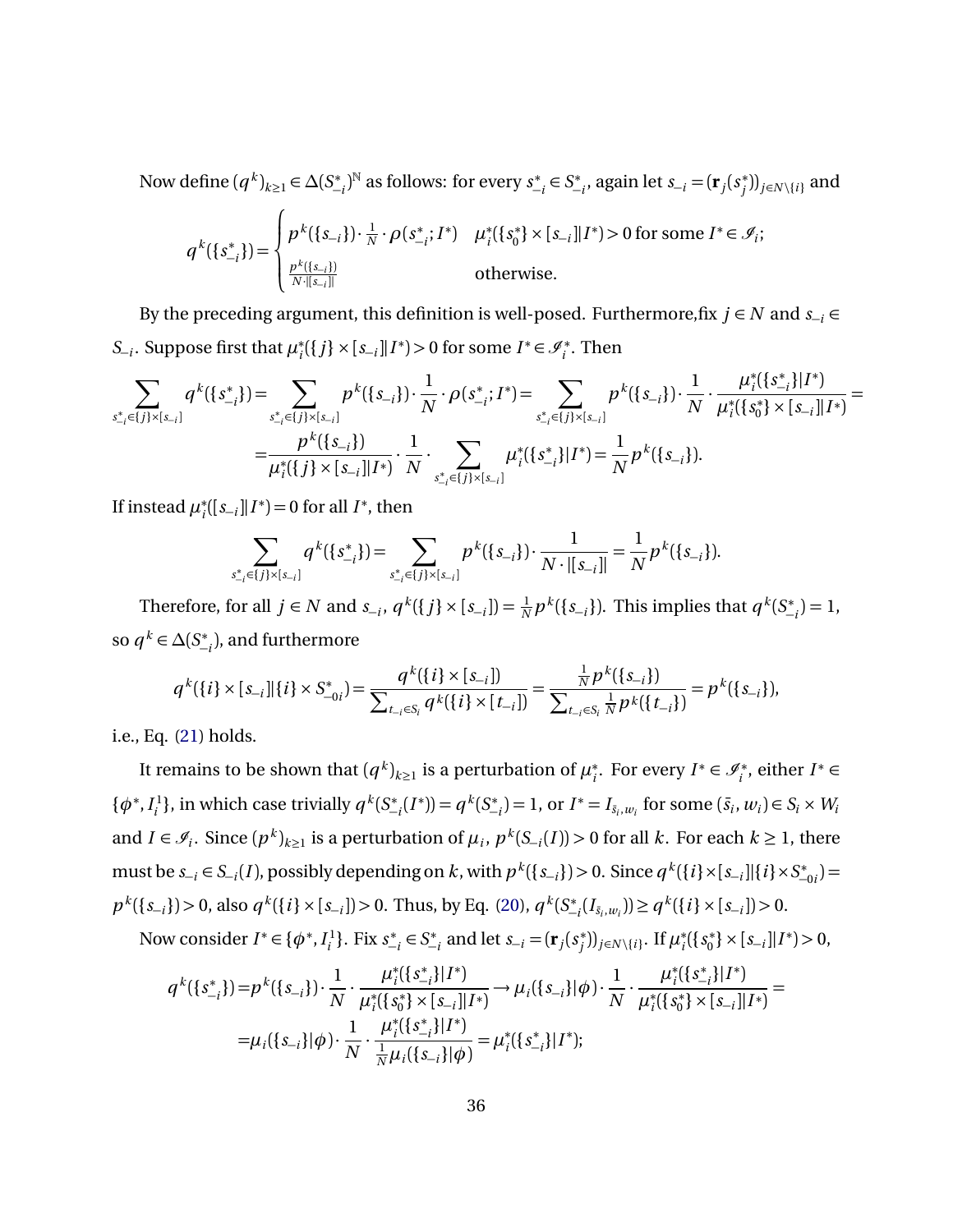the second equality follows from the fact that  $\mu_i^*$  $\mu_i^*$  agrees with  $\mu_i$ . If instead  $\mu_i^*$ *i* ({*s* ∗  $\{S_{-i}\}\times [S_{-i}]|I^*]=0,$ then a fortiori  $\mu_i^*$ *i* ({*s* ∗  $\{\mu_i\}_{i=1}^*$ } $|I^*|=0$ , and by agreement with  $\mu_i$  also  $\mu_i({s_{-i}}|{\phi})=0$ , so

$$
q^{k}(\{s_{-i}^{*}\}) = p^{k}(\{s_{-i}\}) \cdot \frac{1}{N} \cdot c \rightarrow \mu_{i}(\{s_{-i}\}|\phi) \cdot \frac{1}{N} \cdot c = 0 = \mu_{i}^{*}(\{s_{-i}^{*}\}|I^{*});
$$

here,  $c = \rho(s^*_ \mathcal{F}_{i}^{*}$ ; *J*<sup>\*</sup>) if there exists *J*<sup>\*</sup> ∈  $\mathcal{I}_{i}^{*}$  with  $\mu_{i}^{*}$ *i* ({*s* ∗ 0 }×[*s*<sup>−</sup>*<sup>i</sup>* ]|*J* ∗ ) *>* 0, and *c* = 1 |[*s*−*<sup>i</sup>* ]| otherwise, but since *c* is independent of *k*, its value is immaterial to the argument.

Finally, suppose  $I^* = I_{\bar{s}_i,w_i}$  for some  $I \in \mathcal{I}_i$  and  $(\bar{s}_i,w_i) \in S_i \times W_i$ . Fix  $s^*$ −*i* ,*t* ∗  $\chi^*_{-i}$  ∈  $S^*_{-i}$  $\int_{-i}^{*}(I^*)$ , with  $\mu_i^*$ *i* ({*t* ∗  $\binom{*}{i}$ |*I*<sup>\*</sup>) > 0. By the definition of the elicitation game,  $s_0^* = t_0^* = i$ . Let  $s_{-i} = (\mathbf{r}_i(s_j^*)$ *j* ))*j*∈*<sup>N</sup>* \{*<sup>i</sup>* } and  $t_{-i} = (\mathbf{r}_j(t_j^*))$ <sup>\*</sup><sub>*j*</sub></sub> $)$ <sub>*j*∈*N* \{*i*}</sub>. Thus  $\mu_i^*$ *i*<sup>∤</sup> $\{i\}$  ×  $[t_{-i}]$ |*I*<sup>\*</sup> $)$  > 0, and since  $\mu_i^*$  $\mu_i$ <sup>*n*</sup> agrees with  $\mu_i$ ,  $\mu({t_{-i}}|I) > 0$ . Then, for all *k* large,  $p^k({t_{-i}}) > 0$ . Moreover,  $\rho(t_{-i}^*)$  $\frac{u_i^*(\{t_{-i}^*\}|I^*)}{\mu_i^*(\{i\}\times [t_{-i}]\|I^*)}$  $\frac{\mu_i((v_{-i})^{|I|})}{\mu_i^*((i) \times [t_{-i}]|I^*)} > 0$ , and so, for *k* large, *q k* ({*t* ∗  $(-i)^*$ <sub>−*i*</sub> $) = p^k(\lbrace t_{-i}\rbrace) \cdot \frac{1}{N}$  $\frac{1}{N}$ .  $\rho(t^*$ −*i* ;*I* ∗ ) *>* 0 as well.

First, suppose *µ* ∗  $\chi_i^*$  ({*i*} × [*s*−*i*]|*I*<sup>\*</sup>) > 0, so, since  $\mu_i^*$  $\mu_i$ <sup>*i*</sup>,  $\mu_i$ <sup>(</sup>{*s*<sub>−*i*</sub>}|*I*) > 0. Then

$$
\frac{q^k(\{s_{-i}^*\})}{q^k(\{t_{-i}^*\})} = \frac{p^k(\{s_{-i}\}) \cdot \frac{1}{N} \cdot \rho(s_{-i}^*; I^*)}{p^k(\{t_{-i}\}) \cdot \frac{1}{N} \cdot \rho(t_{-i}^*; I^*)} = \frac{p^k(\{s_{-i}\}) \cdot \frac{\mu_i^*(\{s_{-i}^*\}I^*)}{\mu_i^*(\{s_{-i}\}I^*)}}{p^k(\{t_{-i}\}) \cdot \frac{\mu_i^*(\{t_{-i}^*\}I^*)}{\mu_i^*(\{t_{-i}\}I^*)}} = \frac{p^k(\{s_{-i}\}|\mathcal{S}_{-i}(I)) \cdot \frac{\mu_i^*(\{s_{-i}^*\}I^*)}{\mu_i^*(\{s_{-i}\}I^*)}}{\mu_i^*(\{t_{-i}^*\}|\mathcal{S}_{-i}(I)) \cdot \frac{\mu_i^*(\{t_{-i}^*\}I^*)}{\mu_i^*(\{t_{-i}^*\}I^*)}} \rightarrow \frac{\mu_i^*(\{s_{-i}^*\}I^*)}{\mu_i^*(\{t_{-i}^*\}I^*)}.
$$

the last equality follows because *µ* ∗  $_i^*$  agrees with  $\mu_i$ , and the limit statement from the assumption that  $(p^k)_{k\geq 1}$  is a perturbation of  $\mu_i.$ 

If instead  $\mu_i^*$ *i*<sup>{</sup>{ $i$ <sup>[</sup> $i$ </sub>}  $\times$  [ $s$ <sub>−*i*</sub>]| $I$ <sup>\*</sup>) = 0, then by agreement  $\mu$ <sub>*i*</sub>({ $s$ <sub>−*i*</sub>}| $I$ ) = 0 as well, so

$$
\frac{q^k(\{s_{-i}^*\})}{q^k(\{t_{-i}^*\})} \leq \frac{q^k(\{i\} \times [s_{-i}])}{q^k(\{t_{-i}^*\})} \leq \frac{q^k(\{i\} \times [s_{-i}]|\{i\} \times S_{-0i}^*)}{q^k(\{t_{-i}^*\})} = \frac{p^k(\{s_{-i}\})}{p^k(\{t_{-i}\}) \cdot \frac{1}{N} \cdot \rho(t_{-i}^*, I^*)}{p^k(\{t_{-i}\}) \cdot \frac{1}{N} \cdot \rho(t_{-i}^*, I^*)} = \frac{N}{\rho(t_{-i}^*, I^*)} \cdot \frac{p^k(\{s_{-i}\}|\{S_{-i}(I)\})}{p^k(\{t_{-i}\}|\{S_{-i}(I)\})} \to \frac{N}{\rho(t_{-i}^*, I^*)} \cdot \frac{\mu_i(\{s_{-i}\}|\{I\})}{\mu_i(\{t_{-i}\}|\{I\})} = 0 = \frac{\mu_i^*(\{s_{-i}^*\}|\{I^*\})}{\mu_i^*(\{t_{-i}^*\}|\{I^*\})}.
$$

The first equality is from Eq.  $(21)$ ; the limit statement follows because  $(p^k)_{k\geq 1}$  is a perturbation of  $\mu_i$ , and the last equality follows from  $\mu_i^*$ *i* ({*s* ∗  $\{I^*\}\leq \mu_i^*$  $\sum_{i}^{*} (\{i\} \times [s_{-i}] | I^{*}) = 0.$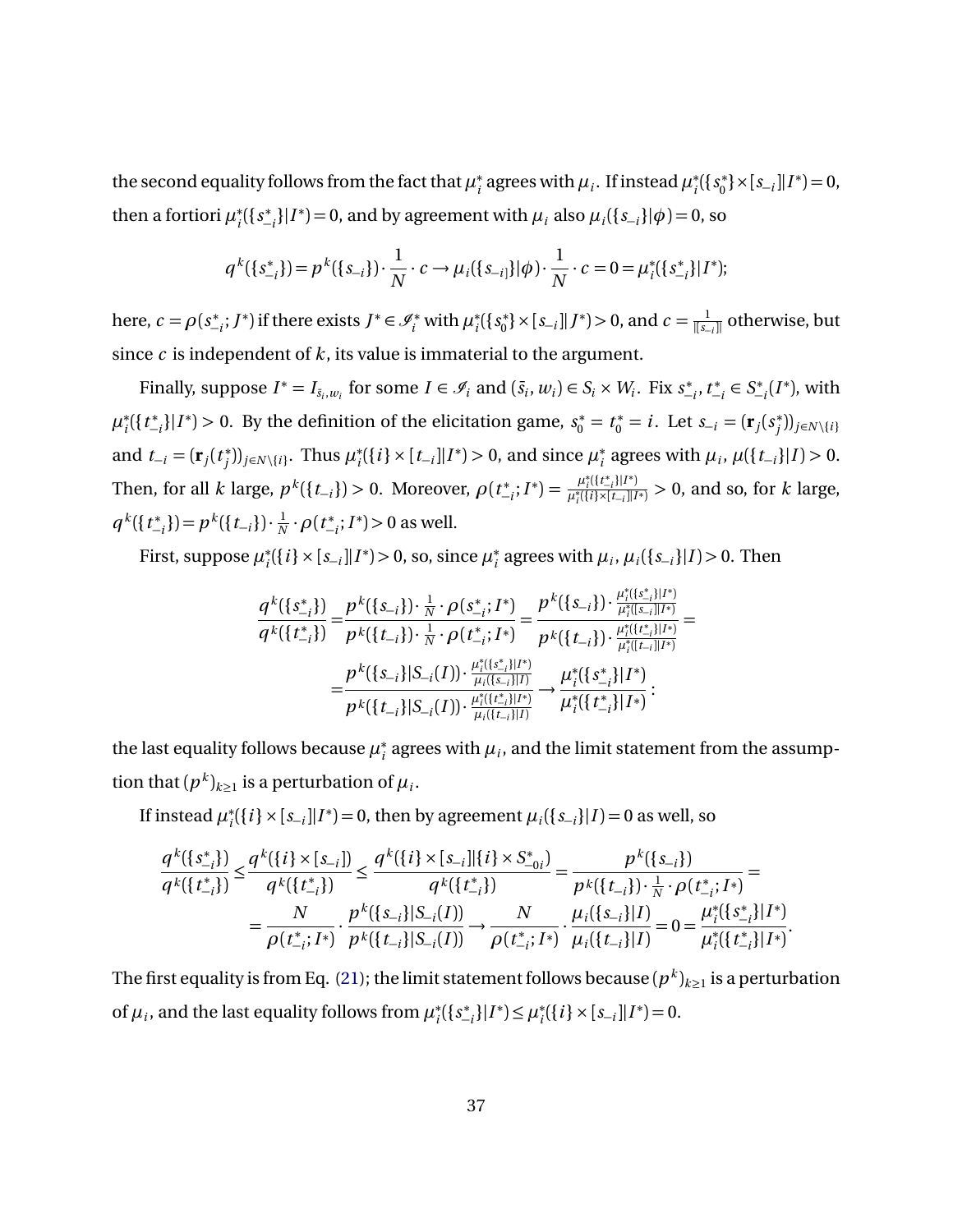To sum up, in each case  $\frac{q^k(\{s_{-i}^*\})}{q^k(\{t^*\})}$  $\frac{q^k(\{s_{-i}^*\})}{q^k(\{t_{-i}^*\})} \longrightarrow \frac{\mu_i^*(\{s_{-i}^*\}|I^*)}{\mu_i^*(\{t_{-i}^*\}|I^*)}$ *µ*<sub>i'</sub>({*t*<sub>±*i*</sub>}|*I*\*)</sub> for every *s*<u>\*</u>  $\sum_{i=1}^{k}$  ∈ S<sup>\*</sup>  $\int_{-i}^{*}(I^*)$ . Therefore,

$$
q^{k}(\{s_{-i}^{*}\}|S_{-i}^{*}(I^{*})) = \frac{q^{k}(\{s_{-i}^{*}\})}{\sum_{r_{-i}^{*}\in S_{-i}^{*}(I^{*})}q^{k}(\{r_{-i}^{*}\})} = \frac{\frac{q^{k}(\{s_{-i}^{*}\})}{q^{k}(\{r_{-i}^{*}\})}}{\sum_{r_{-i}^{*}\in S_{-i}^{*}(I^{*})}\frac{q^{k}(\{r_{-i}^{*}\})}{q^{k}(\{r_{-i}^{*}\})}} \rightarrow \\ \frac{\frac{\mu_{i}^{*}(\{s_{-i}^{*}\}|I^{*})}{\mu_{i}^{*}(\{r_{-i}^{*}\}|I^{*})}}{\sum_{r_{-i}^{*}\in S_{-i}^{*}(I^{*})}\frac{\mu_{i}^{*}(\{r_{-i}^{*}\}|I^{*})}{\mu_{i}^{*}(\{r_{-i}^{*}\}|I^{*})}} = \frac{\mu_{i}^{*}(\{s_{-i}^{*}\}|I^{*})}{\sum_{r_{-i}^{*}\in S_{-i}^{*}(I^{*})}\mu_{i}^{*}(\{r_{-i}^{*}\}|I^{*})} = \mu_{i}^{*}(\{s_{-i}^{*}\}|I^{*}),
$$

where the second equality follows from dividing numerator and denominator by  $q^k(\{t\_^*\})$ −*i* }) *>* 0, and the third by multiplying both by  $\mu_i^*$ *i* ({*t* ∗ −*i* }|*I* ∗ ) *>* 0.

Now rewrite the strategic-form payoff function in the elicitation game as follows. Fix *s* <sup>∗</sup> ∈ *S*<sup>\*</sup>, and let  $z^* = \zeta^*(s^*)$ . By the definition of the maps  $\mathbf{r}_j(\cdot)$  and  $\mathbf{w}_j(\cdot)$  for all  $j \in N$ , letting  $n =$ *s* ∗  $\chi_0^*(\phi^*), z^* = \Big(n, ({\bf r}_j(s^*_j))\Big)$  $j^*$ ), **w**<sub>*j*</sub>( $s_j^*$  $\binom{*}{j}$ )<sub>*j*∈*N*</sub>, *z*) ∈ *Z*<sup>\*</sup>, where **r**<sub>*j*</sub>(*s*<sup>\*</sup><sub>*j*</sub> *j*</sub>  $\in$  *S*<sub>*j*</sub>(*z*) for all *j* ∈ *N* \{*n*}. In addition, write *z* =  $(a_1, ..., a_L)$ , fix *K* ∈ {1,...,*L* − 1}, and let *h* =  $(a_1, ..., a_K)$ . Suppose that *P*(*h*) = *n*, so  $h \in I \in \mathscr{I}_n$ . Then  $h^* \equiv \left(n, (\mathbf{r}_j(s^*_i))^T\right)$ <sup>\*</sup><sub>*j*</sub>, **w**<sub>*j*</sub> $(s_j^*$  $\left( \sum_{j=1}^{n} h_j \right)_{j \in N}, h \Big) \in H^*, \ P^*(h^*) = n, \text{ and } h^* \in I_{\bar{s}_n,w_n}; \text{ then, since }$  $s^*$  ∈ *S*<sup>\*</sup>( $z^*$ ),  $s_n^*$  $a_n^*(I_{\bar{s}_n,w_n}) = a_{K+1}$ . But by Equation [\(9\)](#page-15-5),  $\mathbf{d}_n(s_n^*)$  $(n^*)$ (*I*) =  $s_n^*$  $n_n^*(I_{\bar{s}_n,w_n}) = a_{K+1}$ . Thus, for all *K* such that  $P((a_1, \ldots, a_K)) = n$ , if  $(a_1, \ldots, a_K) \in I \in \mathcal{I}_n$  then  $\mathbf{d}_n(s_n^*)$  $n_n^*(I) = a_{K+1}$ . By Remark [1,](#page-20-2)  $\mathbf{d}_n(s_n^*)$  $S_n^*$ )  $\in$   $S_n(z)$ , and so  $(d_n(s_n^*)$  $(r_j^*), (r_j(s_j^*))$ *j*</sub>  $\bigcup_{j\in N\setminus\{n\}}$   $\big)$  ∈ *S*(*z*), i.e., *z* =  $\zeta$   $\left(\mathbf{d}_{n}$  (*s*<sub>*n*</sub><sup>\*</sup>  $(r_j(s_j^*))$  $\binom{(*)}{j}$ <sub>j∈*N* \{*n*}</sub> . With this, for every  $i \in N$ , if  $n \neq i$  then  $U_i^*(s^*) = 0$ ; if  $n = i$ , since  $u_i(z) = U_i\left(\mathbf{d}_i(s_i^*)\right)$  $\binom{*}{i}$ ,  $\left(\mathbf{r}_j(s_j^*)\right)$  $\binom{*}{j}$ <sub> $j \in N \setminus \{i\}$ </sub> ,

$$
U_i^*(s^*) = u_i^*(z^*) = \frac{1}{3} U_i \Big( \mathbf{d}_i(s_i^*), (\mathbf{r}_j(s_j^*))_{j \in N \setminus \{i\}} \Big) + \frac{1}{3} B_i \Big( \mathbf{w}_i(s_i^*), (\mathbf{r}_j(s_j^*))_{j \in N \setminus \{i\}} \Big) + \frac{1}{3} \epsilon \cdot 1_{\mathbf{r}_i(s_i^*) \in S_i \Big( \zeta \Big( \mathbf{d}_i(s_i^*), (\mathbf{r}_j(s_j^*))_{j \in N \setminus \{i\}} \Big) \Big)}.
$$

This emphasizes that, if*i* is selected, her payoff depends on *s* ∗ ∗<sub>−0*i*</sub> only through  $\left(\mathbf{r}_{j}(s_{j}^{*}% ,s_{j}^{*})\right)$  $\binom{*}{j}$   $\big|_{j \in N \setminus \{i\}}$ , the profile of co-players' reported strategies. Now  $\mathbf{r}_i(s_i^*)$  $S_i^*$ ) $\in S_i$   $\left( \zeta \left( \mathbf{d}_i (s_i^*) \right) \right)$  $\binom{*}{i}$ ,  $\left(\mathbf{r}_j(s_j^*)\right)$  $\binom{a}{j}$   $\binom{b}{i}$  ) if and only if  $\zeta\left(\mathbf{r}_i(s_i^*)\right)$  $\binom{*}{i}$ ,  $\left(\mathbf{r}_j(s_j^*)\right)$  $\binom{(*)}{j}$ <sub>j∈</sub>*N* \{*i* }  $= \zeta \left( \mathbf{d}_i (s_i^*) \right)$  $\binom{*}{i}$ ,  $\left(\mathbf{r}_j(s_j^*)\right)$  $\binom{(*)}{j}$ <sub> $j \in N \setminus \{i\}$ </sub> . Therefore, for all *s* ∗  $s_i^*$  ∈  $S_i^*$  $a_i^*$  and  $q \in \Delta(S^*_-)$ −*i* ),

<span id="page-37-0"></span>
$$
U_i^*(s_i^*, q) = \frac{1}{3} \sum_{s_{-i} \in S_{-i}} q(\{i\} \times [s_{-i}]) U_i(\mathbf{d}_i(s_i^*), s_{-i}) + \frac{1}{3} \sum_{s_{-i} \in S_{-i}} q(\{i\} \times [s_{-i}]) \cdot B_i(\mathbf{w}_i(s_i^*), s_{-i}) + \frac{1}{3} \epsilon \cdot \sum_{s_{-i} \in S_{-i}: \zeta(\mathbf{d}_i(s_i^*), s_{-i}) = \zeta(\mathbf{r}_i(s_i^*), s_{-i})} q(\{i\} \times [s_{-i}]).
$$
\n(22)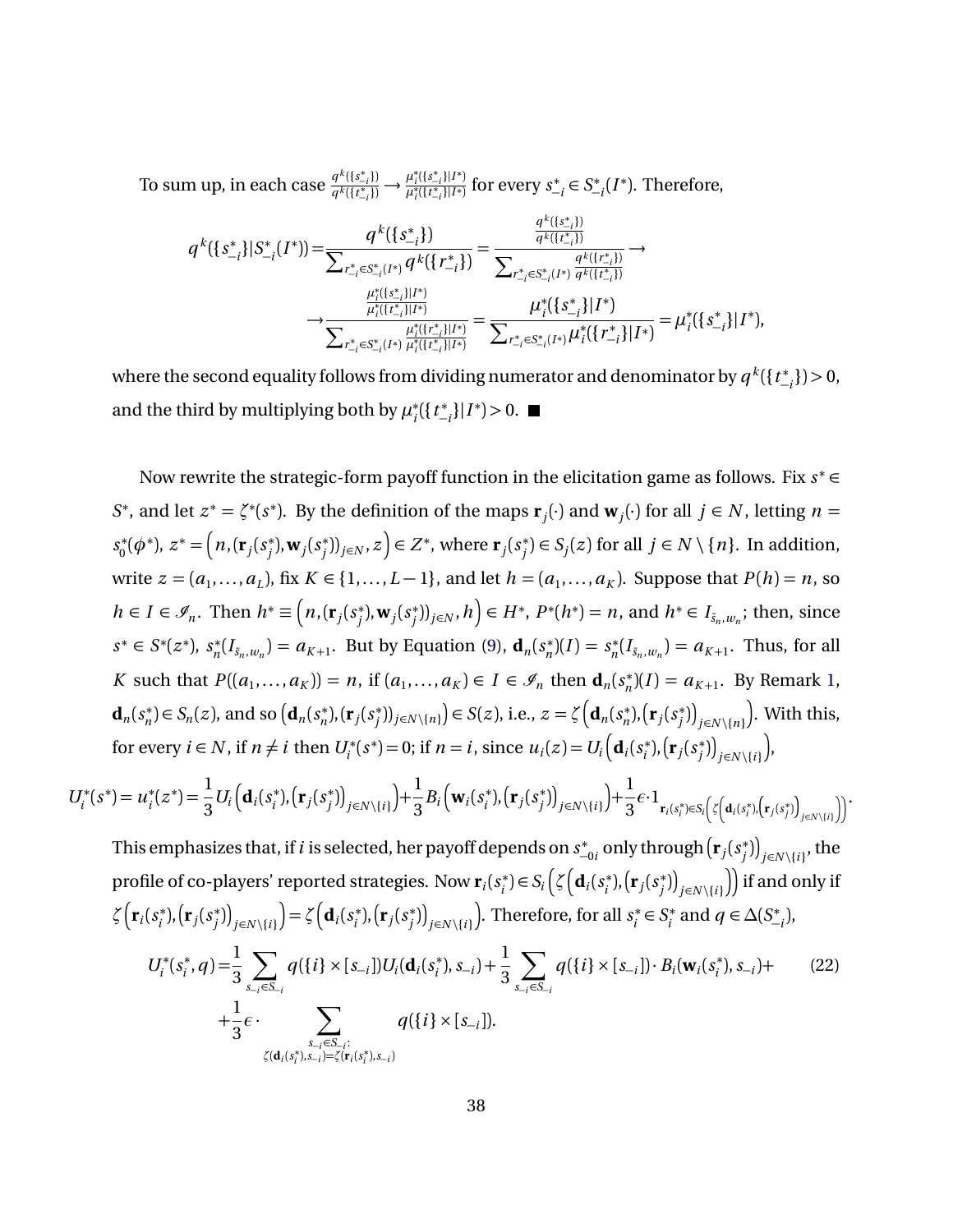*Proof of Theorem [2](#page-15-0)*: throughout, adopt the notation and definitions in the statement. The existence of a CCPS that agrees with  $\mu_i$  is established in Lemma [2.](#page-32-0) Now assume that  $s_i^*$  $i^*$  is structurally rational given a CCPS *µ* ∗  $i<sub>i</sub>$  that agrees with  $\mu<sub>i</sub>$ .

Let 
$$
s_i = \mathbf{d}_i(s_i^*)
$$
,  $\bar{s}_i = \mathbf{r}_i(s_i^*)$ , and  $w_i = \mathbf{w}_i(s_i^*)$ . Also let  $\hat{s}_i^* = s_i^*(s_i, w_i, s_i)$ .

*Claim*: For every  $z \in Z$ ,  $s_i \in S_i(z)$  implies  $\bar{s}_i \in S_i(z)$ —i.e.,  $s_i$  and  $\bar{s}_i$  are *realization-equivalent*.

*Proof*: suppose that, for some  $z \in Z$ ,  $s_i \in S_i(z)$  but  $\bar{s}_i \notin S_i(z)$ . Then  $\mathbf{d}_i(s_i^*)$  $f_i^*$ **)** = **d**<sub>*i*</sub>( $\hat{s}_i^*$  $\mathbf{r}_i^*$ ) =  $\mathbf{r}_i(\hat{s}_i^*)$ *i* ) and  $\mathbf{w}_i(s_i^*)$  $\mathbf{w}_i^*$ ) =  $\mathbf{w}_i(\hat{s}_i^*)$  $a_i^*$ ), so for all  $q \in \Delta(S^*_-)$  $\binom{4}{i}$ ; the first and second terms in Eq. [\(22\)](#page-37-0) for  $U_i^*(s_i^*)$  $i<sub>i</sub>$ , $q$ ) and  $U_i^*(\hat{s}_i^*$  $\mathcal{C}_i^*, q$  are the same. Hence

$$
U_i^*(s_i^*,q) - U_i^*(\hat{s}_i^*,q) = \frac{1}{3}\epsilon \left( \sum_{\zeta(\mathbf{d}_i(s_i^*), s_{-i}) = \zeta(\mathbf{r}_i(s_i^*), s_{-i})} q(\{i\} \times [s_{-i}]) - \sum_{\zeta(\mathbf{d}_i(s_i^*), s_{-i}) = \zeta(\mathbf{r}_i(s_i^*), s_{-i})} q(\{i\} \times [s_{-i}]) \right) =
$$
  

$$
= \frac{1}{3}\epsilon \left( \sum_{\zeta(s_i, s_{-i}) = \zeta(\bar{s}_i, s_{-i})} q(\{i\} \times [s_{-i}]) - \sum_{\zeta(s_i, s_{-i}) = \zeta(s_i, s_{-i})} q(\{i\} \times [s_{-i}]) \right) = \frac{1}{3}\epsilon \left( \sum_{\zeta(s_i, s_{-i}) = \zeta(\bar{s}_i, s_{-i})} q(\{i\} \times [s_{-i}]) - 1 \right).
$$

Fix an arbitrary  $t_{-i} \in S_{-i}$  such that  $(s_i, t_{-i}) \in S(z)$ . It must be the case that  $(\bar{s}_i, t_{-i}) \notin S(z)$ , for otherwise  $\bar{s}_i \in S_i(z)$ , contradiction. Let *h* be the last common prefix of *z* and  $\zeta(\bar{s}_i, t_{-i})$ , i.e., the longest non-terminal history such that  $h < z$  and  $h < \zeta(\bar{s}, t_{-i})$ . Then  $P(h) = i$ ; let  $h \in I \in \mathcal{I}_i$ . Then  $s_i$ ,  $\bar{s}_i \in S_i(I)$  and  $s_i(I) \neq \bar{s}_i(I)$ . Hence, for all  $s_{-i} \in S_{-i}(I)$ ,  $\zeta(s_i, s_{-i}) \neq \zeta(\bar{s}_i, s_{-i})$ . It follows that

$$
U_i^*(s_i^*,q) - U_i^*(\hat{s}_i^*,q) = \frac{1}{3}\epsilon \left( \sum_{\zeta(s_i,s_{-i})=\zeta(\bar{s}_i,s_{-i})} q(\{i\} \times [s_{-i}]) - 1 \right) \le -\frac{1}{3}\epsilon \sum_{s_{-i} \in S_{-i}(I)} q(\{i\} \times [s_{-i}]).
$$

Finally, for any perturbation  $(q^k)_{k\geq 1}$  of  $\mu_i^*$  $_{i}^{*}$ , by Eq. [\(19\)](#page-29-0),

$$
0 < q^{k}(S_{-i}^{*}(I_{\bar{s}_{i},w_{i}}) = q^{k}(\lbrace i \rbrace \times \cup_{s_{-i} \in S_{-i}(I)}[s_{-i}]) = \sum_{s_{-i} \in S_{-i}(I)} q^{k}(\lbrace i \rbrace \times [s_{-i}]).
$$

Therefore, for all perturbations  $\{q^k\}_{k\geq 1}$  of  $\mu_i^*$  $i<sup>*</sup>$ , and all *k*,  $U<sub>i</sub><sup>*</sup>(\hat{s}<sub>i</sub><sup>*</sup>)$  $U_i^*$ ,  $q^k$ ) >  $U_i^*$ ( $s_i^*$  $S_i^*$ ,  $q^k$ ). But then  $s_i^*$  $i^*$  is not structurally rational for  $\mu_i^*$  $\overline{s}_i$ , contradiction. Thus,  $\overline{s}_i \in S_i(z)$  as well.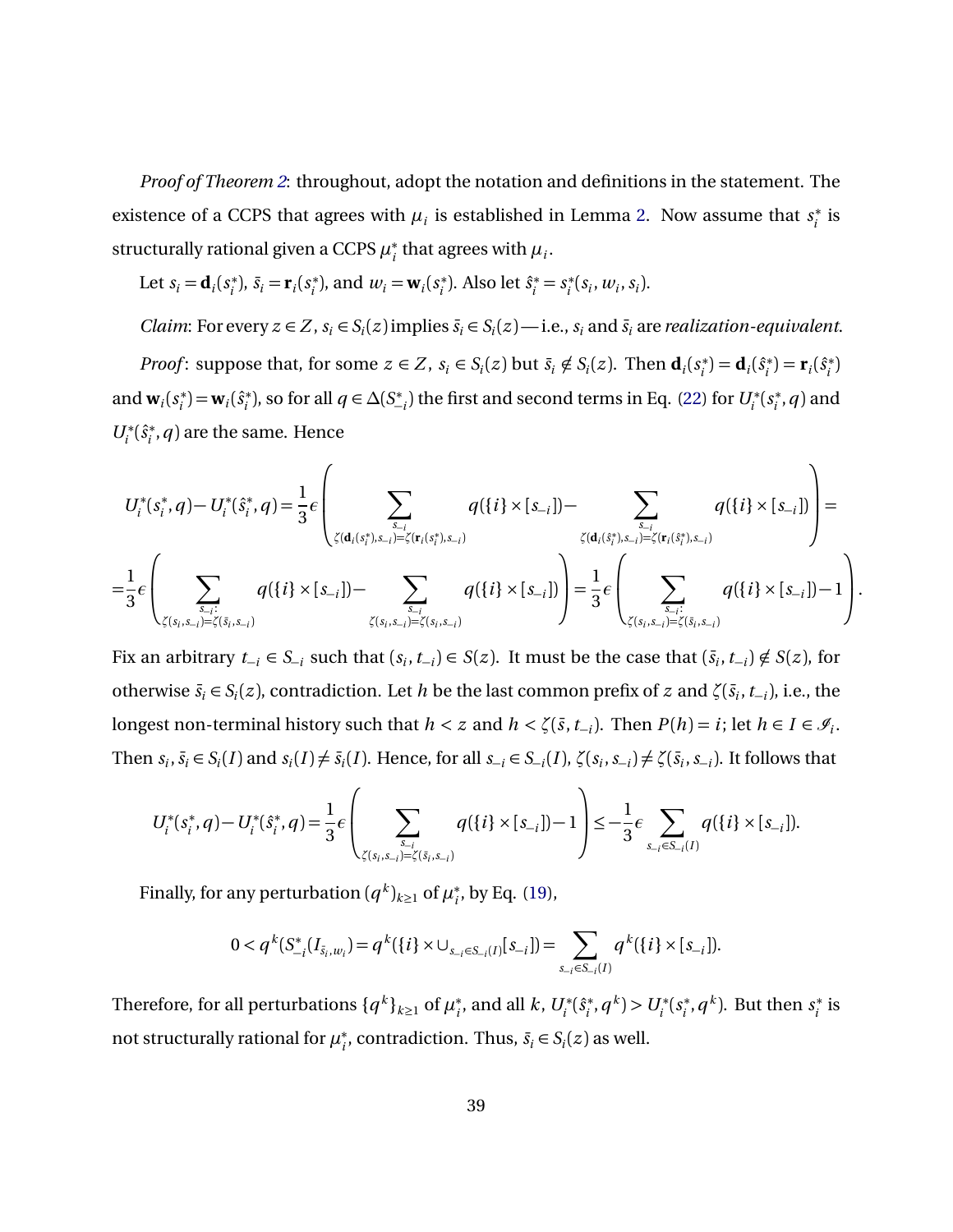Now consider (3). Fix  $z \in Z$ . By the Claim, if  $s_i \in S_i(z)$ , then  $\bar{s}_i \in S_i(z)$  as well. Conversely, suppose that  $\bar{s}_i \in S_i(z)$ . Let  $s_{-i} \in S_{-i}(z)$ , so  $(\bar{s}_i, s_{-i}) \in S(z)$  by Remark [1.](#page-20-2) Thus,  $z = \zeta(\bar{s}_i, s_{-i})$ . Let  $z' \equiv \zeta(s_i, s_{-i})$ , so  $s_i \in S_i(z')$  and  $s_{-i} \in S_{-i}(z')$ . The Claim implies that also  $\bar{s}_i \in S_i(z')$ . Then, by Remark [1,](#page-20-2)  $(\bar{s}_i, s_{-i}) \in S(z')$ , i.e.,  $z' = \zeta(\bar{s}_i, s_{-i}) = z$ , so  $\bar{s}_i \in S_i(z)$  as well.

This has two implications, which will be used below.

Implication (3.1):  $s_i$  is structurally rational given  $\mu_i$  if and only if  $\bar{s}_i$  is. *Proof*: by (3) and Remark [1,](#page-20-2)  $(s_i, s_{-i}) \in S(z)$  iff  $(\bar{s}_i, s_{-i}) \in S(z)$ , so that  $U_i(s_i, s_{-i}) = U_i(\bar{s}_i, s_{-i})$  for all  $s_{-i} \in S_{-i}$ , and therefore  $U_i(s_i, p) = U_i(\bar{s}_i, p)$  for every  $p \in \Delta(S_{-i})$ , which implies the claim.

Implication (3.2):  $\hat{s}^*$  $\mu_i^*$  is structurally rational given  $\mu_i^*$ *i* . *Proof* : the first two terms in Eq. [\(22\)](#page-37-0) for  $U_i^*(s_i^*)$  $U_i^*, q$ ) and  $U_i^*(\hat{s}_i^*)$  $\mathbf{a}_i^*$ , *q*) are the same, because  $\mathbf{d}_i(s_i^*)$  $s_i^*$ ) =  $s_i = \mathbf{d}_i(\hat{s}_i^*)$  $\mathbf{w}_i^*$ ) and  $\mathbf{w}_i$  ( $s_i^*$  $w_i^*$ ) =  $w_i = \mathbf{w}_i(\hat{s}_i^*)$ *i* ), By (3), the third term is also the same, because  $\mathbf{d}_i(s_i^*)$  $\mathbf{r}_i^*$ ) and  $\mathbf{r}_i$  ( $s_i^*$  $\binom{*}{i}$  are realization-equivalent, and by construction  $\mathbf{d}_i(\hat{s}^*_i)$  $(s_i^*) = s_i = \mathbf{r}_i(\hat{s}_i^*)$  $U_i^*$ ). Hence,  $U_i^*(\hat{s}_i^*)$  $U_i^*$ , *q*) =  $U_i^*$ ( $S_i^*$  $a_i^*$ , *q*) for every *q* ∈ *∆*(*S*<sup>\*</sup> −*i* ). Since *s* ∗  $i^*$  is structurally rational given *µ* ∗ <sup>\*</sup><sub>*i*</sub></sub>, so is  $\hat{s}^*$ <sub>i</sub> *i* .

To prove (1), by Implication (3.1), it is enough to show that  $s_i$  is structurally rational given  $\mu_i$ . Since, by Implication (3.2),  $\hat{s}_i^*$ <sup>\*</sup>/<sub>i</sub> is structurally rational given  $\mu_i^*$ *i* , there is a perturbation  $(q^k)_{k\geq 1}$  of  $\mu_i^*$ <sup>\*</sup><sub>*i*</sub> such that  $U_i^*(\hat{s}_i^*)$  $U_i^*, q^k$ ) ≥  $U_i^*(t_i^*)$  $i^*$ ,  $q^k$ ) for all *k* and  $t_i^*$ *i* ∈ *S* ∗ *i*<sup>∗</sup>. Fix *t*<sup>*i*</sup> ∈ *S*<sup>*i*</sup> arbitrarily and let  $t_i^* = s_i^*$  $\mathbf{r}_i(t_i, w_i, t_i)$ . Then by construction  $\mathbf{r}_i(\hat{s}_i^*)$  $\mathbf{d}_i^*$ ) =  $\mathbf{d}_i(\hat{s}_i^*)$  $s_i^*$ ) =  $s_i$ , **r**<sub>*i*</sub>(*t<sub>i</sub>*<sup>\*</sup>)  $i^*$ ) = **d**<sub>*i*</sub>(*t*<sub>*i*</sub><sup>\*</sup>)  $t_i^*$ ) =  $t_i$ , and  $\mathbf{w}_i$  $(\hat{s}_i^*)$  $\mathbf{w}_i^*$ ) =  $\mathbf{w}_i(t_i^*)$ <sup>\*</sup>). Therefore, for every  $k \ge 1$ , the second and third terms in Eq. [\(22\)](#page-37-0) for  $U_i^*(\hat{s}_i^*)$  $i^*$ ,  $q^k$ ) and  $U_i^*(t_i^*)$  $\mathbf{f}_i^*, q^k$ ) have the same value, so

<span id="page-39-0"></span>
$$
0 \le U_i^*(\hat{s}_i^*, q^k) - U_i^*(t_i^*, q^k) = \frac{1}{3} \sum_{s_{-i}} q^k(\{i\} \times [s_{-i}])[U_i(s_i, s_{-i}) - U_i(t_i, s_{-i})].
$$
 (23)

Since  $\mu_i^*$  $\frac{1}{i}$  agrees with  $\mu_i$ , by Lemma [3](#page-33-1) part (1), there  $\kappa \ge 1$  such that  $q^{k+\kappa-1}(\{i\} \times S^*_-)$ −*i* 0 ) *>* 0 for all  $k \ge 1$  and the sequence  $(p^k)_{k \ge 1}$  defined in Eq. [\(21\)](#page-33-0) is a perturbation of  $\mu_i$ . Then, Eq. [\(23\)](#page-39-0) implies that, for this perturbation,  $U_i(s_i, p^k) \ge U_i(t_i, p^k)$  for all k. Since  $t_i$  was arbitrary,  $s_i$  is structurally rational for  $\mu_i$ .

For (2), suppose  $w_i = p$ , and let  $\hat{s}_i^* = s_i^*$  $\mu_i^*(s_i, p, s_i)$ . By contradiction, suppose that  $\mu_i(E|I_i)$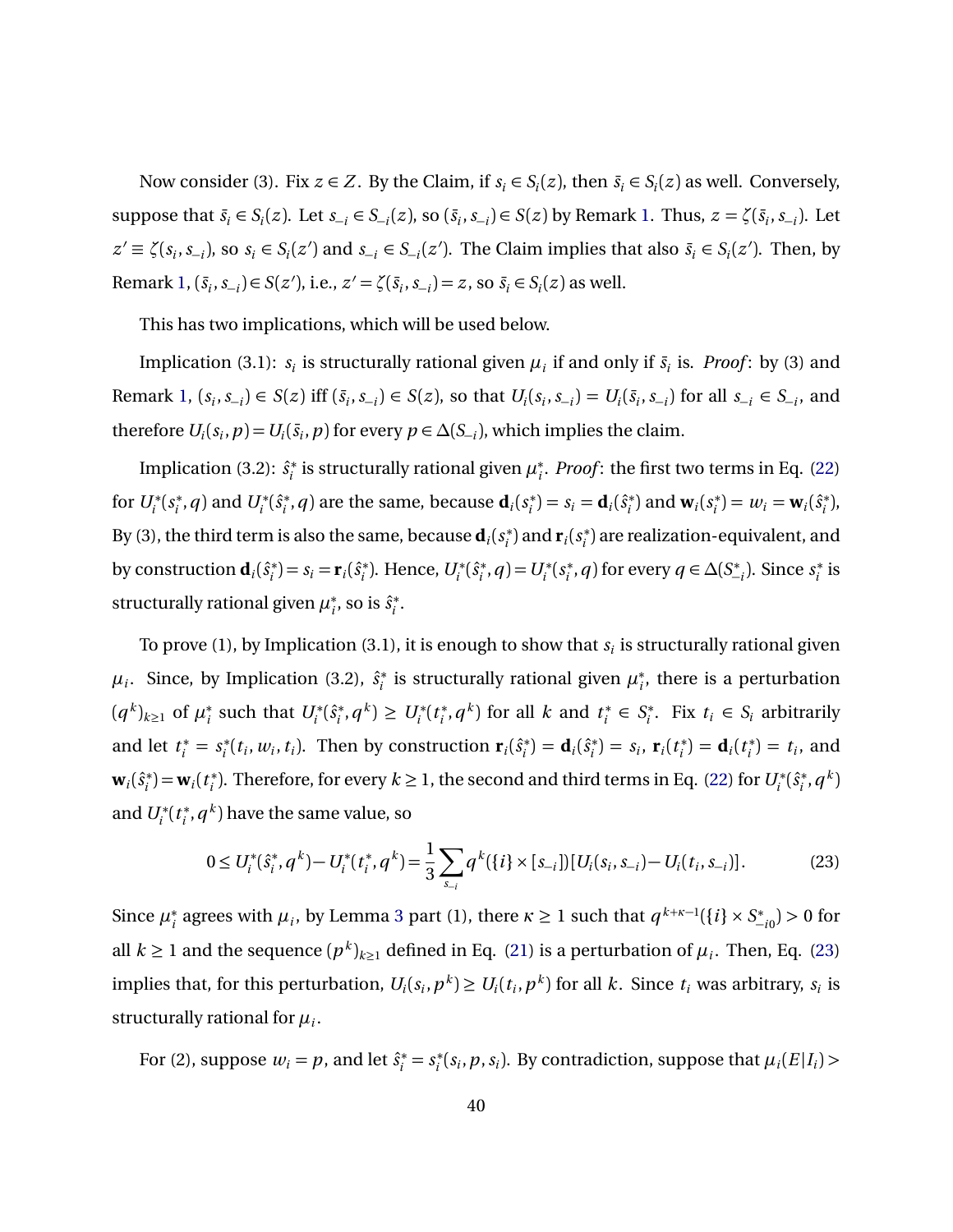*p*, and let  $t_i^* = s_i^*$  $\mathcal{L}_i^*(s_i, E, s_i)$ . I show that, for all perturbations  $(q^k)$  of  $\mu_i^*$ <sup>\*</sup>, eventually  $U_i^*(\hat{s}_i^*)$  $(q^k)$  <  $(q^k)$  <  $U_i^*(t_i^*)$  $\hat{a}^{*}$ , *q*<sup>k</sup>), which contradicts the fact that  $\hat{s}^{*}_{i}$  $i_i^*$  is structurally rational by Implication (3.2).

Since by construction  $\mathbf{r}_i(\hat{s}_i^*)$  $f_i^*$ ) = **r**<sub>*i*</sub>(*t<sub>i</sub>*<sup>\*</sup>  $s_i^*$ ) =  $s_i$ , **d**<sub>*i*</sub>( $\hat{s}_i^*$ )  $f_i^*$ **)** = **d**<sub>*i*</sub>(*t*<sub>*i*</sub><sup>\*</sup>  $s_i^*$ ) =  $s_i$ , **w**<sub>*i*</sub>( $s_i^*$ )  $\mathbf{v}_i^*$ ) = *p* and  $\mathbf{w}_i(t_i^*)$  $i^*$ ) = *E*, for every  $q \in \Delta(S^*_ \binom{4}{i}$ ; the first and third terms in Eq. [\(22\)](#page-37-0) for  $U_i^*(s_i)$  $U_i^*$ , *q*) and  $U_i^*(t_i^*)$  $\binom{*}{i}$ ,  $q$ ) are equal, and

<span id="page-40-0"></span>
$$
U_i^*(\hat{s}_i^*, q) - U_i^*(t_i^*, q) = \frac{1}{3} \sum_{s_{-i} \in S_{-i}} q(\{i\} \times [s_{-i}]) [B_i(p, s_{-i}) - B_i(E, s_{-i})] =
$$
  
\n
$$
= \frac{1}{3} \left[ \sum_{s_{-i} \in E} q(\{i\} \times [s_{-i}]) (p-1) + \sum_{s_{-i} \in S_{-i}(I_i) \setminus E} q(\{i\} \times [s_{-i}]) p \right] =
$$
  
\n
$$
= \frac{1}{3} \left[ p \sum_{s_{-i} \in S_{-i}(I_i)} q(\{i\} \times [s_{-i}]) - \sum_{s_{-i} \in E} q(\{i\} \times [s_{-i}]) \right] =
$$
  
\n
$$
= \frac{1}{3} \left[ p \cdot q(S_{-i}^*(I_{s_i, w_i})) - q(\{i\} \times \cup \{[s_{-i}] : s_{-i} \in E\}) \right],
$$
\n(24)

where the last equality follows from Eq. [\(19\)](#page-29-0).

Since by assumption  $\mu_i(E|I) > p$  and  $\mu_i^*$ <sup>\*</sup><sub>*i*</sub> agrees with  $\mu_i$ ,  $\mu_i^*$  $S_i^*$ ({*i*} ×  $\cup$ {[*s*<sub>-*i*</sub>] : *s*<sub>-*i*</sub></sub> ∈ *E*}|*I*<sub>*si*</sub>,*p*) =  $\mu_i^*$ *i*<sup>{</sup>{ $i$ } ×∪{[ $s_{-i}$ ]:  $s_{-i} \in E$ }| $I_{\bar{s}_i,E}$ )>  $p$ . Hence, for any perturbation { $q^k$ }<sub> $k≥1$ </sub> of  $\mu_i^*$  $w_i$ , and all  $w_i \in W_i$ ,

$$
p < \lim_{k \to \infty} q^k(\{i\} \times \cup \{[s_{-i}] : s_{-i} \in E\}|S^*_{-i}(I_{\bar{s}_i,w_i})) = \lim_{k \to \infty} \frac{q^k(\{i\} \times \cup \{[s_{-i}] : s_{-i} \in E\})}{q^k(S^*_{-i}(I_{\bar{s}_i,w_i}))};
$$

the last equality uses the fact that, by Eq. [\(20\)](#page-31-1),  $E \subseteq S_{-i}(I)$  implies  $\{i\} \times \cup \{[s_{-i}] : s_{-i} \in E\} \subseteq$ *S* ∗  $\int_{-i}^{*}(I_{\bar{s}_i,w_i})$ . Hence, for large  $k, p \cdot q^k(S^*_-)$  $P_{-i}^*(I_{\bar{s}_i, w_i}) - q^k({i} \times \cup \{[s_{-i}] : s_{-i} \in E\}) < 0$ , and by Eq. [\(24\)](#page-40-0),  $U_i^*(\hat{s}_i^*$  $U_i^*$ ,  $q^k$ ) <  $U_i^*$ ( $t_i^*$  $\mathcal{L}_i^*, q^k$ ), as claimed. The case  $w_i = E$  is analogous, hence omitted.

Finally, suppose that  $s_i \in S_i$  is structurally rational given  $\mu_i$ , so there is a perturbation  $(p^k)_{k\geq 1}$  of  $\mu_i$  such that  $U_i(s_i, p^k) \geq U_i(t_i, p^k)$  for all  $k \geq 1$  and all  $t_i \in S_i$ . Moreover, if  $W_i = \{E, p\}$ , either  $p^k(E|S_{-i}(I_i)) \geq p$  infinitely often; otherwise, or  $p^k(E|S_{-i}(I_i)) \leq p$  eventually. In the former case, restrict attention to a subsequence of  $(p^k)$  for which  $p^k(E|S_{-i}(I_i)) \geq p$  and let  $w_i = E$ ; in the latter, restrict attention to a subsequence of  $(p^k)$  for which  $p^k(E|S_{-i}(I_i)) \leq p$  and let  $w_i = p$ . If instead  $W_i = \{*\}$ , then let  $w_i = *$ .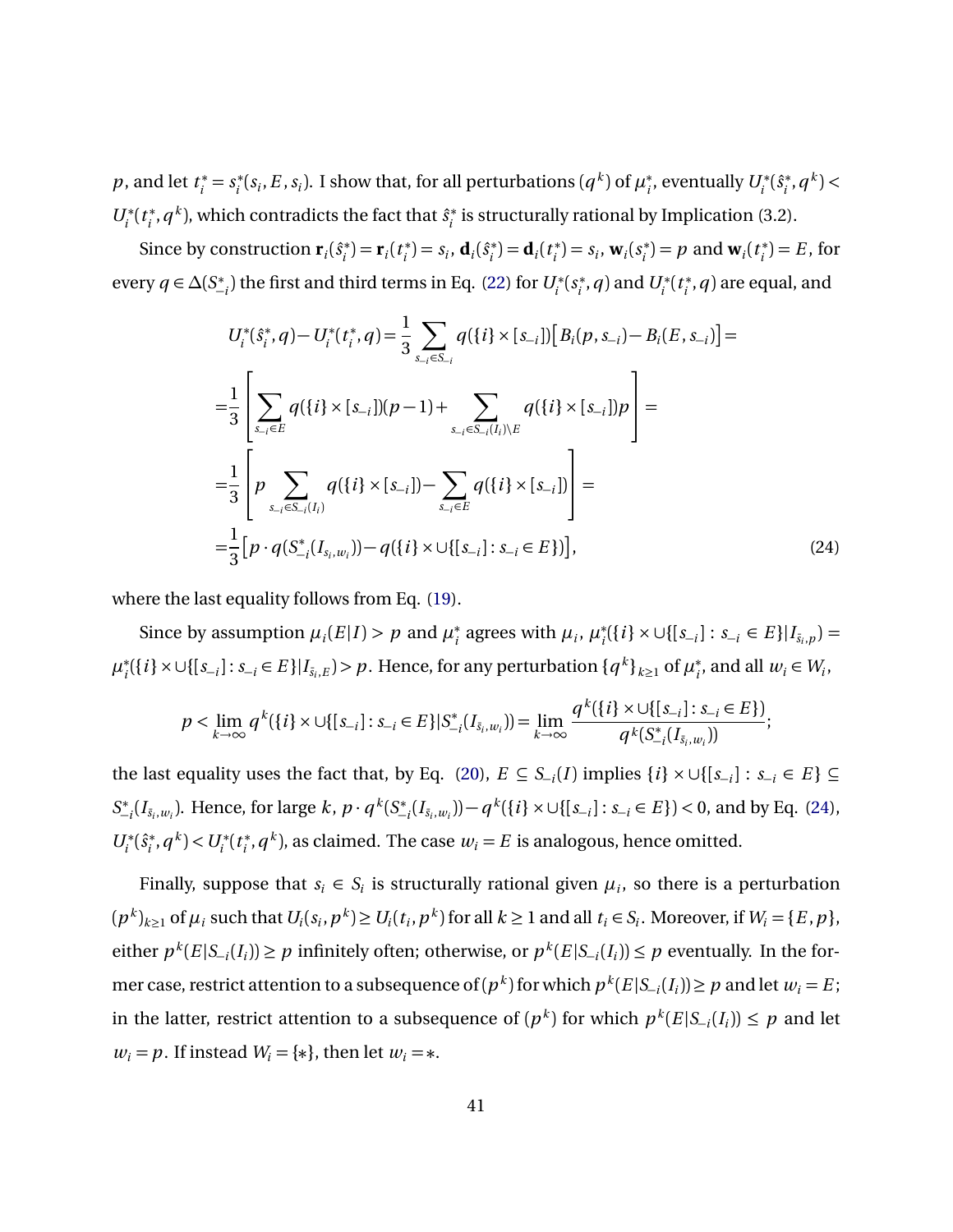Let  $s_i^* \equiv s_i^*$  $i^*(s_i, w_i, w_i)$ , so  $\mathbf{d}_i(s_i^*)$  $f_i^*$ ) = **r**<sub>*i*</sub>( $s_i^*$  $\mu_i^*$ ) =  $s_i$ . Since  $\mu_i^*$  $_i^*$  agrees with  $\mu_i$ , by Lemma [3](#page-33-1) part (2), there is a perturbation  $(q^k)_{k\geq 1}$  of  $\mu_i^*$  $\frac{1}{i}$  that satisfies Eq. [\(21\)](#page-33-0) with  $\kappa = 1$ . It must be shown that  $U_i^*$ ( $s_i^*$  $(v_i^*, q^k)$ ≥  $U_i^*(t_i^*)$  $i$ <sup>\*</sup>, *q*<sup>k</sup>) for all *k* ≥ 1 and *t*<sup>\*</sup><sub>*i*</sub></sub> *i* ∈ *S* ∗ *i* . Fix one such *t* ∗ *i* arbitrarily.

Since  $q^k({i}) \times S^*$  $\mathcal{L}_{-0i}^{*}$ ) > 0 eventually as  $(q^{k})_{k≥1}$  is a perturbation of  $\mu_i^{*}$ <sup>\*</sup>, for all  $r_i \in S_i$ , eventually

$$
U_i(r_i, p^k(\{s_{-i}\})) = \sum_{s_{-i}} q^k(\{i\} \times [s_{-i}][\{i\} \times S_{-0i}^*) \cdot U_i(r_i, s_{-i}) = \frac{1}{q^k(\{i\} \times S_{-0i})} \sum_{s_{-i}} q^k(\{i\} \times [s_{-i}]) \cdot U_i(r_i, s_{-i}).
$$

Therefore, in particular, there is  $K \geq 1$  such that, for all  $k \geq K$ , <sup>[18](#page-41-0)</sup>

$$
\sum_{s_{-i}} q^k (\{i\} \times [s_{-i}]) \cdot U_i(\mathbf{d}_i(s_i^*), s_{-i}) \geq \sum_{s_{-i}} q^k (\{i\} \times [s_{-i}]) \cdot U_i(\mathbf{d}_i(t_i^*), s_{-i}).
$$

Furthermore, since  $\mathbf{d}_i(s_i^*)$  $f_i^*$ ) = **r**<sub>*i*</sub>( $s_i^*$ *i* ), for all *k*

$$
\sum_{\substack{s_{-i} \in S_{-i}: \\ \zeta(\mathbf{d}_i(s_i^*), s_{-i}) = \zeta(\mathbf{r}_i(s_i^*), s_{-i})}} q^k(\{i\} \times [s_{-i}]) = 1 \ge \sum_{\substack{s_{-i} \in S_{-i}: \\ \zeta(\mathbf{d}_i(t_i^*), s_{-i}) = \zeta(\mathbf{r}_i(t_i^*), s_{-i})}} q^k(\{i\} \times [s_{-i}]).
$$

Finally, if  $w_i(s_i^*)$  $\mathbf{w}_i^*$ ) =  $\mathbf{w}_i(t_i^*)$ *i* ), then for all *k*

$$
\sum_{s_{-i}\in S_{-i}} q^k(\{i\}\times [s_{-i}])\cdot B_i(\mathbf{w}_i(s_i^*), s_{-i}) = \sum_{s_{-i}\in S_{-i}} q^k(\{i\}\times [s_{-i}])\cdot B_i(\mathbf{w}_i(t_i^*), s_{-i}).
$$

Otherwise, necessarily  $W_i = \{E, p\}$ . Suppose  $\mathbf{w}_i(s_i)$  $w_i^*$ ) =  $w_i = E$ , so **w**<sub>*i*</sub>(*t<sub>i</sub>*<sup>\*</sup>)  $i<sub>i</sub><sup>*</sup>=p.$  Since we restricted attention to a subsequence for which  $p^k(E|S_{-i}(I)) \geq p$ , or  $p^k(E) \geq p \cdot p^k(S_{-i}(I))$ ,

$$
\sum_{s_{-i}\in S_{-i}} q^k(\{i\} \times [s_{-i}]) \cdot B_i(\mathbf{w}_i(s_i^*), s_{-i}) = \sum_{s_{-i}\in E} q^k(\{i\} \times [s_{-i}]) \cdot 1 = p^k(E) \cdot q^k(\{i\} \times S_{-0i})
$$
\n
$$
\geq p \cdot p^k(S_{-i}(I)) \cdot q^k(\{i\} \times S_{-0i}) = \sum_{s_{-i}\in S_{-i}(I)} q^k(\{i\} \times [s_{-i}]) \cdot p = \sum_{s_{-i}\in S_{-i}} q^k(\{i\} \times [s_{-i}]) \cdot B_i(\mathbf{w}_i(t_i^*), s_{-i}),
$$

where the second and third equalities follow from Eq. [\(21\)](#page-33-0). Similarly, if  $\mathbf{w}_i(s_i^*)$  $(v_i^*) = w_i = p$ , then  $\mathbf{w}_i(t_i^*)$  $\binom{1}{i}$  = *E* and  $p^k(E|S_{-i}(I)) \leq p$  and an analogous argument yields the same inequality.

Therefore, Eq. [\(22\)](#page-37-0) implies that, for all  $k \geq K$ ,  $U_i^*(s_i^*)$  $U_i^*$ ,  $q^k$ )  $\geq U_i^*(t_i^*)$ *<sup>∗</sup>, <i>q*<sup>*k*</sup>). Since *t*<sup>∗</sup><sub>*i*</sub> was arbitrary, *s* ∗  $\mu_i^*$  is structurally rational for  $\mu_i^*$ *i* . This completes the proof of Theorem [2.](#page-15-0)

<span id="page-41-0"></span><sup>&</sup>lt;sup>18</sup>The choice of *K* is only to ensure that  $q^k({i} \times S_{-0i}^*) > 0$ .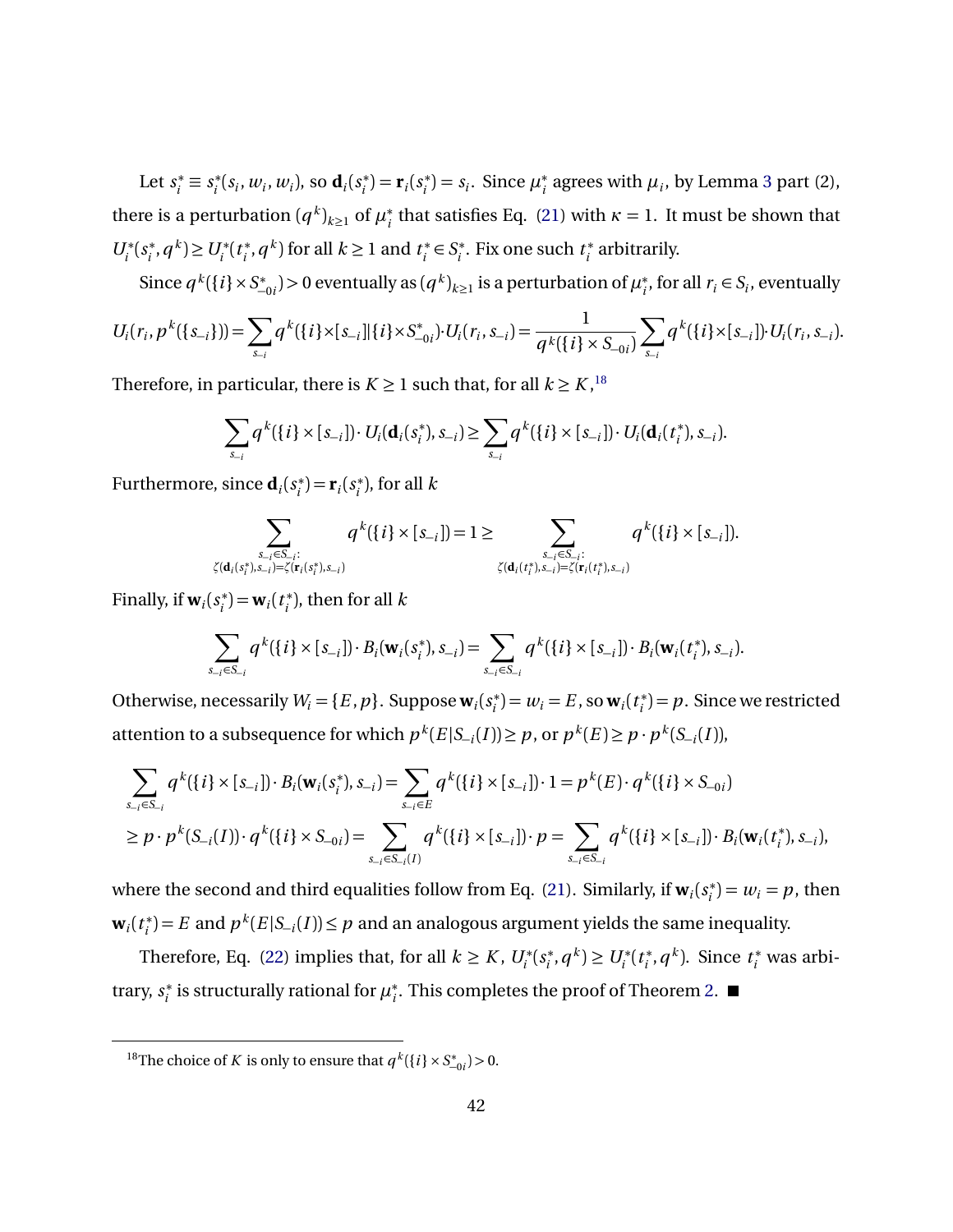### **References**

- <span id="page-42-2"></span>R.J. Aumann and J.H. Dreze. Assessing strategic risk. *American Economic Journal: Microeconomics*, 1(1):1–16, 2009.
- <span id="page-42-5"></span>P. Battigalli. On rationalizability in extensive games. *Journal of Economic Theory*, 74(1):40–61, 1997.
- <span id="page-42-6"></span>P. Battigalli and M. Siniscalchi. Strong belief and forward induction reasoning. *Journal of Economic Theory*, 106(2):356–391, 2002.
- <span id="page-42-8"></span>G.M. Becker, M.H. DeGroot, and J. Marschak. Measuring utility by a single-response sequential method. *Behavioral Science*, 9(3), 1964.
- <span id="page-42-7"></span>E. Ben-Porath. Rationality, Nash equilibrium and backwards induction in perfect-information games. *The Review of Economic Studies*, pages 23–46, 1997.
- <span id="page-42-4"></span>Truman Bewley. Knightian decision theory: Part I. *Decisions in Economics and Finance*, 25(2): 79–110, November 2002. (first version 1986).
- <span id="page-42-1"></span>Mariana Blanco, Dirk Engelmann, Alexander K Koch, and Hans-Theo Normann. Belief elicitation in experiments: is there a hedging problem? *Experimental Economics*, 13(4):412–438, 2010.
- <span id="page-42-0"></span>Miguel A Costa-Gomes and Georg Weizsäcker. Stated beliefs and play in normal-form games. *The Review of Economic Studies*, 75(3):729–762, 2008.
- <span id="page-42-3"></span>Itzhak Gilboa and David Schmeidler. A derivation of expected utility maximization in the context of a game. *Games and Economic Behavior*, 44(1):172–182, 2003.
- <span id="page-42-9"></span>S. Govindan and R. Wilson. On forward induction. *Econometrica*, 77(1):1–28, 2009. ISSN 1468-0262.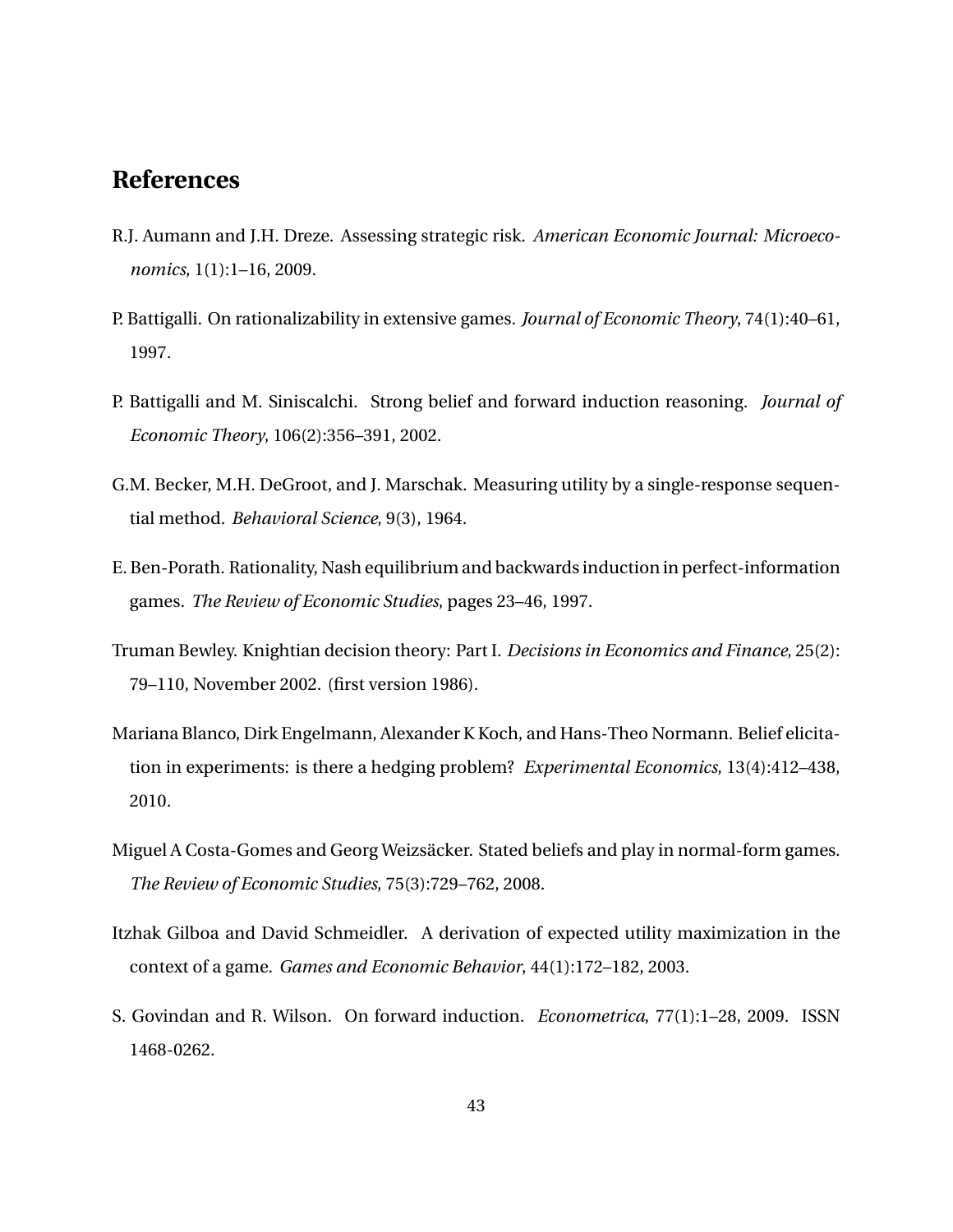- <span id="page-43-8"></span>Elon Kohlberg and Philip J Reny. Independence on relative probability spaces and consistent assessments in game trees. *Journal of Economic Theory*, 75(2):280–313, 1997.
- <span id="page-43-9"></span>D.M. Kreps and R. Wilson. Sequential equilibria. *Econometrica: Journal of the Econometric Society*, 50(4):863–894, 1982.
- <span id="page-43-1"></span>R. Duncan Luce and Howard Raiffa. *Games and Decisions*. Wiley, New York, 1957.
- <span id="page-43-5"></span>George J Mailath, Larry Samuelson, and Jeroen M Swinkels. Extensive form reasoning in normal form games. *Econometrica*, 61:273–302, 1993.
- <span id="page-43-7"></span>R.B. Myerson. Multistage games with communication. *Econometrica*, 54(2):323–358, 1986. ISSN 0012-9682.
- <span id="page-43-2"></span>Yaw Nyarko and Andrew Schotter. An experimental study of belief learning using elicited beliefs. *Econometrica*, 70(3):971–1005, 2002.
- <span id="page-43-4"></span>Martin J. Osborne and A. Rubinstein. *A Course on Game Theory*. MIT Press, Cambridge, MA, 1994.
- <span id="page-43-0"></span>P.J. Reny. Backward induction, normal form perfection and explicable equilibria. *Econometrica*, 60(3):627–649, 1992. ISSN 0012-9682.
- <span id="page-43-6"></span>A. Rényi. On a new axiomatic theory of probability. *Acta Mathematica Hungarica*, 6(3):285– 335, 1955. ISSN 0236-5294.
- <span id="page-43-3"></span>Pedro Rey-Biel. Equilibrium play and best response to (stated) beliefs in normal form games. *Games and Economic Behavior*, 65(2):572–585, 2009.
- <span id="page-43-10"></span>R. Tyrrell Rockafellar. *Convex Analysis*. Princeton University Press, Princeton, New Jersey, 1970.